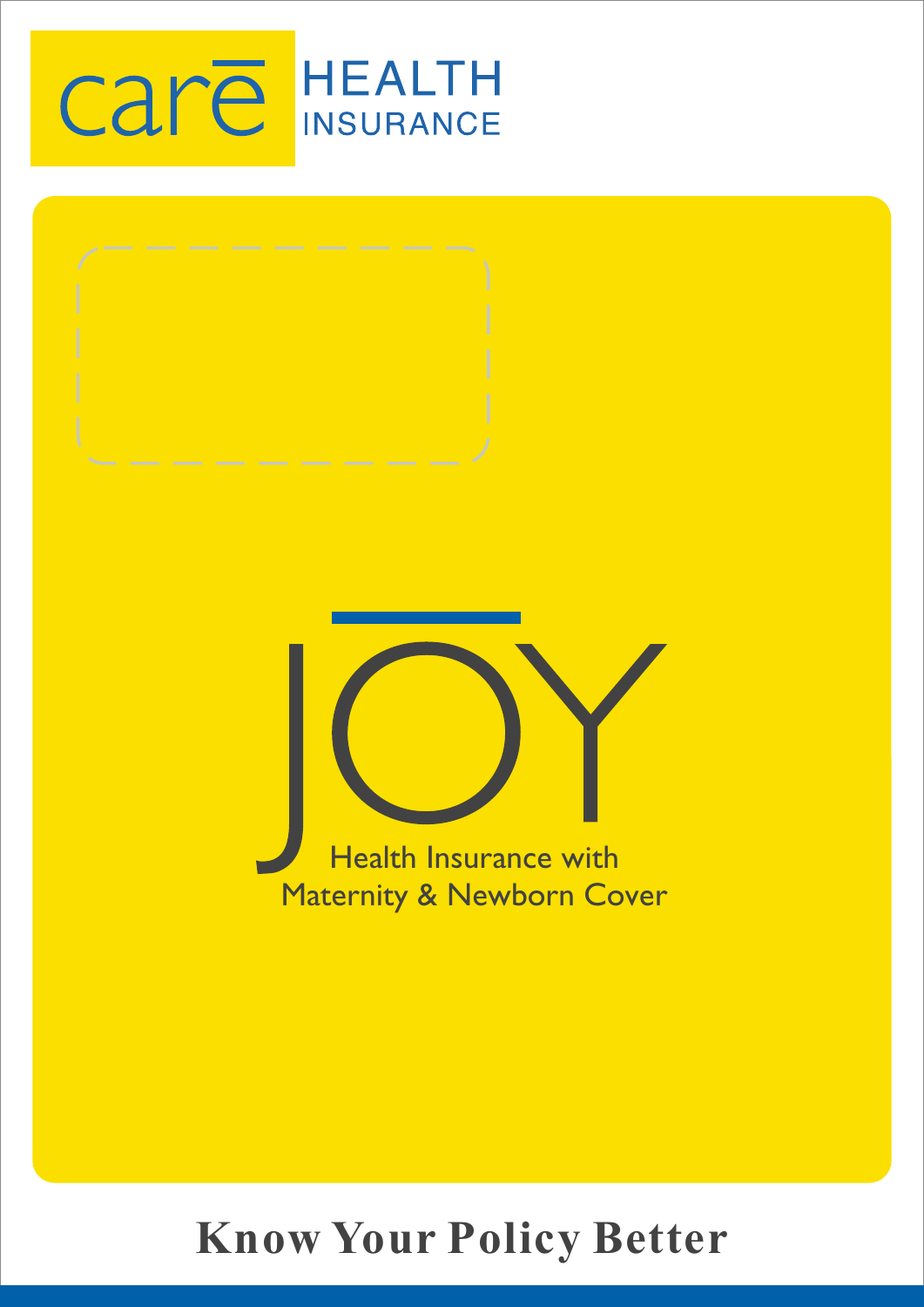## **Policy Terms and Conditions**

#### **1. Preamble**

The proposal and declaration given by the proposer and other documents if any shall form the basis of this Contract and is deemed to be incorporated herein. The two parties to this contract are the Policy Holder/Insured/Insured Persons (also referred as You) and Care Health Insurance Limited (also referred as Company/ We/Us), and all the Provisions of Indian Contract Act, 1872, shall hold good in this regard. The references to the singular include references to the plural; references to the male include the references to the female; and references to any statutory enactment include subsequent changes to the same and vice versa. The sentence construction and wordings in the Policy documents should be taken in its true sense and should not be taken in a way so as to take advantage of the Company by filing a claim which deviates from the purpose of Insurance.

In return for premium paid, the Company will pay the Insured in case a valid claim is made:

In consideration of the premium paid by the Policy Holder, subject to the terms  $\&$  conditions contained herein, the Company agrees to pay/indemnify the Insured Person(s), the amount of such expenses that are reasonably and necessarily incurred up to the limits specified against respective Benefit in any Policy Year.

#### **2. Definitions**

For the purposes of interpretation and understanding of this product the Company has defined, herein below some of the important words used in this product and for the remaining language and the words the Company believes to mean the normal meaning of the English language as explained in the standard language dictionaries. The words and expressions defined in the Insurance Act, IRDA Act, Regulations notified by the Authority and Circulars and Guidelines issued by the Authority shall carry the meanings explained therein. The judicial pronouncements of the highest courts in India will have the effect on the definitions and the language used in this product. The terms and conditions, coverage's and exclusions, benefits, various procedures and concepts which have been built in to the product also carry the specified meaning assigned to them in the said language.

The terms defined below have the meanings ascribed to them wherever they appear in this Policy and, where appropriate, references to the singular include references to the plural; references to the male include the female and references to any statutory enactment include subsequent changes to the same and vice versa.

#### **2.1. Standard Definitions**

- **2.1.1. Accident/Accidental** is a sudden, unforeseen and involuntary event caused by external, visible and violent means.
- **2.1.2. AYUSH Hospital** is a healthcare facility wherein

medical/surgical/para-surgical treatment procedures and interventions are carried out by AYUSH Medical Practitioner(s) comprising of any of the following:

- (a) Central or State Government AYUSH Hospital or
- (b) Teaching hospital attached to AYUSH College recognized by the Central Government/Central Council of Indian Medicine/Central Council for Homeopathy;or
- (c) AYUSH Hospital, standalone or co-located with inpatient healthcare facility of any recognized system of medicine, registered with the local authorities, wherever applicable, and is under the supervision of a qualified registered AYUSH Medical Practitioner and must comply with all the following criterion:
	- i. Having at least 5 in-patient beds;
	- ii. Having qualified AYUSH Medical Practitioner in charge round the clock;
	- iii. Having dedicated AYUSH therapy sections as required and/or has equipped operation theatre where surgical procedures are to be carried out;
	- iv. Maintaining daily records of the patients and making them accessible to the insurance company's authorized representative.
- **2.1.3. AYUSH Day Care Centre** means and includes Community Health Centre (CHC), Primary Health Centre (PHC), Dispensary, Clinic, Polyclinic or any such centre which is registered with the local authorities, wherever applicable, and having facilities for carrying out treatment procedures and medical or surgical/para-surgical interventions or both under the supervision of registered AYUSH Medical Practitioner (s) on day care basis without in-patient services and must comply with all the following criterion:
	- i. Having qualified registered AYUSH Medical Practitioner(s) in charge;
	- ii. Having dedicated AYUSH therapy sections as required and/or has equipped operation theatre where surgical procedures are to be carried out;
	- iii. Maintaining daily records of the patients and making them accessible to the insurance company's authorized representative.
- **2.1.4. Any One Illness (not applicable for Travel and Personal Accident Insurance)** means a continuous Period of Illness and includes relapse within 45 days from the date of last consultation with the Hospital/Nursing Home where the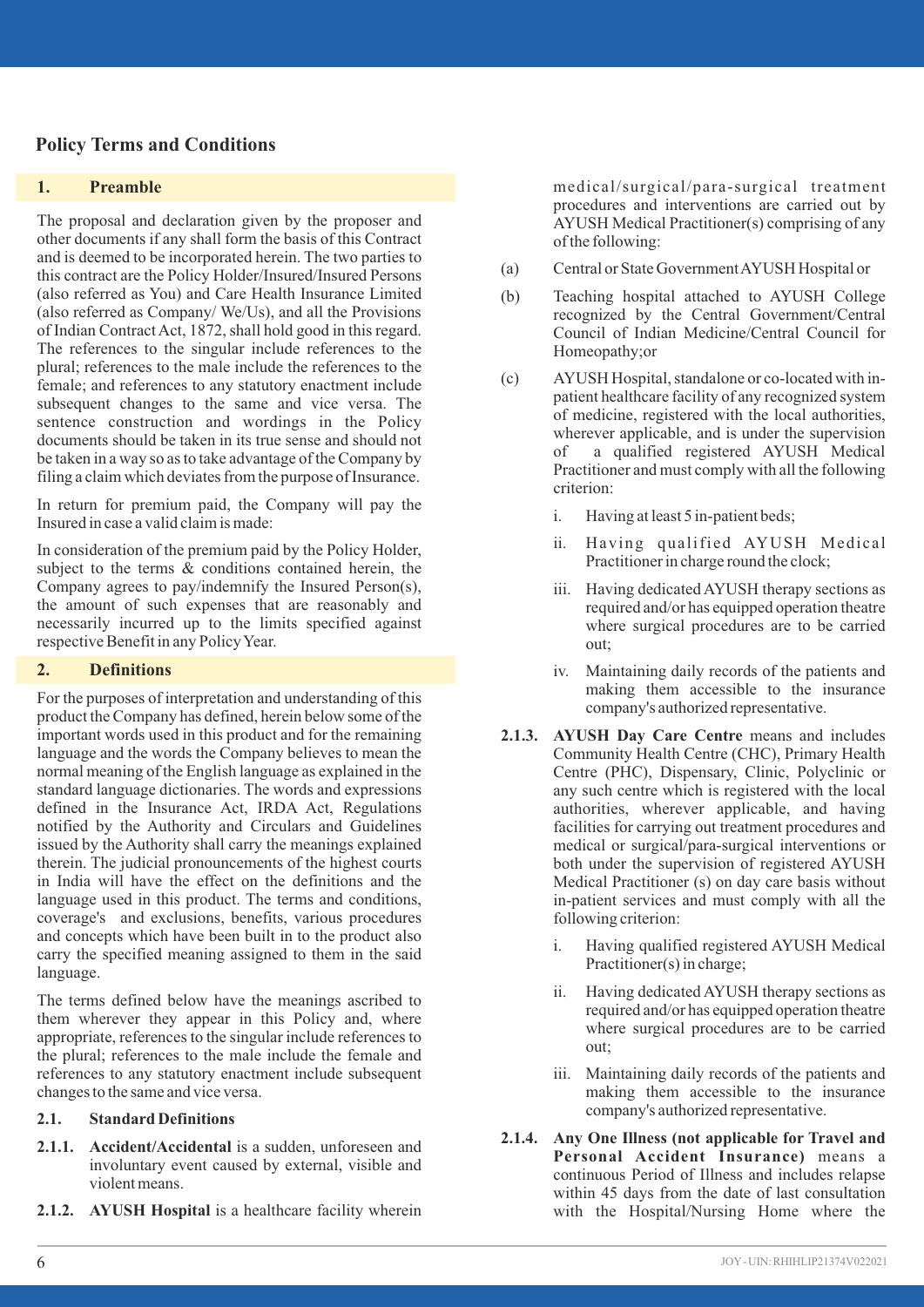treatment was taken.

- **2.1.5. Cashless Facility** means a facility extended by the insurer to the Insured where the payments, of the costs of treatment undergone by the insured in accordance with the Policy terms and conditions, are directly made to the network Provider by the insurer to the extent pre-authorization is approved.
- **2.1.6. Condition Precedent** shall mean a Policy term or condition upon which the Insurer's liability under the Policy is conditional upon.
- **2.1.7. Congenital Anomaly** refers to a condition(s) which is present since birth, and which is abnormal with reference to form, structure or position.

#### **i. Internal Congenital Anomaly**

Congenital anomaly which is not in the visible and accessible parts of the body

#### **ii. External Congenital Anomaly**

Congenital anomaly which is in the visible and accessible parts of the body

- **2.1.8. Co-Payment** is a cost-sharing requirement under a health insurance policy that provides that the policyholder/insured will bear a specified percentage of the admissible claim amount. A copayment does not reduce the Sum Insured.
- **2.1.9. Cumulative Bonus** shall mean any increase or addition in the Sum Insured granted by the insurer without an associated increase in premium.
- **2.1.10. Day Care Centre** means any institution established for day care treatment of illness and/or injuries or a medical setup with a hospital and which has been registered with the local authorities, wherever applicable, and is under the supervision of a registered and qualified medical practitioner AND must comply with all minimum criteria as under—
	- (a) has qualified nursing staff under its employment;
	- (b) has qualified Medical Practitioner/s in-charge;
	- (c) has a fully equipped operation theatre of its own, where surgical procedures is carried out.
	- (d) maintains daily records of patients and will make these accessible to the insurance company's authorized personnel.
- **2.1.11. Day Care Treatment** refers to medical treatment and/or a surgical procedure which is:
	- i. undertaken under general or local anesthesia in a Hospital/Day Care Center in less than 24 hours because of technological advancement, and
	- ii. Which would have otherwise required Hospitalization of more than 24 hours.

Treatment normally taken on an out-patient basis is not included in the scope of this definition.

- **2.1.12. Deductible** is a cost-sharing requirement under a health insurance policy that provides that the insurer will not be liable for a specified rupee amount in case of indemnity policies and for a specified number of days/hours in case of hospital cash policies which will apply before any benefits are payable by the insurer. A deductible does not reduce the Sum Insured.
- **2.1.13. Dental Treatment** means a treatment related to teeth or structures supporting teeth including examinations, fillings (where appropriate), crowns, extractions and surgery.
- **2.1.14. Disclosure to Information Norm:** The Policy shall be void and all premium paid hereon shall be forfeited to the Company, in the event of misrepresentation, mis-description or nondisclosure of any material fact.
- **2.1.15. Domiciliary Hospitalization** means medical treatment for an illness/disease/injury which in the normal course would require care and treatment at a Hospital but is actually taken while confined at home under any of the following circumstances:
	- i. The condition of the patient is such that he/she is not in a condition to be removed to a Hospital, or
	- ii. The patient takes treatment at home on account of non-availability of room in a Hospital.
- 2.1.16. Emergency Care (Emergency) means management for an illness or injury which results in symptoms which occur suddenly and unexpectedly, and requires immediate care by a medical practitioner to prevent death or serious long term impairment of the insured Person's health.
- **2.1.17. Grace Period** means the specified period of time immediately following the premium due date during which payment can be made to renew or continue a Policy in force without loss of continuity benefits such as waiting periods and coverage of Pre-existing Diseases. Coverage is not available for the period for which no premium is received.
- **2.1.18. Hospital means** any institution established for inpatient care and day care treatment of illness and/or injuries and which has been registered as a hospital with the local authorities under the Clinical Establishments (Registration and Regulation) Act, 2010 or under the enactments specified under the Schedule of Section 56(1) of the said Act OR complies with all minimum criteria as under:
	- i. has qualified nursing staff under its employment round the clock;
	- ii. has at least 10 in-patient beds in towns having a population of less than 10,00,000 and at least 15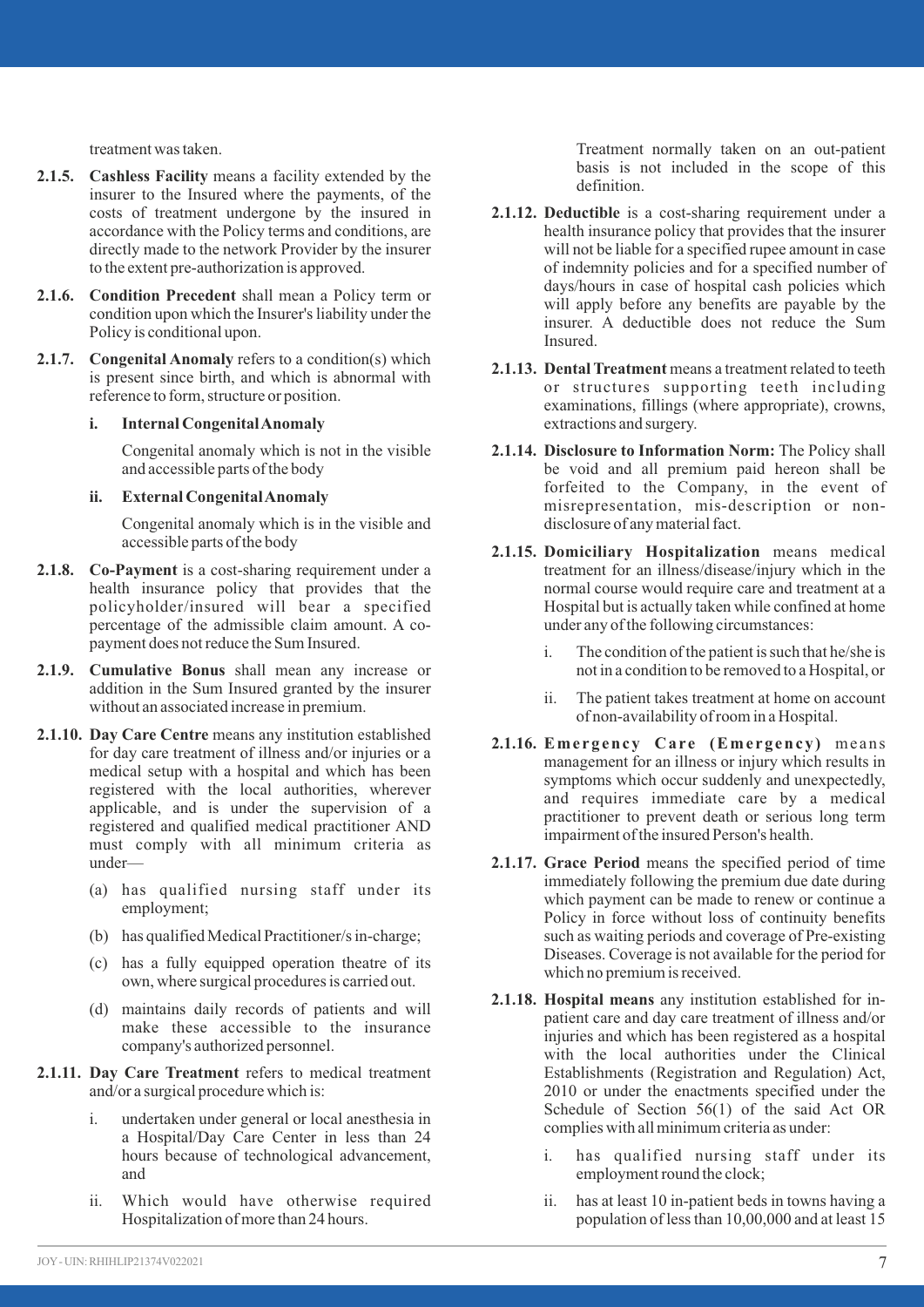in-patient beds in all other places;

- iii. has qualified Medical Practitioner(s) in charge round the clock:
- iv. has a fully equipped operation theatre of its own where surgical procedures are carried out;
- v. maintains daily records of patients and makes these accessible to the insurance company's authorized personnel.
- **2.1.19. Hospitalization** means admission in a Hospital for a minimum period of 24 consecutive 'In-patient  $minimum period of 24 consecutive$ Care' hours except for specified procedures/treatments, where such admission could be for a period of less than 24 consecutive hours.
- **2.1.20. Illness** means a sickness or a disease or a pathological condition leading to the impairment of normal physiological function and requires medical treatment.
	- **(a) Acute condition** Acute condition is a disease, illness or injury that is likely to respond quickly to treatment which aims to return the person to his or her state of health immediately before suffering the disease/ illness/ injury which leads to full recovery
	- **(b) Chronic condition** A chronic condition is defined as a disease, illness, or injury that has one or more of the following characteristics:
		- (a) It needs ongoing or long-term monitoring through consultations, examinations, check-ups, and /or tests;
		- (b) It needs ongoing or long-term control or relief of symptoms;
		- (c) It requires rehabilitation for the patient or for the patient to be specially trained to cope with it;
		- (d) It continues indefinitely;
		- (e) It recurs or is likely to recur.
- **2.1.21. Injury** means accidental physical bodily harm excluding illness or disease solely and directly caused by external, violent and visible and evident means which is verified and certified by a Medical Practitioner.
- **2.1.22. In-patient Care** not applicable for Overseas Travel Insurance) means treatment for which the Insured Person has to stay in a Hospital for more than 24 hours for a covered event.
- **2.1.23. Intensive Care Unit (ICU)** means an identified section, ward or wing of a Hospital which is under the constant supervision of a dedicated Medical Practitioner(s), and which is specially equipped for the continuous monitoring and treatment of patients who are in a critical condition, or require life support

facilities and where the level of care and supervision is considerably more sophisticated and intensive than in the ordinary and other wards.

- **2.1.24. ICU Charges or (Intensive care Unit) Charges** means the amount charged by a Hospital towards ICU expenses which shall include the expenses for ICU bed, general medical support services provided to any ICU patient including monitoring devices, critical care nursing and intensivist charges.
- **2.1.25. Maternity expenses** shall include
	- i. medical treatment expenses traceable to childbirth ( including complicated deliveries and caesarean sections incurred during hospitalization).
	- ii. expenses towards lawful medical termination of pregnancy during the policy period.
- **2.1.26. Medical Advice** means any consultation or advice from a Medical Practitioner including the issue of any prescription or follow-up prescription.
- **2.1.27. Medical Expenses** means those expenses that an Insured Person has necessarily and actually incurred for medical treatment on account of Illness or Accident on the advice of a MedicalPractitioner, as long as these are no more than would have been payable if the Insured Person had not been insured and no more than other Hospitals or doctors in the same locality would have charged for the same medical treatment.
- **2.1.28. Medical Practitioner (not applicable forOverseas Travel Insurance)** is a person who holds a valid registration from the Medical Council of any State or Medical Council of India or Council for Indian Medicine or for Homeopathy set up by the Government of India or a State Government and is thereby entitled to practice medicine within its jurisdiction; and is acting within the scope and jurisdiction of license.
- **2.1.29. Medically Necessary Treatment (not applicable for Overseas Travel Insurance)** means any treatment, tests, medication, or stay in Hospital or part of a stay in Hospital which:
	- a. Is required for the medical management of the Illness or Injury suffered by the Insured Person;
	- b. Must not exceed the level of care necessary to provide safe, adequate and appropriate medical care in scope, duration, or intensity;
	- c. Must have been prescribed by a Medical Practitioner;
	- d. Must conform to the professional standards widely accepted in international medical practice or by the medical community in India.
- **2.1.30. Migration** means, the right accorded to health insurance policyholders (including all members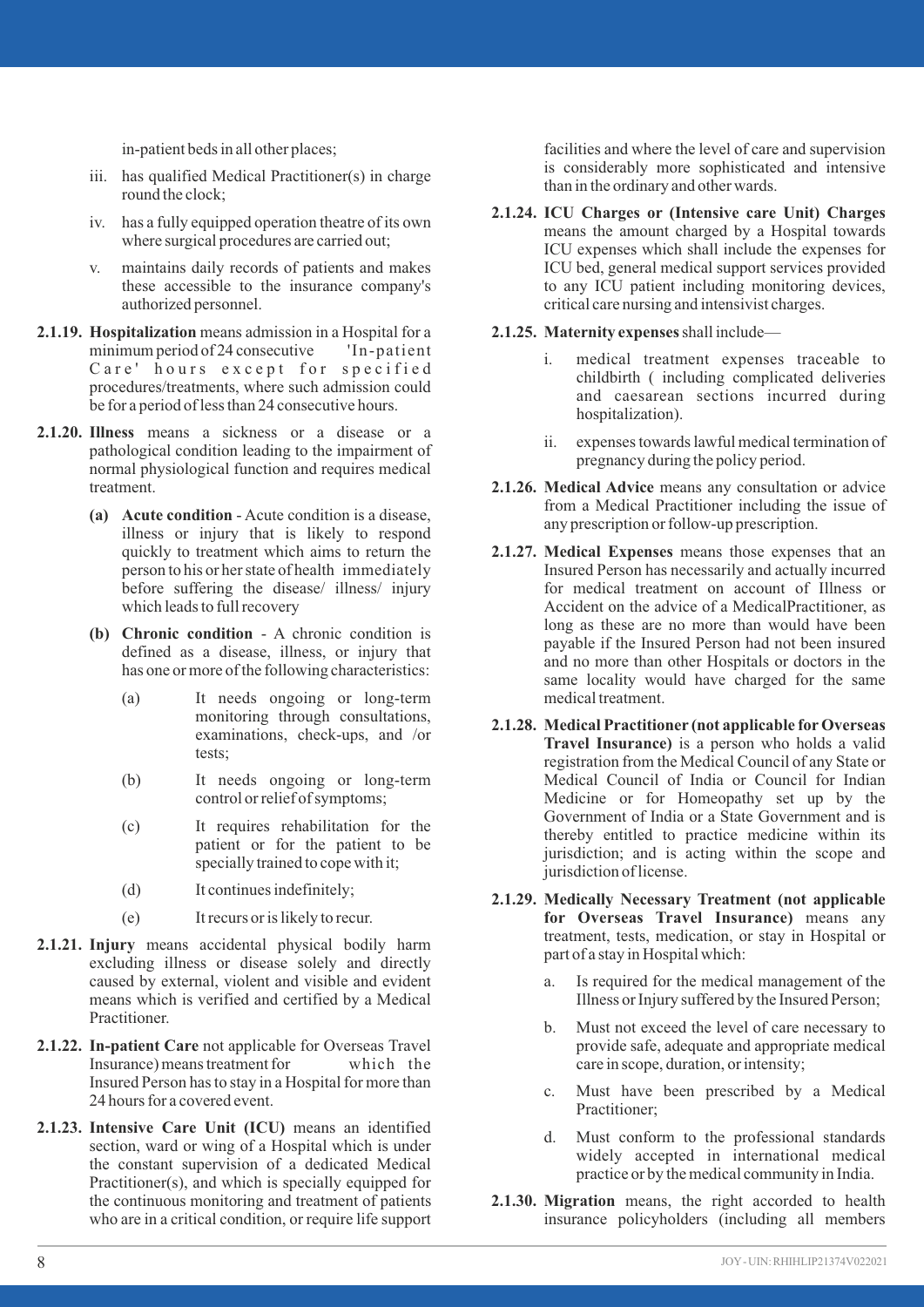under family cover and members of group health insurance policy), to transfer the credit gained for pre-existing conditions and time bound exclusions, with the same insurer.

- **2.1.31. Network Provider (not applicable for Overseas Travel Insurance)** means the Hospitals enlisted by an Insurer, TPA or jointly by an Insurer and TPA to provide medical services to an Insured by a Cashless Facility.
- **2.1.32. Newborn baby** means baby born during the Policy Period and is aged up to 90 days.
- **2.1.33. Non-Network**means any hospital, day care centre or other provider that is not part of the network.
- **2.1.34. Notification of Claim** means the process of intimating a Claim to the Insurer or TPA through any of the recognized modes of communication.
- **2.1.35. OPD Treatment** is one in which the Insured Person visits a clinic/Hospital or associated facility like a consultation room for diagnosis and treatment based on the advice of a Medical Practitioner. The Insured is not admitted as a day care or In-patient.
- **2.1.36. Portability** means the right accorded to individual health insurance policyholder (including all members under family cover) to transfer the credit gained for pre-existing conditions and time-bound exclusions from one insurer to another.
- **2.1.37. Pre-existing Disease** means any condition, ailment, injury or disease:
	- i. That is/are diagnosed by a physician within 48 months prior to the effective date of the policy issued by the insurer or its reinstatement or
	- ii. For which medical advice or treatment was recommended by, or received from, a physician within 48 months prior to the effective date of the policy issued by insurer or its reinstatement.
- **2.1.38. Pre-hospitalization Medical Expenses** means Medical Expenses incurred during pre-defined number of days preceding the hospitalization of the Insured Person, provided that :
	- i. Such Medical Expenses are incurred for the same condition for which the Insured Person's Hospitalization was required, and
	- ii. The In-patient Hospitalization claim for such Hospitalization is admissible by the Company.
- **2.1.39. Post-hospitalization Medical Expenses** means Medical Expenses incurred during pre-defined number of days immediately after the Insured Person is discharged from the Hospital provided that:
	- i. Such Medical Expenses are incurred for the same condition for which the Insured Person's Hospitalization was required and
	- ii. The inpatient Hospitalization claim for such

Hospitalization is admissible by the Company

- **2.1.40. Qualified Nurse** means a person who holds a valid registration from the Nursing Council of India or the Nursing Council of any state in India.
- **2.1.41. Reasonable and Customary Charges** means the charges for services or supplies, which are the standard charges for the specific provider and consistent with the prevailing charges in the geographical area for identical or similar services, taking into account the nature of the Illness/ Injury involved.
- **2.1.42. Renewal** defines the terms on which the contract of insurance can be renewed on mutual consent with a provision of Grace Period for treating the renewal continuous for the purpose of all waiting periods.
- **2.1.43. Room Rent** means the amount charged by a Hospital towards Room & Boarding expenses and shall include the associated medical expenses.
- **2.1.44. Subrogation** (Applicable to other than Health Policies and health sections of Travel and PA policies) means the right of the Insurer to assume the rights of the Insured Person to recover expenses paid out under the Policy that may be recovered from any other source.
- **2.1.45. Surgery/Surgical Procedure** means manual and/or operative procedure(s) required for treatment of an Illness or Injury, correction of deformities and defects, diagnosis and cure of diseases, relief from suffering and prolongation of life, performed in a Hospital or a Day Care Centre by a Medical Practitioner.
- **2.1.46. Unproven/Experimental Treatment** means a treatment including drug experimental therapy which is not based on established medical practice in India, is treatment experimental or unproven.
- **2.2. Specific Definitions:**
- **2.2.1. Age** means the completed age of the Insured Person as on his last birthday.
- **2.2.2. Ambulance** means a road vehicle operated by a licensed / authorized service provider and equipped for the transport and paramedical treatment of the person requiring medical attention.
- **2.2.3. Annexure** means a document attached and marked as Annexure to this Policy.
- **2.2.4. Break in Policy** occurs at the end of the existing Policy Period, when the premium due for renewal on a given policy is not paid on or before the premium renewal date or within 30 days thereof.
- **2.2.5. Claim** means a demand made in accordance with the terms and conditions of the Policy for payment of Medical Expenses or Benefits in respect of the Insured Person.
- **2.2.6. Company**means Care Health Insurance Limited.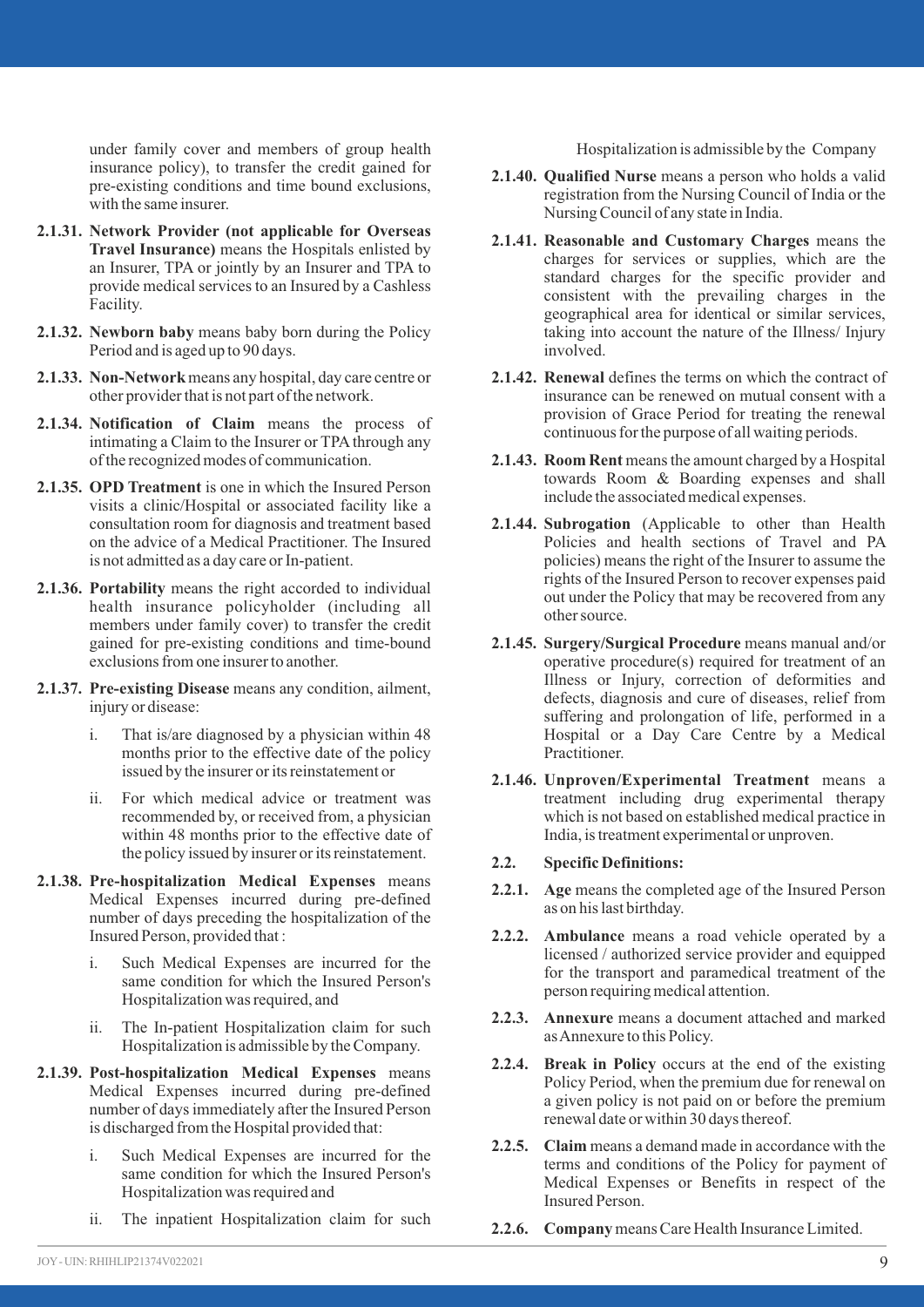- **2.2.7. Insured Person (Insured)** means a person whose name specifically appears under Insured in the Policy Schedule and with respect to whom the premium has been received by the Company.
- **2.2.8. Mental Illness** means a substantial disorder of thinking, mood, perception, orientation or memory that grossly impairs judgment, behavior, capacity to recognize, reality or ability to meet the ordinary demands of life, mental conditions associated with the abuse of alcohol and drugs, but does not include mental retardation which is a condition of a r r e sted or in complete development of mind of a person, specially characterized by sub normality of intelligence
- **2.2.9. Policy** means these Policy Terms & Conditions and Annexures thereto, the Proposal Form, Policy Schedule and Optional Cover (if applicable) which form part of the policy and shall be read together.
- **2.2.10. Policy Schedule** means the Schedule attached to and forming part of this Policy.
- **2.2.11. Policyholder**means the person named in the Policy Schedule as the Policyholder.
- **2.2.12. Policy Period** means the period commencing from the Policy Period Start Date and ending on the Policy Period End Date as specified in the Policy Schedule.

If the Policy Period is more than 12 months, the Sum Insured shall apply on Policy Year basis.

- **2.2.13. Policy Period End Date** means the date on which the Policy expires, as specified in the Policy Schedule.
- **2.2.14. Policy Period Start Date** means the date on which the Policy commences, as specified in the Policy Schedule.
- **2.2.15. Policy Year** means a period of 12 consecutive months commencing from the Policy Period Start Date or any anniversary thereof.
- **2.2.16. Rehabilitation** means assisting an Insured Person who, following a Medical Condition, requires assistance in physical, vocational, independent living and educational pursuits to restore him to the position in which he was in, prior to such medical condition occurring.
- **2.2.17. Sum Insured** means the amount specified in the Policy Schedule which represents the Company's maximum, total and cumulative liability for all Insured Persons for any and all Claims incurred during the Policy Year.
- **2.2.18. Associate Medical Expenses** means those Medical Expenses as listed below which vary in accordance with the Room Category in a Hospital:
	- (a) Room, boarding, nursing and Operation theatre expenses as charged by the Hospital

where the Insured Person availed medical treatment

(b) Fees charged by surgeon, anesthetist, Medical Practitioner

**Note:** Associate Medical Expenses are not applied in respect of the hospitals which do not follow differential billing or for those expenses in respect of which differential billing is not adopted based on the room category.

#### **3. Benefits**

#### **General Conditions applicable to all Benefits:**

- (a) Any Benefit shall be available only if the same is specifically mentioned in the Policy Schedule.
- (b) Admissibility of a Claim under Benefit 1 is a precondition to the admission of a Claim for Benefit 2 and Benefit 3 and the event giving rise to the Claim under the Benefit 1 should be within the Policy Period for the Claim for such Benefit to be accepted.
- (c) Any Claim under Benefit 1 shall always be subject to Clause 6.1.5.
- (d) Any Claim paid under Benefit 1 to Benefit 3 shall reduce the Sum Insured for that Policy Year and only the balance shall be available for all future claims for that Policy Year.
- (e) Admissibility of a Claim under Benefit 4 is a precondition to the admission of a Claim for Benefit 5 and Benefit 6 and the event giving rise to the Claim under the Benefit 4 should be within the Policy Period for the Claim for such Benefit to be accepted.
- (f) Any Claim paid under Benefit 4 to Benefit 6 shall reduce the Sum Insured for that Policy Period and only the balance shall be available for all future claims for that Policy Period.

#### **3.1. Benefit 1 : Hospitalization Expenses**

If an Insured Person is diagnosed with an Illness or suffers an Injury during the Policy Period and while the Policy is in force that requires:

- **(a) In-patient Care:** Company will indemnify the Medical Expenses incurred on Hospitalization, provided that the Hospitalization was on the written advice of a Medical Practitioner.
- **(b) Day Care Treatment:** The Insured Person to undergo Day Care Treatment Company will indemnify the Medical Expenses incurred on that Day Care Treatment, provided that the treatment was taken on the written advice of a Medical Practitioner.
- **(c) Conditions forMedical Expenses**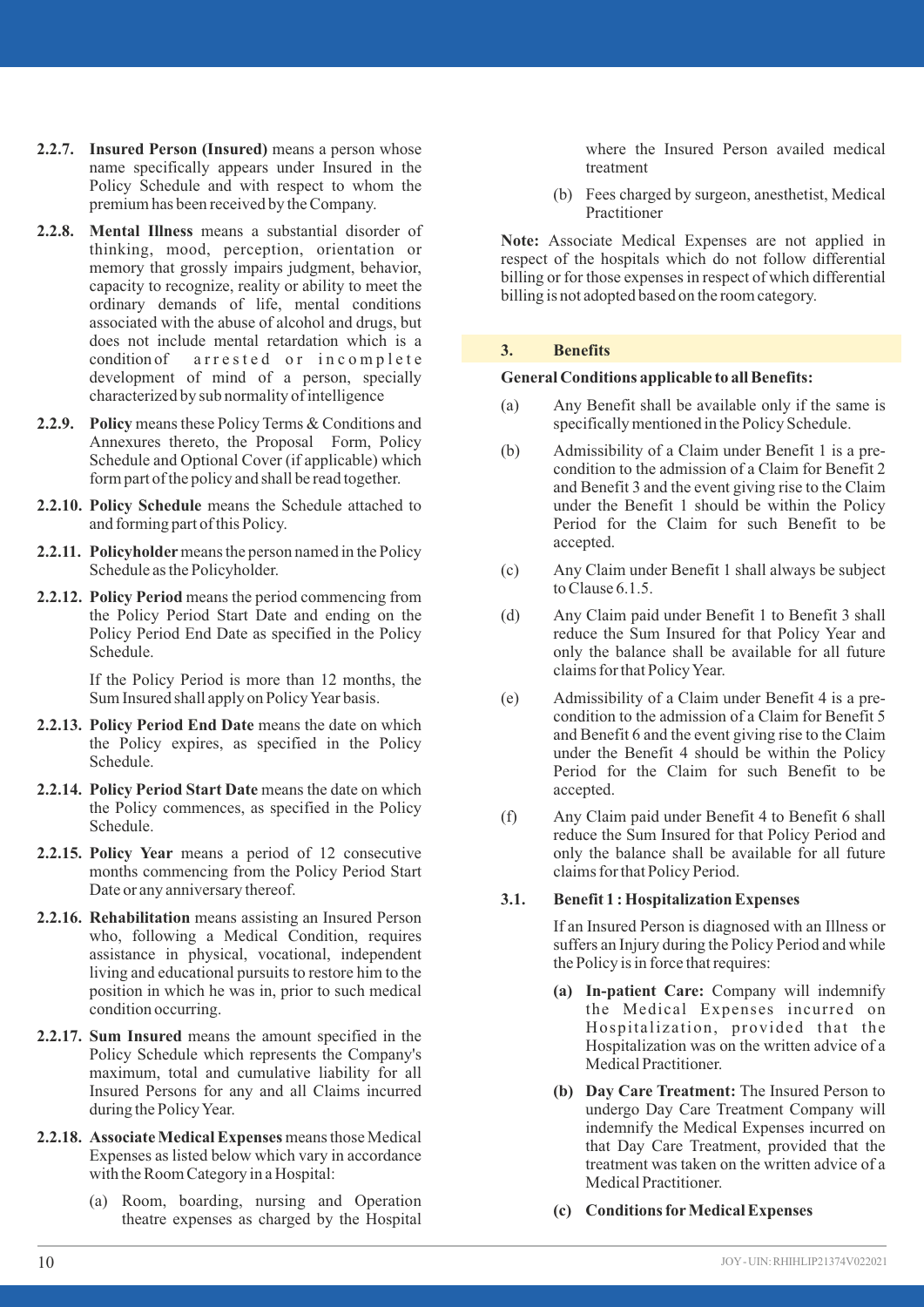- **(i) Room Category (Room, boarding and nursing expenses as charged by the Hospital where the Insured Person availed medical treatment) :**
- I. If the Insured Person is admitted in a room where the Room Category is other than Single Private Room with A.C., then the Policyholder shall bear the ratable proportion of the total Associate Medical Expenses (including surcharge or taxes thereon) in the proportion of the difference between the Room Rent of Single Private Room with A.C. to the Room Rent actually incurred.

For the purpose of this Clause only, Single Private Room with A.C. means a Hospital room where a single patient is accommodated and which has an attached toilet (lavatory and bath). The room should have the provision for accommodating an attendant. Such room shall be the most basic and the most economical of all accommodations available as a single room in that Hospital.

#### **(d) Advance Technology Methods:**

The Company will indemnify the Insured Person for expenses incurred under Benefit 1 (Hospitalization Expenses) for treatment taken through following advance technology methods:

- a. Uterine Artery Embolization and HIFU
- b. Balloon Sinuplasty
- c. Deep Brain stimulation
- d. Oral chemotherapy
- e. Immunotherapy- Monoclonal Antibody to be given as injection
- f. Intra vitreal injections
- g. Robotic surgeries
- h. Stereotactic radio surgeries
- i. Bronchical Thermoplasty
- j. Vaporisation of the prostrate (Green laser treatment or holmium laser treatment)
- k. IONM (Intra Operative Neuro Monitoring)
- l. Stem cell therapy: Hematopoietic stem cells for bone marrow transplant for haematological conditions to be covered.
- (e) Any Claim under this Benefit can be made under Clause 6.1.2(a) & (b).
- **3.2. Benefit 2 : Pre-hospitalization Medical Expenses and Post-hospitalization Medical Expenses**
- (a) The Company will indemnify the Medical

Expenses incurred for the Insured Person:

- i. As Pre-hospitalization Medical Expenses' during a period of 30 days immediately prior to the date of the Insured Person's admission to the Hospital; and
- ii. As Post-hospitalization Medical Expenses' during a period of 60 days immediately following the date of the Insured Person's discharge from Hospital,

Provided that, the Medical Expenses relate to the same Illness / Injury for which the Company has accepted the Insured Person's Claim.

- (b) If the provisions of Clause 6.1.6(d) of the Policy Terms & Conditions has been invoked, then:
	- i. The date of admission to Hospital for the purpose of this Benefit shall be the date of the first admission to the Hospital for that Any One Illness; and
	- ii. The date of discharge from Hospital for the purpose of this Benefit shall be the last date of discharge from the Hospital in relation to that Any One Illness.
- (c) Any Claim under this Benefit can be made under Clause 6.1.2(b).

#### **3.3. Benefit 3 : Ambulance Cover**

- (a) The Company will indemnify up to the amount specified against this Benefit in the Policy Schedule, for the reasonable expenses necessarily incurred on availing Ambulance services offered by a Hospital or by an Ambulance service provider for the Insured Person's necessary transportation to the nearest Hospital in case of an Emergency provided that the necessity of the Ambulance transportation is certified by the treating Medical Practitioner.
- (b) Any Claim under this Benefit can be made under Clause  $6.1.2(a) \& (b)$ .

#### **3.4. Benefit 4 : Maternity Cover (including Pre-natal & Post natal Expenses)**

- (a) The Company will indemnify up to the amount specified against this Benefit in the Policy Schedule for the Maternity Expenses including pre-natal Medical Expenses & Post natal Medical Expenses incurred in respect of the Hospitalization of the Insured Person for the delivery of the child during the Policy Period.
- (b) It is agreed and understood that:
	- (i) The Company shall be liable under this Benefit only if the Insured Person for whom the Claim is made under this Benefit is covered for a continuous period as specified in the Policy Schedule.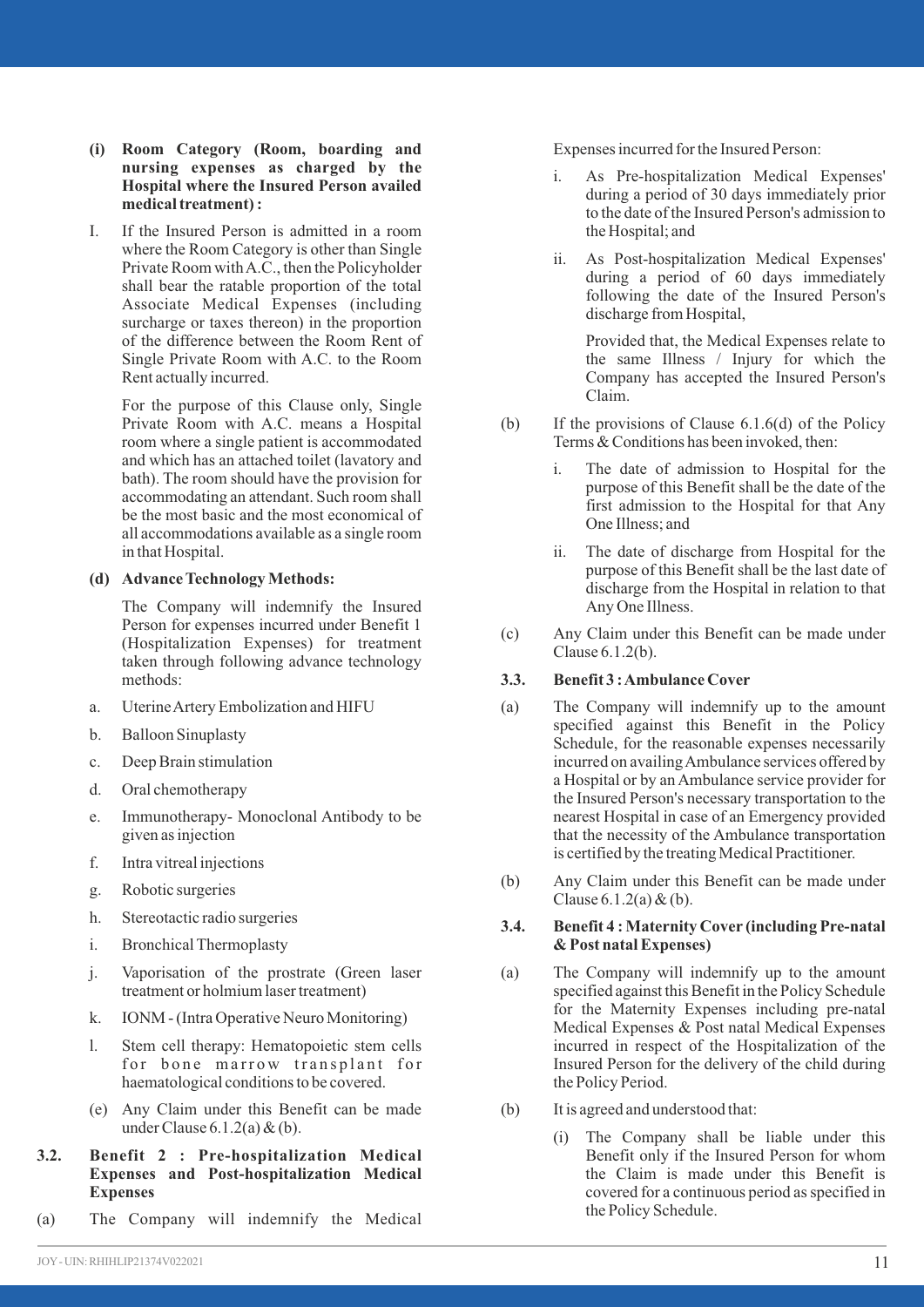(ii) Maternity Expenses incurred in connection with the voluntary medical termination of pregnancy during the first 12 weeks from the date of conception shall not be admissible under this Benefit

For this purpose 'week' shall constitute any consecutive 7 days.

- (iii) Medical Expenses for ectopic pregnancy are not covered under this Benefit. However, these expenses are covered under Benefit 1.
- (c) Clause 6.1.5 of the Policy Terms & Conditions shall be not applicable to this Benefit.
- (d) Any Claim under this Benefit can be made under Clause  $6.1.2(a) \& (b)$ .
- (e) Claim under this Benefit shall be admissible only if the Age of the Insured Person is 45 years or below.

#### **3.5. Benefit 5 : New Born Baby Cover**

- (a) The Company will indemnify up to the amount specified against this Benefit in the Policy Schedule for the Medical Expenses incurred in respect of a New Born Baby whose claim under Benefit 4 is admissible by the Company.
- (b) Any Claim under this Benefit can be made under Clause  $6.1.2(a) \& (b)$ .
- (c) For continuous coverage under this Policy of the child of 91 days and above, an additional premium would be required to be paid.

#### **3.6. Benefit 6 : New Born Birth Defects**

- (a) The Company will pay the amount specified against this Benefit in the Policy Schedule, as a lump sum, in case the New Born Baby is diagnosed with Down's syndrome or Cerebral Palsy.
- (b) No Claim under Benefit 5 shall be made with respect to Down's syndrome or Cerebral Palsy in case Claim is payable under this Benefit.
- (c) Any Claim under this Benefit can be made under Clause 6.1.2(b).

#### **4. EXCLUSIONS**

- **4.1. Standard Exclusions:**
- **(a) Waiting Periods:**

#### **(i) Pre-existing Disease - Code- Excl01**

- a. Expenses related to the treatment of a pre-existing Disease (PED) and its direct complications shall be excluded until the expiry of 48 months of continuous coverage after the date of inception of the first policy with insurer.
- b. In case of enhancement of sum insured the exclusion shall apply afresh to the extent of sum insured increase.
- c. If the Insured Person is continuously covered without any break as defined under the portability norms of the extant IRDAI (Health Insurance) Regulations, then waiting period for the same would be reduced to the extent of prior coverage.
- d. Coverage under the policy after the expiry of 48 months for any pre-existing disease is subject to the same being declared at the time of application and accepted by Insurer.

### **(ii) Specific Waiting Period - Code- Excl02**

- a. Expenses related to the treatment of the listed Conditions, surgeries/treatments shall be excluded until the expiry of 24 months of continuous coverage after the date of inception of the first policy with the Company. This exclusion shall not be applicable for claims arising due to an accident.
- b. In case of enhancement of sum insured the exclusion shall apply afresh to the extent of sum insured increase.
- c. If any of the specified disease/procedure falls under the waiting period specified for pre-Existing diseases, then the longer of the two waiting periods shall apply.
- d. The waiting period for listed conditions shall apply even if contracted after the policy or declared and accepted without a specific exclusion.
- e. If the Insured Person is continuously covered without any break as defined under the applicable norms on portability stipulated by IRDAI, then waiting period for the same would be reduced to the extent of prior coverage.
- f. List of specific diseases/procedures:
	- I. Arthritis (if non-infective), Osteoarthritis and Osteoporosis, Gout, Rheumatism and Spinal Disorders, Joint Replacement Surgery;
	- II. Benign ear, nose and throat (ENT) disorders and surgeries (including but not limited to A denoidectomy, Mastoidectomy, Tonsillectomy and Tympanoplasty), Nasal Septum Deviation, Sinusitis and related disorders;
	- III. Benign Prostatic Hypertrophy;
	- IV. Cataract;
	- V. Dilatation and Curettage;
	- VI. Fissure / Fistula in anus, Hemorrhoids / Piles, Pilonidal Sinus, Gastric and Duodenal Ulcers;
	- VII. Surgery of Genito urinary system unless necessitated by malignancy;
	- VIII. All types of Hernia, Hydrocele;
	- IX. Hysterectomy for menorrhagia or fibromyoma or prolapse of uterus unless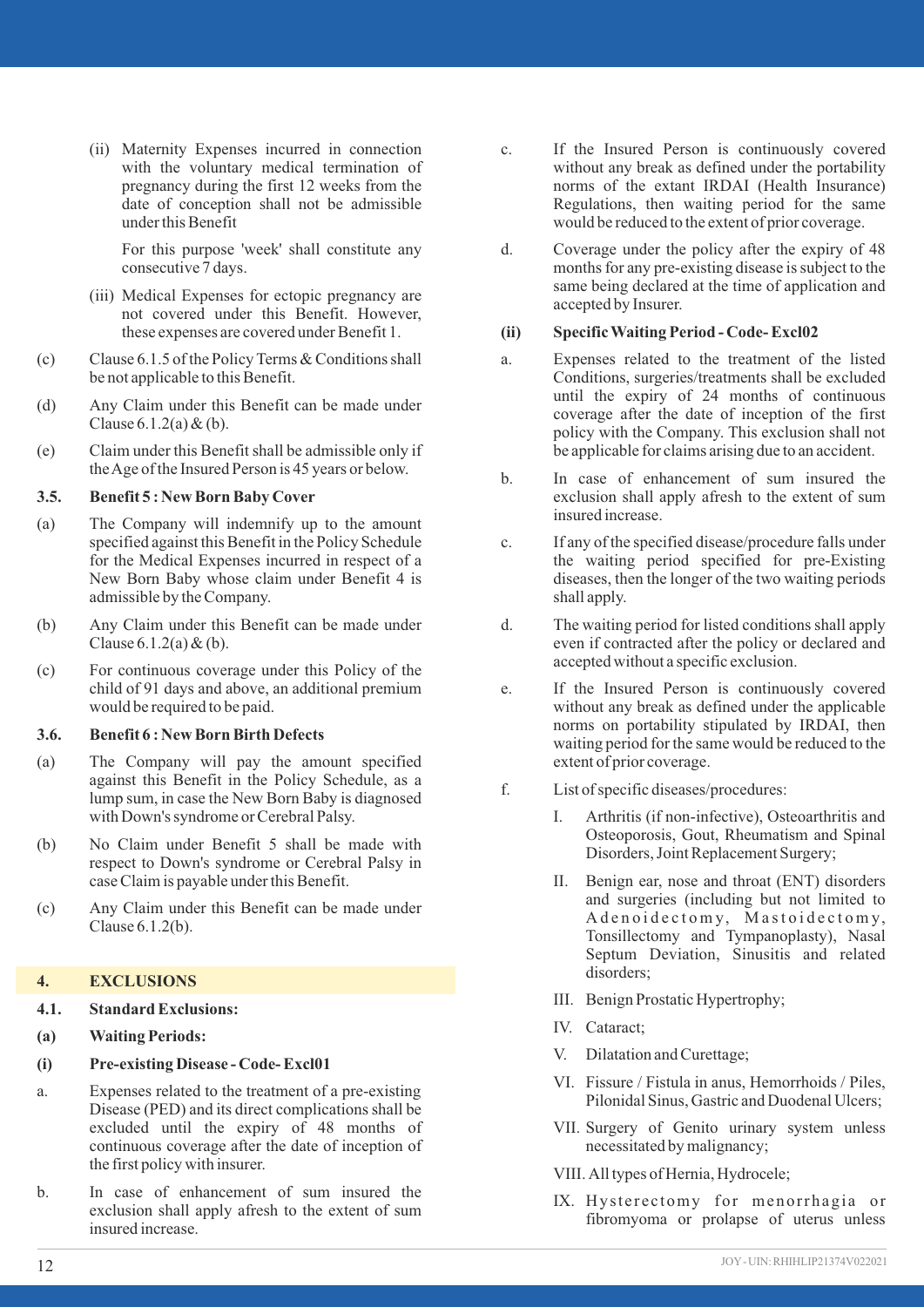necessitated by malignancy;

- X. Internal tumors, skin tumors, cysts, nodules, polyps including breast lumps (each of any kind) unless malignant;
- XI. Kidney Stone / Ureteric Stone / Lithotripsy / Gall Bladder Stone;

XII. Myomectomy for fibroids;

XIII. Varicose veins and varicose ulcers

#### **(iii) First 30-Day waiting Period – Code – Excl03**

- a. Expenses related to the treatment of any illness within 30 days from the first policy commencement date shall be excluded except claims arising due to an accident, provided the same are covered.
- b. This exclusion shall not, however, apply if the Insured Person has Continuous Coverage for more than twelve months.
- c. The within referred waiting period is made applicable to the enhanced sum insured in the event of granting higher sum insured subsequently.
- **(iv)** The Waiting Periods as defined in Clauses 4.1(a)(I),  $4.1(a)(ii)$  and  $4.1(a)(iii)$  shall be applicable individually for each Insured Person and Claims shall be assessed accordingly.

#### **(b) Permanent Exclusions:**

The following list of permanent exclusions is applicable to all the Benefits and Optional Covers.

Any Claim in respect of any Insured Person for, arising out of or directly or indirectly due to any of the following shall not be admissible unless expressly stated to the contrary elsewhere in the Policy Terms and conditions.

#### **1. Investigation & Evaluation: (Code- Excl04)**

- a) Expenses related to any admission primarily for diagnostics and evaluation purposes only are excluded.
- b) Any diagnostic expenses which are not related or not incidental to the current diagnosis and treatment are excluded.

#### **2. Rest Cure, rehabilitation and respite care: (Code- Excl05)**

- a) Expenses related to any admission primarily for enforced bed rest and not for receiving treatment. This also includes:
- i. Custodial care either at home or in a nursing facility for personal care such as help with activities of daily living such as bathing, dressing, moving around either by skilled nurses or assistant or nonskilled persons.
- ii. Any services for people who are terminally ill to address physical, social, emotional and spiritual

needs.

#### **3. Obesity/ Weight Control: (Code- Excl06)**

Expenses related to the surgical treatment of obesity that does not fulfill all the below conditions:

- 1) Surgery to be conducted is upon the advice of the Doctor
- 2) The surgery/Procedure conducted should be supported by clinical protocols
- 3) The member has to be 18 years of age or older and
- 4) Body Mass Index (BMI);
	- a) greater than or equal to 40 or
	- b) greater than or equal to 35 in conjunction with any of the following severe co-morbidities following failure of less invasive methods of weight loss:
		- i. Obesity-related cardiomyopathy
		- ii. Coronary heart disease
		- iii. Severe Sleep Apnea
		- iv. Uncontrolled Type2 Diabetes

#### **4. Change-of-Gender treatments: (Code- Excl07)**

Expenses related to any treatment, including surgical management, to change characteristics of the body to those of the opposite sex.

#### **5. Cosmetic orplastic Surgery: (Code- Excl08)**

Expenses for cosmetic or plastic surgery or any treatment to change appearance unless for reconstruction following an Accident, Burn(s) or Cancer or as part of medically necessary treatment to remove a direct and immediate health risk to the insured. For this to be considered a medical necessity, it must be certified by the attending Medical Practitioner.

#### **6. Hazardous orAdventure sports: (Code- Excl09)**

Expenses related to any treatment necessitated due to participation as a professional in hazardous or adventure sports, including but not limited to, parajumping, rock climbing, mountaineering, rafting, motor racing, horse racing or scuba diving, hand gliding, sky diving, deep-sea diving.

#### **7. Breach of law: (Code- Excl10)**

Expenses for treatment directly arising from or consequent upon any Insured Person committing or attempting to commit a breach of law with criminal intent.

#### **8. Excluded Providers: (Code- Excl11)**

Expenses incurred towards treatment in any hospital or by any Medical Practitioner or any other provider specifically excluded by the Insurer and disclosed in its website / notified to the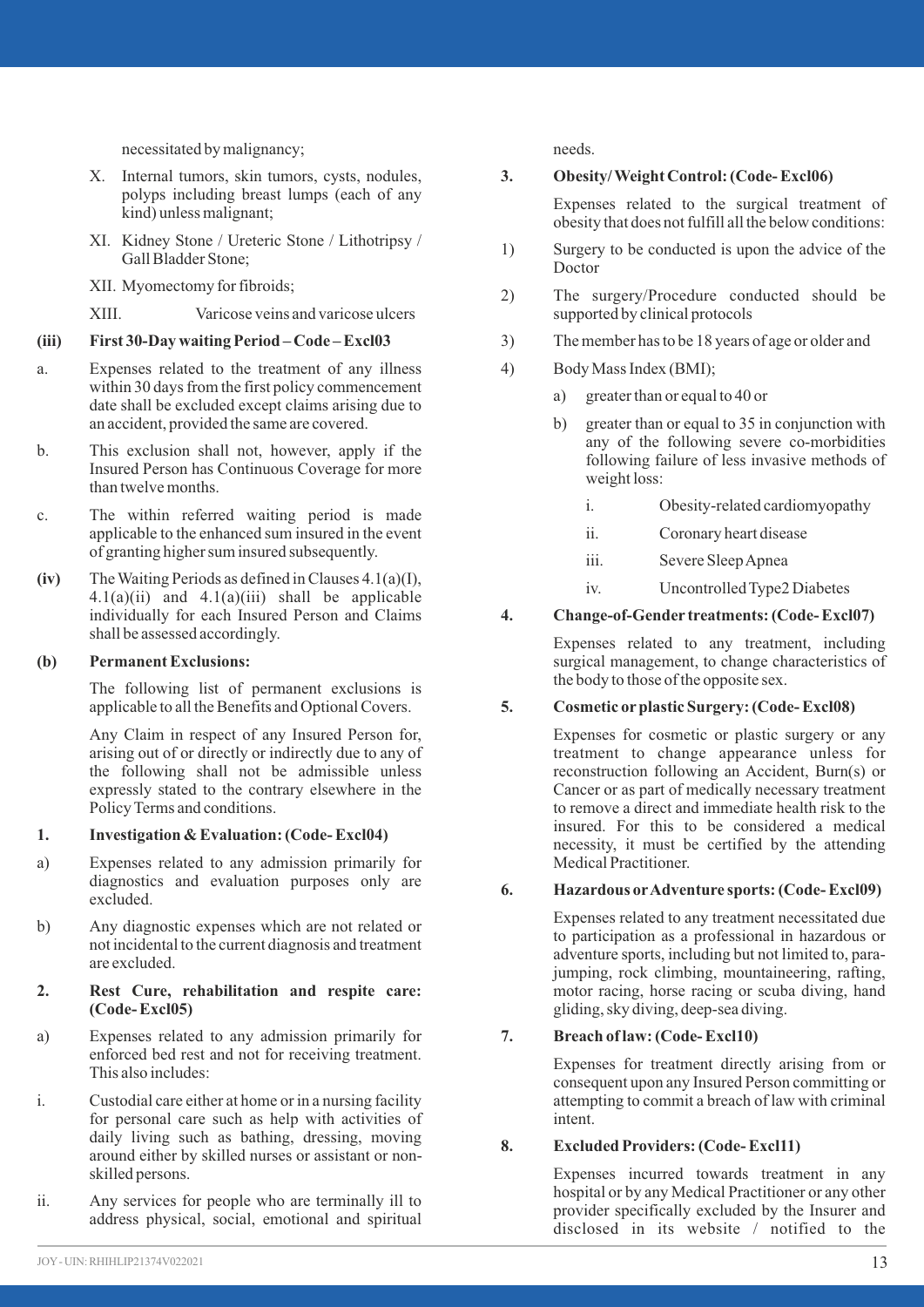policyholders are not admissible. However, in case of life threatening situations or following an accident, expenses up to the stage of stabilization are payable but not the complete claim.

**Note:** Refer Annexure – III of the Policy Terms & Conditions for list of excluded hospitals.

- **9.** Treatment for Alcoholism, drug or substance abuse or any addictive condition and consequences thereof.**(Code- Excl12)**
- **10.** Treatments received in heath hydros, nature cure clinics, spas or similar establishments or private beds registered as a nursing home attached to such establishments or where admission is arranged wholly or partly for domestic reasons. **(Code-Excl13)**
- **11.** Dietary supplements and substances that can be purchased without prescription, including but not limited to Vitamins, minerals and organic substances unless prescribed by a medical practitioner as part of hospitalization claim or day care procedure **(Code- Excl14)**

#### **12. Refractive Error: (Code- Excl15)**

Expenses related to the treatment for correction of eye sight due to refractive error less than 7.5 dioptres.

#### **13. Unproven Treatments: (Code- Excl16)**

Expenses related to any unproven treatment, services and supplies for or in connection with any treatment. Unproven treatments are treatments, procedures or supplies that lack significant medical documentation to support their effectiveness.

#### **14. Sterility and Infertility: (Code- Excl17)**

Expenses related to sterility and infertility. This includes:

- (i) Any type of contraception, sterilization
- (ii) Assisted Reproduction services including artificial insemination and advanced reproductive technologies such as IVF, ZIFT, GIFT, ICSI
- (iii) Gestational Surrogacy
- (iv) Reversal of sterilization

#### **15. Maternity: (Code Excl18)**

- a. Medical treatment expenses traceable to childbirth (including complicated deliveries and caesarean sections incurred during hospitalization) except ectopic pregnancy;
- b. Expenses towards miscarriage (unless due to an accident) and lawful medical termination of pregnancy during the policy period.

#### **4.2. Specific Exclusions:**

**(a) Waiting Periods:**

**Maternity Cover (Benefit 4):** Claims will not be admissible for any expenses incurred for diagnosis / treatment related to any Maternity Expenses until 9 months of continuous coverage has elapsed under Plan - Joy Today or 24 months of continuous coverage has elapsed under Plan - Joy Tomorrow, since the inception of the first Policy with the Company. If the Sum Insured is enhanced on any renewal of this Policy, the waiting periods shall be applicable afresh to the incremental amount of the Sum Insured only.

The Waiting Periods as defined in Clauses 4.2(a) shall be applicable individually for each Insured Person and Claims shall be assessed accordingly.

#### **(b) Permanent Exclusions :**

Any Claim in respect of any Insured Person for, arising out of or directly or indirectly due to any of the following shall not be admissible unless expressly stated to the contrary elsewhere in the Policy terms and conditions:

- (i) Any item or condition or treatment specified in List of Non-Medical Items (Annexure – II to Policy Terms & Conditions).
- (ii) Any condition caused by or associated with any sexually transmitted disease except arising out of HIV.
- (iii) Treatment taken from anyone who is not a Medical Practitioner or from a Medical Practitioner who is practicing outside the discipline for which he is licensed or any kind of self-medication.
- (iv) Charges incurred in connection with cost of routine eye and ear examinations, dentures, artificial teeth and all other similar external appliances and / or devices whether for diagnosis or treatment.
- (v) Any expenses incurred on prosthesis, corrective devices, external durable medical equipment of any kind, like wheelchairs, walkers, belts, collars, caps, splints, braces, stockings of any kind, diabetic footwear, glucometer/thermometer, crutches, ambulatory devices, instruments used in treatment of sleep apnea syndrome (C.P.A.P) or continuous ambulatory peritoneal dialysis (C.A.P.D.) and oxygen concentrator for asthmatic condition, cost of cochlear implants.
- (vi) Treatment of any external Congenital Anomaly or Illness or defects or anomalies or treatment relating to birth defects.
- (vii) Treatment of mental retardation, arrested or incomplete development of mind of a person, subnormal intelligence or mental intellectual disability.
- (viii) Circumcision unless necessary for treatment of an Illness or as may be necessitated due to an Accident.
- (ix) All preventive care, vaccination, including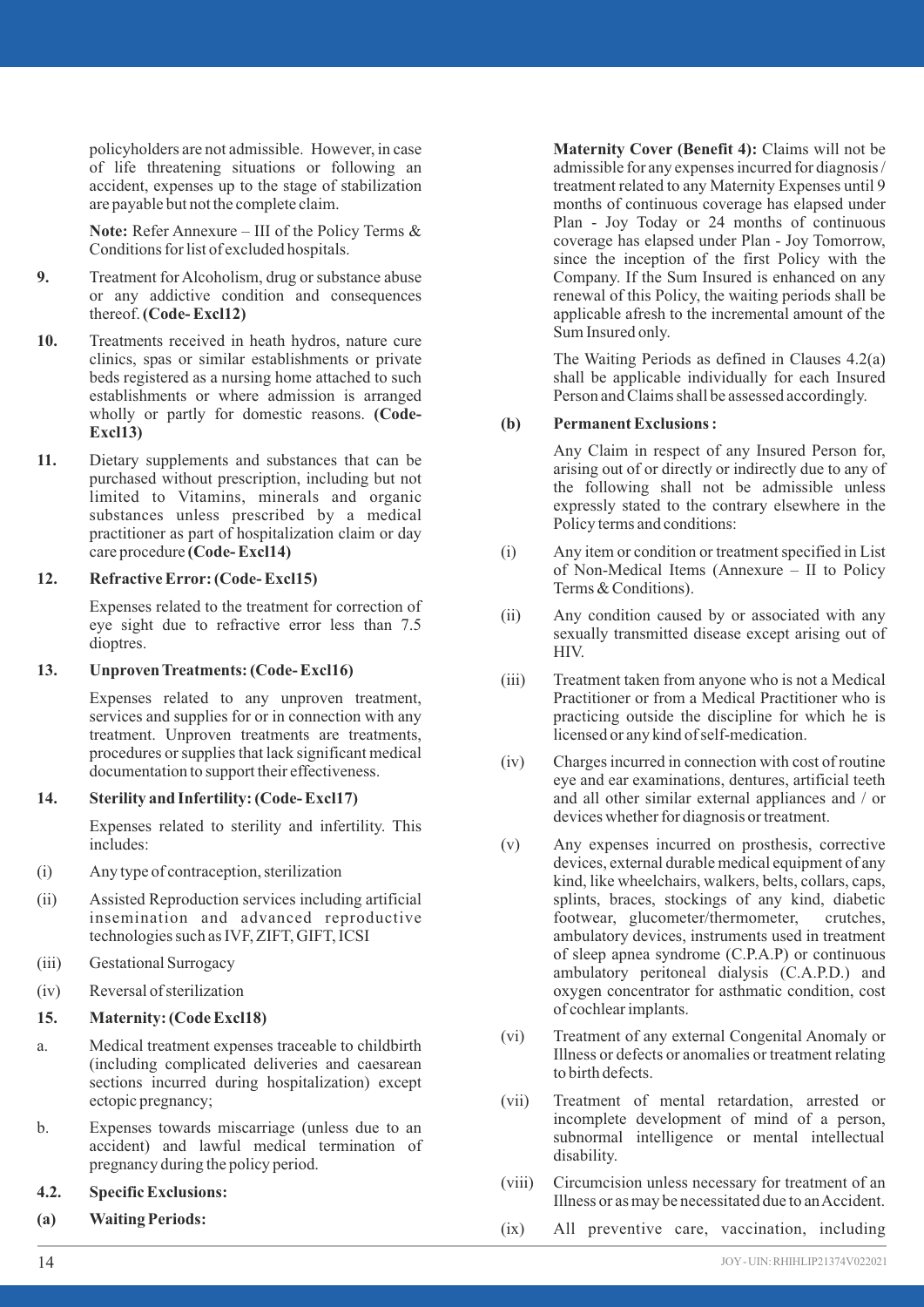inoculation and immunizations (except in case of post-bite treatment), and tonics.

- (x) Expenses incurred for Artificial life maintenance, including life support machine use, post confirmation of vegetative state or brain dead by treating medical practitioner where such treatment will not result in recovery or restoration of the previous state of health under any circumstances
- (xi) All expenses related to donor treatment, including surgery to remove organs from the donor, in case of transplant surgery.
- (xii) Non-Allopathic Treatment or treatment related to any unrecognized systems of medicine.
- (xiii) Any OPD Treatment.
- (xiv) Treatment received outside India.
- (xv) War (whether declared or not) and war like occurrence or invasion, acts of foreign enemies, hostilities, civil war, rebellion, revolutions, insurrections, mutiny, military or usurped power, seizure, capture, arrest, restraints and detainment of all kinds.
- (xvi) Act of self-destruction or self-inflicted Injury, attempted suicide or suicide while sane or insane or Illness or Injury attributable to consumption, use, misuse or abuse of tobacco, intoxicating drugs and alcohol or hallucinogens.
- (xvii) Any charges incurred to procure any medical certificate, treatment or Illness related documents pertaining to any period of Hospitalization or Illness.
- (xviii) Personal comfort and convenience items or services including but not limited to T.V. (wherever specifically charged separately), charges for access to telephone and telephone calls (wherever specifically charged separately), foodstuffs (except patient's diet), cosmetics, hygiene articles, body or baby care products and bath additive, barber or beauty service, guest service as well as similar incidental services and supplies.
- (xix) Expenses related to any kind of RMO charges, service charge, surcharge, night charges levied by the hospital under whatever head.
- (xx) Nuclear, chemical or biological attack or weapons, contributed to, caused by, resulting from or from any other cause or event contributing concurrently or in any other sequence to the loss, claim or expense. For the purpose of this exclusion:
	- i. Nuclear attack or weapons means the use of any nuclear weapon or device or waste or combustion of nuclear fuel or the emission, discharge, dispersal, release or escape of fissile/ fusion material emitting a level of radioactivity capable of causing any Illness, incapacitating disablement or death.
- ii. Chemical attack or weapons means the emission, discharge, dispersal, release or escape of any solid, liquid or gaseous chemical compound which, when suitably distributed, is capable of causing any Illness, incapacitating disablement or death.
- iii. Biological attack or weapons means the emission, discharge, dispersal, release or escape of any pathogenic (disease producing) micro-organisms and/or biologically produced toxins (including genetically modified organisms and chemically synthesized toxins) which are capable of causing any Illness, incapacitating disablement or death.
- (xxi) Impairment of an Insured Person's intellectual faculties by abuse of stimulants or depressants unless prescribed by a medical practitioner.
- (xxii) Alopecia, wigs and/or toupee and all hair or hair fall treatment and products.
- (xxiii) Any treatment taken in a clinic, rest home, convalescent home for the addicted, detoxification center, sanatorium, home for the aged, mentally disturbed, remodeling clinic or similar institutions.
- (xxiv) Expenses related to any kind of Advance Technology Methods other than mentioned in the Clause 3.1(d).
- **Note:** In addition to the foregoing, any loss, claim or expense of whatsoever nature directly or indirectly arising out of, contributed to, caused by, resulting from, or in connection with any action taken in controlling, preventing, suppressing, minimizing or in any way relating to the above shall also be excluded.

#### **5. GENERALTERMS AND CLAUSES**

#### **5.1 Standard General Terms & Clauses**

#### **5.1.1 Disclosure of Information**

The Policy shall be void and all premium paid thereon shall be forfeited to the Company in the event of misrepresentation, mis-description or nondisclosure of any material fact by the policyholder.

#### **Note:**

- a. "Material facts" for the purpose of this clause policy shall mean all relevant information sought by the Company in the proposal form and other connected documents to enable it to take informed decision in the context of underwriting the risk.
- b. In continuation to the above clause the Company may also adjust the scope of cover and / or the premium paid or payable, accordingly.
- **5.1.2 Condition Precedent to Admission of Liability**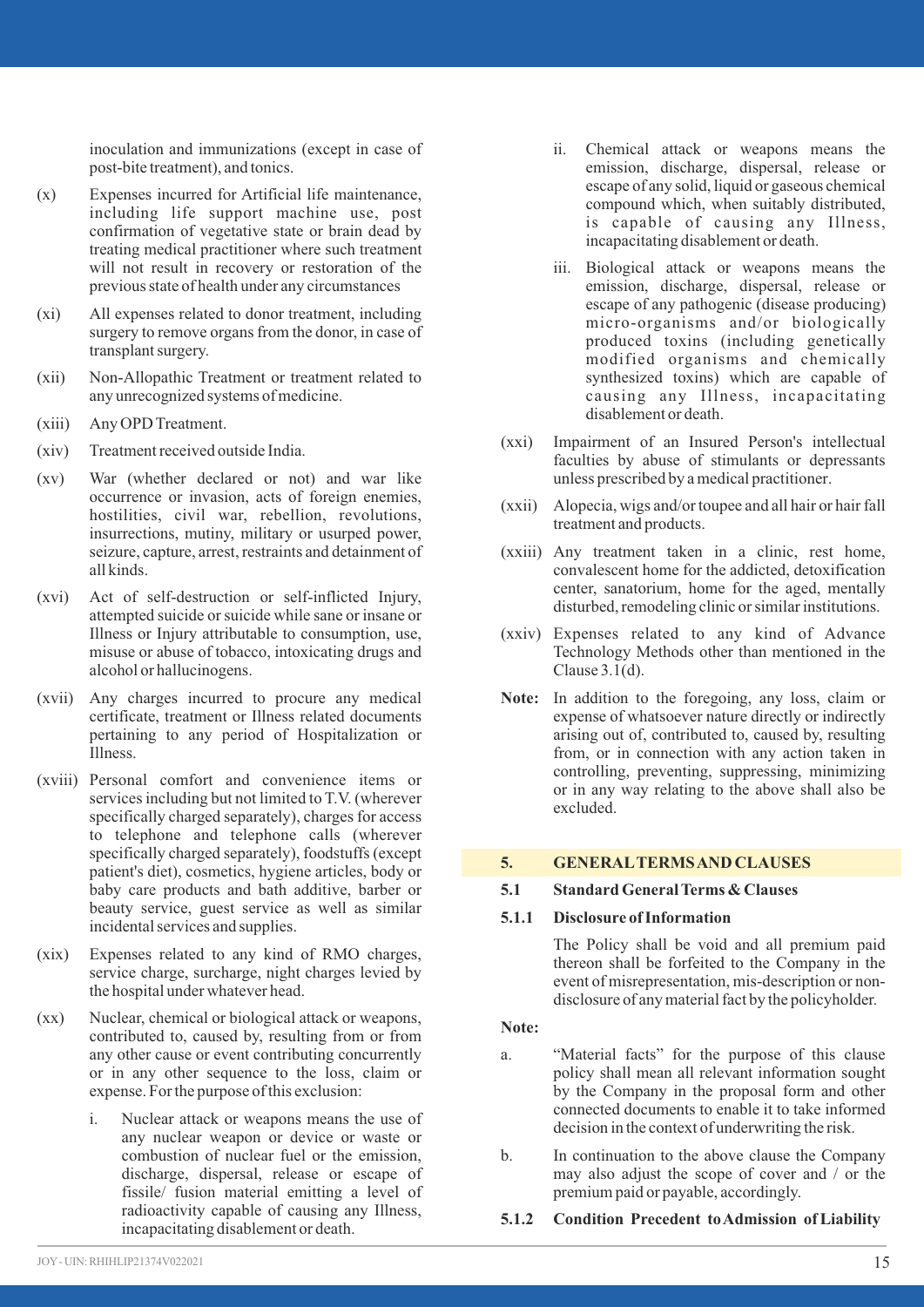The terms and conditions of the policy must be fulfilled by the insured person for the Company to make any payment for claim(s) arising under the policy.

#### **5.1.3 Complete discharge**

Any payment to the policyholder, Insured Person or his/ her nominees or his/ her legal representative or Assignee or to the Hospital, as the case may be, for any benefit under the Policy shall be valid discharge towards payment of claim by the Company to the extent of that amount for the particular claim.

#### **5.1.4 Multiple Policies**

- a. In case of multiple policies taken by an insured during a period from the same or one or more insurers to indemnify treatment costs, the insured person shall have the right to require a settlement of his/her claim in terms of any of his/her policies. In all such cases the insurer chosen by the insured person shall be obliged to settle the claim as long as the claim is within the limits of and according to the terms of the chosen policy.
- b. Insured person having multiple policies shall also have the right to prefer claims under this policy for the amounts disallowed under any other policy/ policies, even if the sum insured is not exhausted. Then the Insurer shall independently settle the claim subject to the terms and conditions of this policy.
- c. If the amount to be claimed exceeds the sum insured under a single policy, the insured person shall have the right to choose insurers from whom he/she wants to claim the balance amount.
- d. Where an insured has policies from more than one insurer to cover the same risk on indemnity basis, the insured shall only be indemnified the treatment costs in accordance with the terms and conditions of the chosen policy.

#### **5.1.5 Fraud**

If any claim made by the insured person, is in any respect fraudulent, or if any false statement, or declaration is made or used in support thereof, or if any fraudulent means or devices are used by the insured person or anyone acting on his/her behalf to obtain any benefit under this policy, all benefits under this policy shall be forfeited.

Any amount already paid against claims made under this policy but which are found fraudulent later shall be repaid by all recipient(s)  $/$ policyholder(s) who has made that particular claim, who shall be jointly and severally liable for such repayment to the insurer.

For the purpose of this clause, the expression "fraud" means any of the following acts committed

by the Insured Person or by his agent or the hospital/doctor/any other party acting on behalf of red person, with intent to deceive the insurer or to the insured person, with intent to deceive the insurer c<br>induce the insurer to issue an insurance Policy:induce the insurer to issue an insurance

- A. The suggestion, as a fact of that which is not true and which the Insured Person does not believe to be true;
- B. The active concealment of a fact by the Insured Person having knowledge or belief of the fact;
- C. Any other act fitted to deceive; and
- D. Any such act or omission as the law specially declares to be fraudulent

The Company shall not repudiate the claim and / or forfeit the policy benefits on the ground of Fraud, if the insured person / beneficiary can prove that the misstatement was true to the best of his knowledge and there was no deliberate intention to suppress the fact or that such misstatement of or suppression of material fact are within the knowledge of the insurer.

#### **5.1.6 Cancellation / Termination**

a. The policyholder may cancel this policy by giving 15 days'written notice and in such an event, the Company shall refund premium for the unexpired policy period as detailed below.

| <b>Cancellation Date</b><br>from Policy<br><b>Period Start Date</b> | Joy<br><b>Tomorrow</b> | Joy<br><b>Tomorrow</b> | <b>Joy Today</b><br>$/$ Joy<br><b>Tomorrow</b> |  |
|---------------------------------------------------------------------|------------------------|------------------------|------------------------------------------------|--|
|                                                                     | 1 Year                 | 2 Year                 | 3 Year                                         |  |
| Up to 1 month                                                       | 75.0%                  | 87.0%                  | 91.0%                                          |  |
| 1 month to 3 months                                                 | 50.0%                  | 74.0%                  | 82.0%                                          |  |
| 3 months to<br>6 months                                             | 25.0%                  | 61.5%                  | 73.5%                                          |  |
| 6 months to<br>12 months                                            | $0.0\%$                | 48.5%                  | 64.5%                                          |  |
| 12 months to<br>15 months                                           | N.A.                   | 24.5%                  | 47.0%                                          |  |
| 15 months to<br>18 months                                           | N.A.                   | 12.0%                  | 38.5%                                          |  |
| 18 months to<br>24 months                                           | N.A.                   | $0.0\%$                | $30.0\%$                                       |  |
| 24 months to<br>30 months                                           | N.A.                   | N.A.                   | 8.0%                                           |  |
| Beyond 30 months                                                    | N.A.                   | N.A.                   | $0.0\%$                                        |  |

b. Notwithstanding anything contained herein or otherwise, no refunds of premium shall be made in respect of Cancellation where, any claim has been admitted or has been lodged or any benefit has been

Refund % to be applied on premium received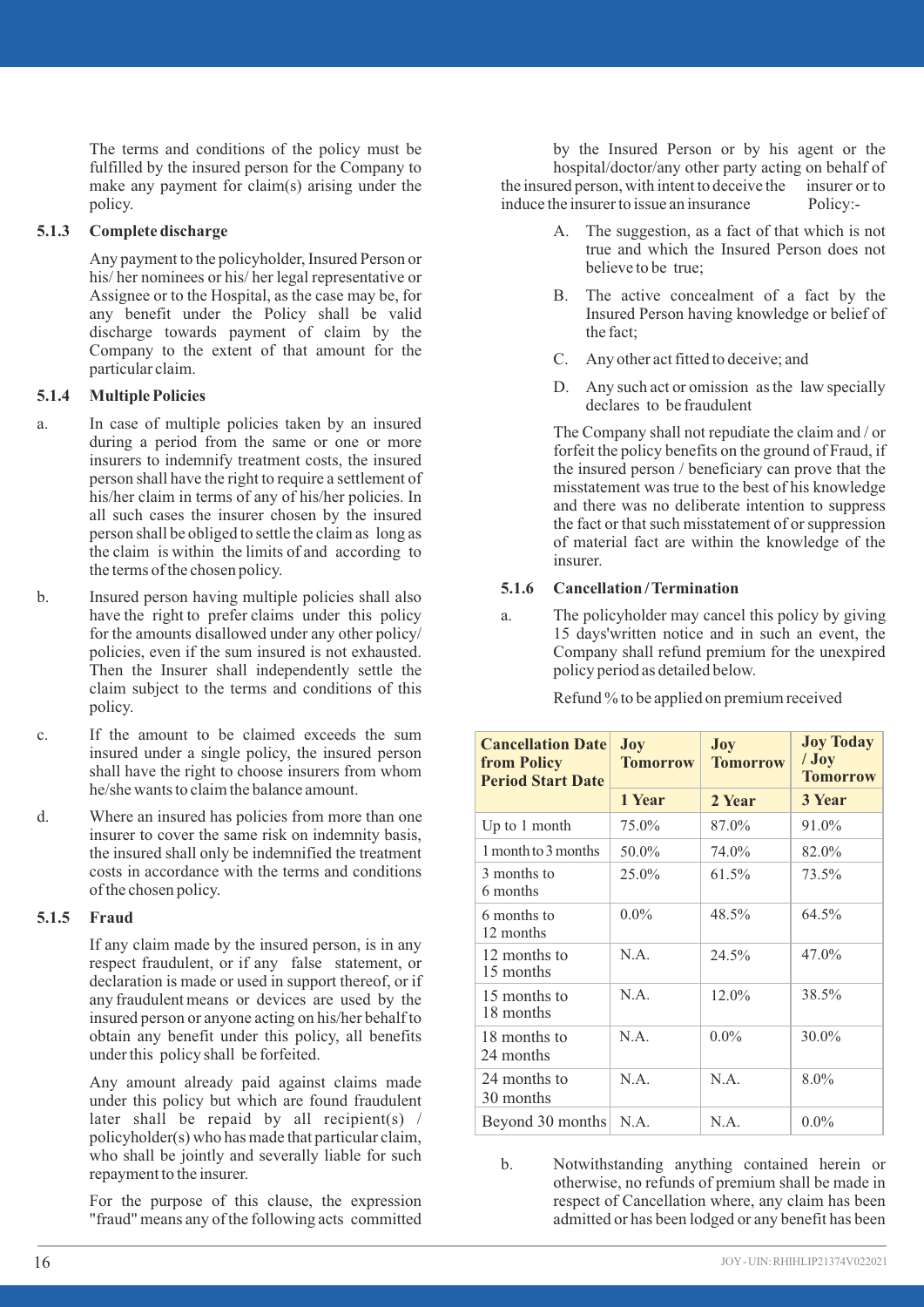availed by the Insured person under the Policy.

c. The Company may cancel the Policy at any time on grounds of mis-representations, non-disclosure of material facts, fraud by the Insured Person, by giving 15 days' written notice. There would be no refund of premium on cancellation on grounds of mis-representations, non-disclosure of material facts or fraud.

#### **Notes:**

In case of demise of the Policyholder,

- (i) Where the Policy covers only the Policyholder, this Policy shall stand null and void from the date and time of demise of the Policy holder. The premium would be refunded (excl of taxes) for the unexpired period of this Policy at the short period scales subject to no claim has been admitted or has been lodged or any benefit has been availed by the Insured person under the Policy.
- (ii) Where the Policy covers other Insured Person, this Policy shall continue till the end of Policy Period. If the other Insured Persons wish to continue with the same Policy, the Company will renew the Policy subject to the appointment of a policyholder provided that:
	- I. Written notice in this regard is given to the Company before the Policy Period End Date; and
	- II. Aperson over Age 18 who satisfies the Company's criteria to become a Policyholder.

#### **5.1.7 Migration:**

The insured person will have the option to migrate the policy to other health insurance products/plans offered by the company by applying for migration of the policy atleast 30 days before the policy renewal date as per IRDAI guidelines on Migration. lf such person is presently covered and has been continuously covered without any lapses under any health insurance product/plan offered by the company, the insured person will get the accrued continuity benefits in waiting periods as per IRDAI guidelines on migration

For Detailed Guidelines on Migration, kindly refer the link:

<https://www.careinsurance.com/other-disclosures.html>

#### **5.1.8 Portability:**

The insured person will have the option to port the policy to other insurers by applying to such insurer to port the entire policy along with all the members of the family, if any, at least 45 days before, but not earlier than 60 days from the policy renewal date as per IRDAI guidelines related to portability. lf such

person is presently covered and has been continuously covered without any lapses under any health insurance policy with an Indian General/Health insurer, the proposed insured person will get the accrued continuity benefits in waiting periods as per IRDAI guidelines on portability.

For Detailed Guidelines on Portability, kindly refer the link:

<https://www.careinsurance.com/other-disclosures.html>

#### **5.1.9 Renewal of Policy**

The policy shall ordinarily be renewable except on grounds of fraud, misrepresentation by the insured person.

- (a) The Company shall endeavor to give notice for renewal. However, the Company is not under obligation to give any notice for renewal.
- (b) Renewal shall not be denied on the ground that the insured person had made a claim or claims in the preceding policy years.
- (c) Request for renewal along with requisite premium shall be received by the Company before the end of the policy period.
- (d) At the end of the policy period, the policy shall terminate and can be renewed within the Grace Period of 30 days to maintain continuity of benefits without break in policy. Coverage is not available during the grace period
- (e) No loading shall apply on renewals based on individual claims experience.

#### **5.1.10 Withdrawal of Policy**

- i. In the likelihood of this product being withdrawn in future, the Company will intimate the insured person about the same 90 days prior to expiry of the policy.
- ii. Insured Person will have the option to migrate to similar health insurance product available with the Company at the time of renewal with all the accrued continuity benefits such as cumulative bonus, waiver of waiting period. as per IRDAI guidelines, provided the policy has been maintained without a break.

#### **5.1.11 Moratorium Period**

After completion of eight continuous years under the policy no look back to be applied. This period of eight years is called as moratorium period. The moratorium would be applicable for the sums insured of the first policy and subsequently completion of 8 continuous years would be applicable from date of enhancement of sums insured only on the enhanced limits. After the expiry of Moratorium Period no health insurance claim shall be contestable except for proven fraud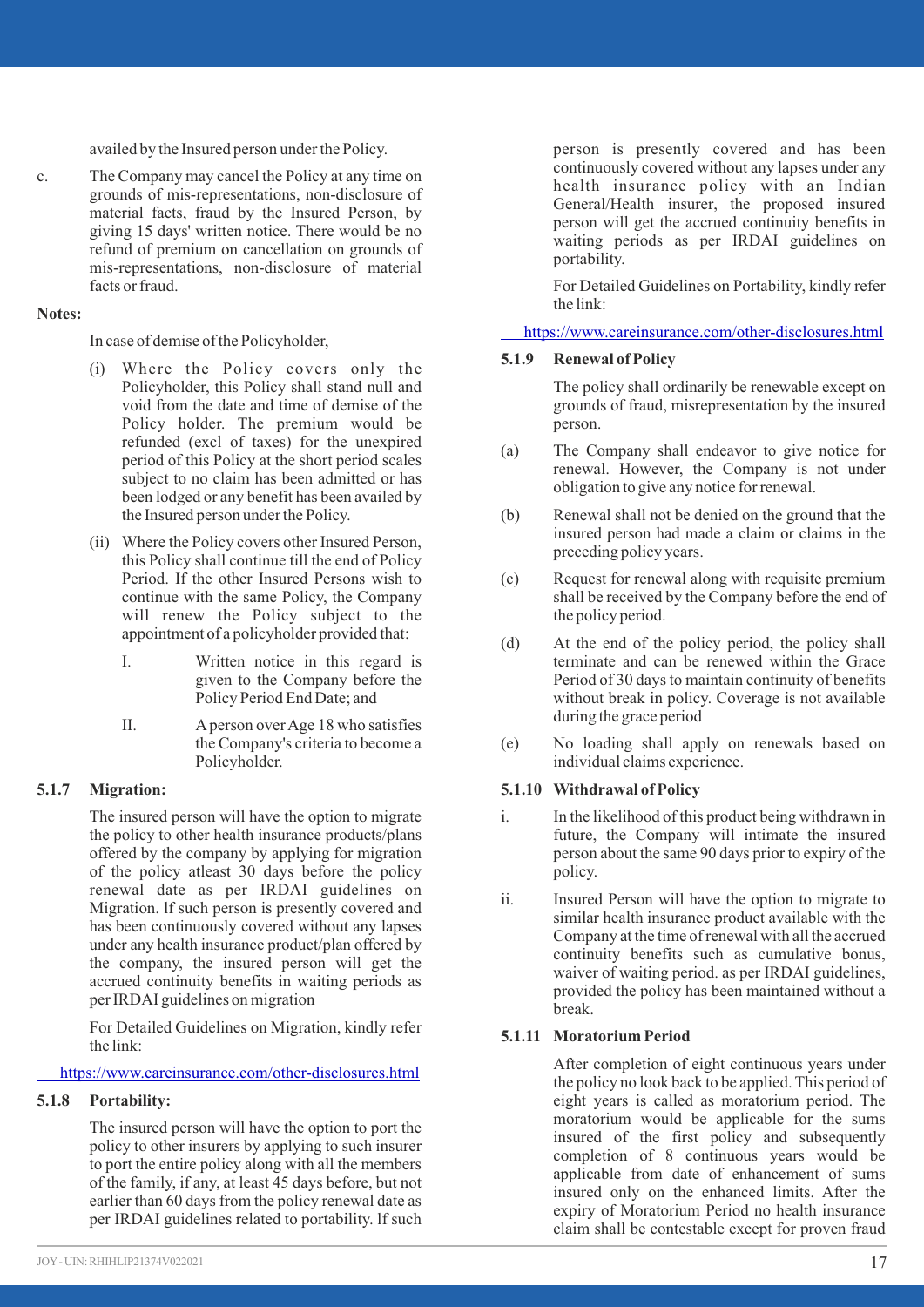and permanent exclusions specified in the policy contract. The policies would however be subject to all limits, sub limits, co-payments, deductibles as per the policy contract.

#### **5.1.12 Possibility of Revision of Terms of the Policy Including the Premium Rates**

The Company, with prior approval of IRDA, may revise or modify the terms of the policy including the premium rates. The insured person shall be notified three months before the changes are affected.

#### **5.1.13 Free Look Period**

The Free Look Period shall be applicable on new individual health insurance policies and not on renewals or at the time of porting/migrating the policy.

The insured person shall be allowed free look period of fifteen days (30 days in case of distance marketing) from date of receipt of the policy document to review the terms and conditions of the policy, and to return the same if not acceptable.

If the insured has not made any claim during the Free Look Period, the insured shall be entitled to

- a. A refund of the premium paid less any expenses incurred by the Company on medical examination of the insured person and the stamp duty charges or
- b. Where the risk has already commenced and the option of return of the policy is exercised by the insured person, a deduction towards the proportionate risk premium for period of cover or
- c. Where only a part of the insurance coverage has commenced, such proportionate premium commensurate with the insurance coverage during such period;

#### **5.1.14 Grievances**

In case of any grievance the insured person may contact the company through

Website: www.careinsurance.com

Courier: Any of Our Branch Office or corporate office

Insured person may also approach the grievance cell at any of the company's branches with the details of grievance.

If Insured person is not satisfied with the redressal of grievance through one of the above methods, insured person may contact the grievance officer at

Care Health Insurance Limited

(Formerly Religare Health Insurance Company Limited)

Unit No. 604 - 607, 6th Floor, Tower C,

Unitech Cyber Park, Sector-39,

Gurgaon, Haryana – 122001

For updated details of grievance officer, kindly refer the link [https://www.careinsurance.com/customer](https://www.careinsurance.com/customer-grievance-redressal.html)[grievance-redressal.html](https://www.careinsurance.com/customer-grievance-redressal.html)

If Insured person is not satisfied with the redressal of grievance through above methods, the insured person may also approach the office of Insurance Ombudsman of the respective area/region for redressal of grievance as per Insurance Ombudsman Rules 2017.

Grievance may also be lodged at IRDAI lntegrated Grievance Management System - https:/ligms. irda.qov. in/

**Note:** The Contact details of the Insurance Ombudsman offices have been provided as Annexure V.

#### **5.1.15 Nomination:**

The policyholder is required at the inception of the policy to make a nomination for the purpose of payment of claims under the policy in the event of death of the policyholder. Any change of nomination shall be communicated to the company in writing and such change shall be effective only when an endorsement on the policy is made. ln the event of death of the policyholder, the Company will pay the nominee {as named in the Policy Schedule/Policy Certificate/Endorsement (if any)} and in case there is no subsisting nominee, to the legal heirs or legal representatives of the policyholder whose discharge shall be treated as full and final discharge of its liability under the policy.

#### **5.2 Specific General Terms & Clauses**

#### **5.2.1. Reasonable Care**

Insured Persons shall take all reasonable steps to safeguard the interests against any Illness or Injury that may give rise to a Claim.

#### **5.2.2. No constructive Notice**

Any knowledge or information of any circumstance or condition in relation to the Policyholder or Insured Person which is in possession of the Company other than that information expressly disclosed in the Proposal Form or otherwise in writing to the Company, shall not be held to be binding or prejudicially affect the Company.

#### **5.2.3. Policy Disputes**

Any and all disputes or differences under or in relation to the validity, construction, interpretation and effect to this Policy shall be determined by the Indian Courts and in accordance with Indian law.

#### **5.2.4. Limitation of Liability**

Any Claim under this Policy for which the notification or intimation of Claim is received 12 calendar months after the event or occurrence giving rise to the Claim shall not be admissible, unless the Policyholder proves to the Company's satisfaction that the delay in reporting of the Claim was for reasons beyond his control.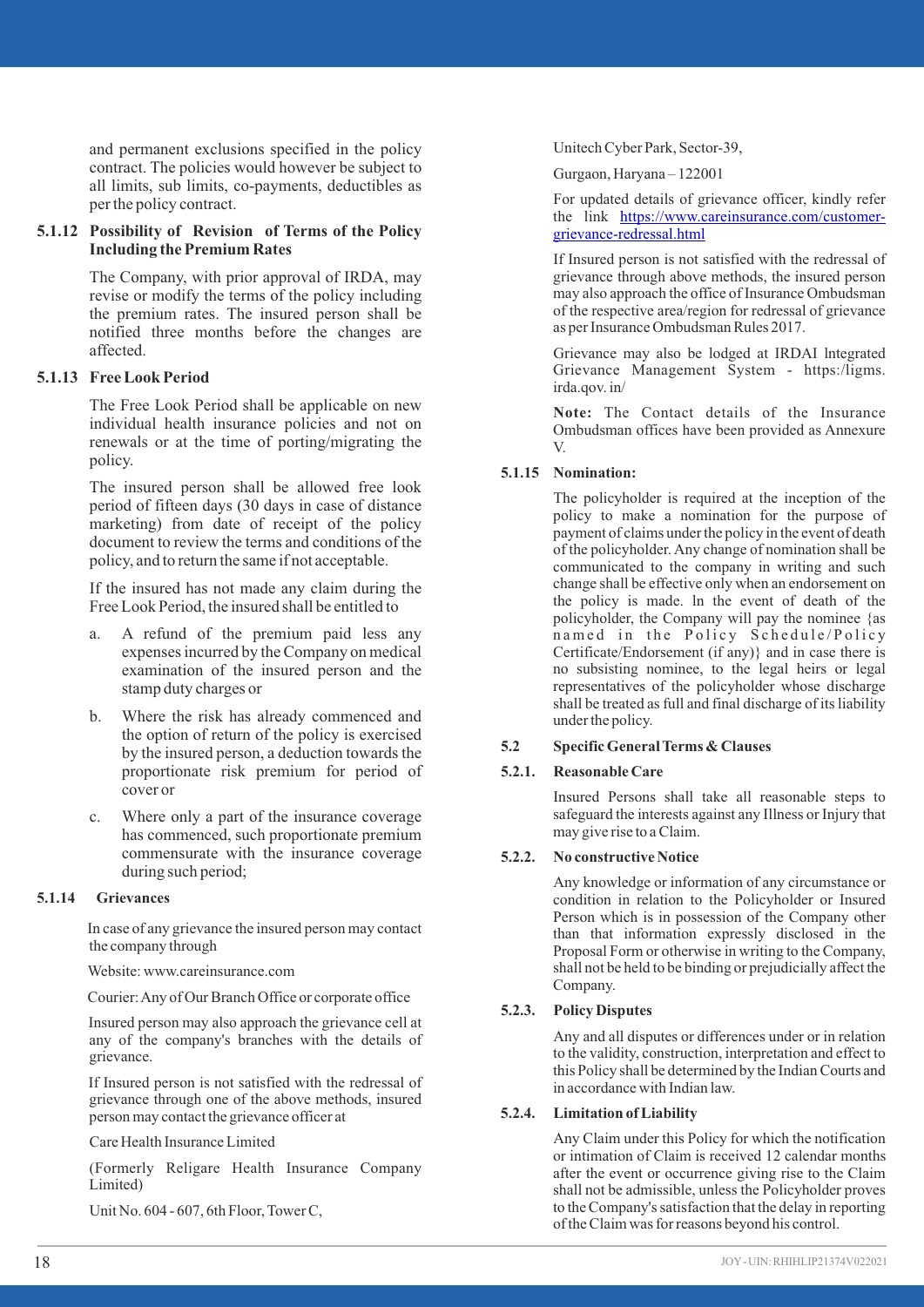#### **5.2.5. Communication**

- (a) Any communication meant for the Company must be in writing and be delivered to its address shown in the Policy Schedule. Any communication meant for the Policyholder will be sent by the Company to his last known address or the address as shown in the Policy Schedule.
- (b) All notifications and declarations for the Company must be in writing and sent to the address specified in the Policy Schedule. Agents are not authorized to receive notices and declarations on the Company's behalf.

Notice and instructions will be deemed served 10 days after posting or immediately upon receipt in the case of hand delivery, facsimile or e-mail.

(c) Notice and instructions will be deemed served 10 days after posting or immediately upon receipt in the case of hand delivery, facsimile or e-mail.

#### **5.2.6. Alterations in the Policy**

This Policy constitutes the complete contract of insurance. No change or alteration shall be valid or effective unless approved in writing by the Company, which approval shall be evidenced by a written endorsement signed and stamped by the Company. However, change or alteration with respect to increase/ decrease of the Sum Insured shall be permissible only at the time of renewal of the Policy.

**5.2.7.** Out of all the details of the various Benefits provided in the Policy Terms and Conditions, only the details pertaining to Benefits chosen by policyholder as per Policy Schedule shall be considered relevant

#### **5.2.8. Electronic Transactions**

The Policyholder and /or Insured Person agrees to adhere to and comply with all such terms and conditions as the Company may prescribe from time to time, and hereby agrees and confirms that all transactions effected by or through facilities for conducting remote transactions including the Internet, World Wide Web, electronic data interchange, call centers, tele-service operations (whether voice, video, data or combination thereof) or by means of electronic, computer, automated machines network or through other means of telecommunication, established by or on behalf of the Company, for and in respect of the Policy or its terms shall constitute legally binding and valid transactions when done in adherence to and in compliance with the Company's terms and conditions for such facilities, as may be prescribed from time to time. Any terms and conditions related to electronic transactions shall be within the approved Policy Terms and Conditionsral Terms & Clauses.

#### **6. OTHER TERMS AND CLAUSES**

#### **6.1. Claims Procedure and Management**

#### **6.1.1 Claims Intimation**

(a) Upon the occurrence of any Illness or Injury that may give rise to a Claim under this Policy, then as a Condition Precedent to the Company's liability under the Policy, the Policyholder or Insured Person shall undertake all of the following:

- (I) If any Illness is diagnosed or discovered or any Injury is suffered or any other contingency occurs which has resulted in a Claim or may result in a Claim under the Policy, the Policyholder or Insured Person, shall notify the Company either at the Company's call center or in writing immediately.
- (ii) It is agreed and understood that the following details are to be provided to the Company at the time of intimation of Claim:
	- I Policy Number;
	- II Name of the Policyholder;
	- III Name of the Insured Person in respect of whom the Claim is being made;
	- IV Nature of Illness or Injury;
	- V Name and address of the attending Medical Practitioner and Hospital;
	- VI Date of admission to Hospital or proposed date of admission to Hospital for planned Hospitalization;
	- VII Any other information, documentation or details requested by the Company.
- (iii) In case of an emergency Hospitalization: within 24 hours of Hospitalization
- (iv) In case of planned Hospitalization: 48 hours prior to Hospitalization

#### **6.1.2 Claims Procedure**

#### **(a) Cashless**

For availing the Cashless Facility at a Network Provider, the Policyholder / Insured Person shall :-

- (i) Submit a pre-authorization form to the Company for approval. Only upon due approval from the Company, Cashless Facility can be availed at any Network Hospital.
- (ii) Present the health card provided by the Company under this Policy along with a valid photo identification document (Voter ID card / Driving License / Passport / PAN Card or any other identification documentation as approved by the Company).
- (iii) The Company will confirm in writing authorization or rejection of the request to avail Cashless Facility for the Insured Person's Hospitalization.
- (iv) If the request for availing Cashless Facility is authorized by the Company, then payment for the Medical Expenses incurred in respect of the Insured Person shall not have to be made to the extent that such Medical Expenses are covered under this Policy and fall within the amount authorized in writing by the Company for availing Cashless Facility. All original bills and evidence of treatment for the Medical Expenses incurred in respect of the Hospitalization of the Insured Person and all other information and documentation specified at Clause 6.1.4 shall be submitted to the Network Provider immediately and in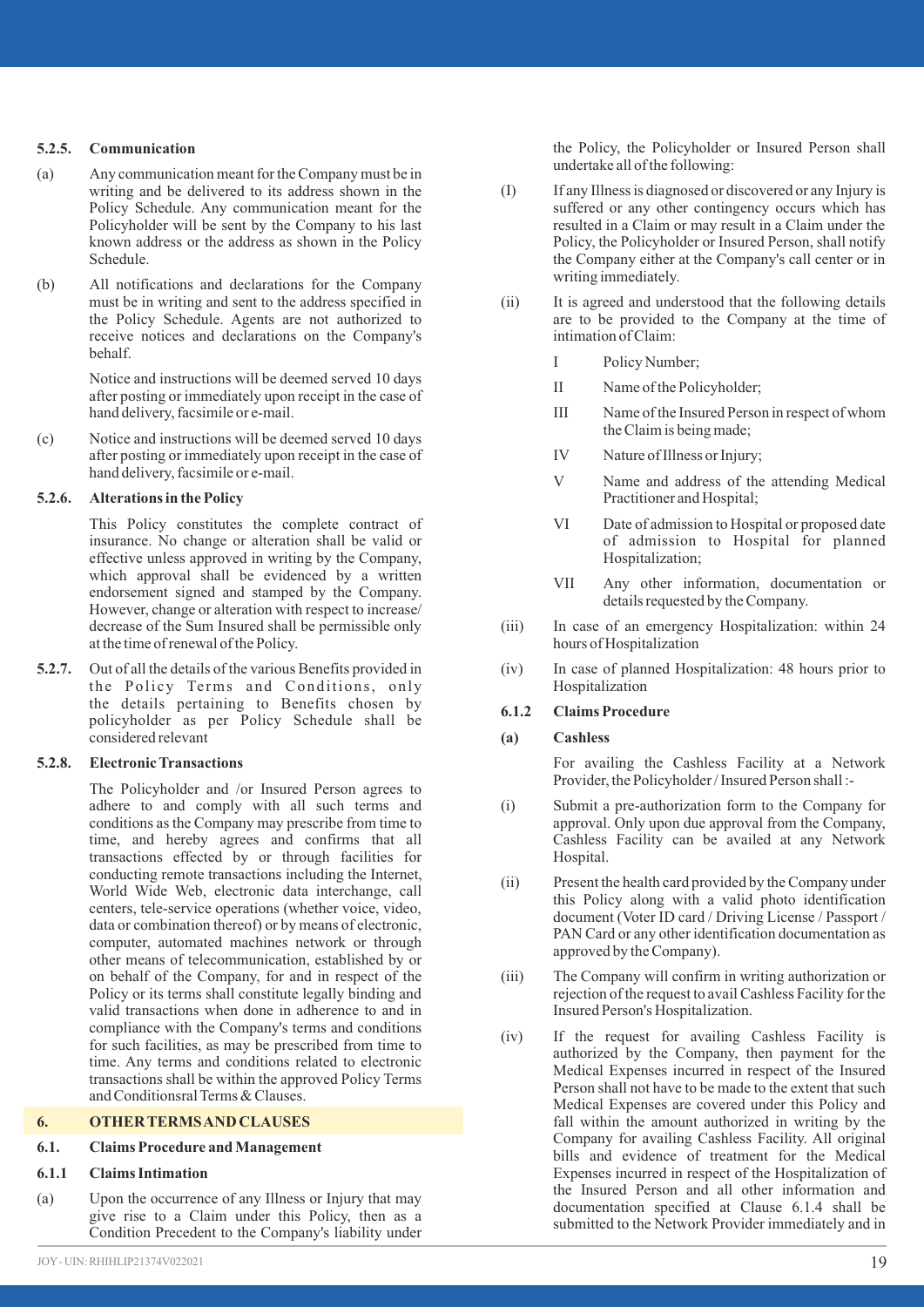any event before the Insured Person's discharge from Hospital.

- (v) If the Company does not authorize the Cashless Facility due to insufficient Sum Insured or if insufficient information is provided to the Company to determine the admissibility of the Claim, payment for the treatment will have to be made by the Policyholder or Insured Person to the Network Provider, following which a Claim for reimbursement may be made to the Company and the same will be considered by the Company subject to the Policy.
- (iv) It is agreed and understood that the Company may, in its sole discretion, modify or add to the list of Network Provider or modify or restrict the extent of Cashless Facilities that may be availed at any particular Network Provider. For an updated list of Network Provider and the extent of Cashless Facilities available at each Network Provider, the Policyholder or Insured Person can refer to the list of Network Provider available on the Company's website or at the call centre.

#### **(b) Re-imbursement**

It is agreed and understood that in all cases where intimation of a Claim has been provided under this clause, all the information and documentation specified in Clause 6.1.4 below shall be submitted (at the Policyholder or Insured Person's expense) to the Company immediately and in any event within 15 days of Insured Person's discharge from Hospital.

#### **6.1.3 Policyholder's or Insured Person's duty at the time of Claim**

- (a) It is agreed and understood that as a Condition Precedent for a Claim to be considered under this Policy:
- (i) The Policyholder or Insured Person shall check the updated list of Network Provider before submission of a pre-authorisation request for cashless facility.
- (ii) All reasonable steps and measures must be taken to avoid or minimize the quantum of any Claim that may be made under this Policy.
- (iii) Intimation of the Claim, notification of the Claim and submission or provision of all information and documentation shall be made promptly and in any event in accordance with the procedures and within the timeframes specified in Clause 6 of the Policy.
- (iv) The Insured Person will, at the request of the Company, submit himself for a medical examination by the Company's nominated Medical Practitioner as often as the Company considers reasonable and necessary. The cost of such examination will be borne by the Company.
- (v) The Company's Medical Practitioner and representatives shall be given access and co-operation to inspect the Insured Person's medical and Hospitalization records and to investigate the facts and examine the Insured Person.
- (vi) The Company shall be provided with complete documentation and information which the Company has requested to establish its liability for the Claim, its

circumstances and its quantum.

(vii) List of black listed hospitals have been mentioned in Annexure III. Modification of hospitals can be made to this list from time to time. Alist of such hospitals will be available on our website.

#### **6.1.4 Claim Documents**

- (a) The following information and documentation shall be submitted in accordance with the procedures and within the timeframes specified in Clause 6 in respect of all Claims:
- (i) Duly completed and signed Claim form, in original;
- (ii) Medical Practitioner's referral letter advising Hospitalization;
- (iii) Medical Practitioner's prescription advising drugs / diagnostic tests / consultation;
- (iv) Original bills, receipts and discharge card from the Hospital / Medical Practitioner;
- (v) Original bills from pharmacy / chemists;
- (vi) Original pathological / diagnostic test reports / radiology reports and payment receipts;
- (vii) Indoor case papers;
- (viii) Original investigation test reports and payment receipts
- (ix) Ambulance Receipt
- (x) Any other document as required by the Company to assess the Claim
- (b) The Company will only accept bills/invoices which are made in the Insured Person's name.

#### **6.1.5 Claim Assessment**

- (a) All admissible Claims under this Policy shall be assessed by the Company in the following progressive order:
- (i) If a room accommodation has been opted for where the category is higher than the Single Private Room with A.C. that Insured Person under the Policy, then, the Associate Medical Expenses payable shall be prorated.
- (ii) The balance amount, if any, shall be the Claim payable.

#### **6.1.6 Payment Terms**

- (a) This Policy covers only medical treatment taken entirely within India. All payments under this Policy shall be made in Indian Rupees and within India.
- (b) The Company shall have no liability to make payment of a Claim under the Policy in respect of an Insured Person, once the Sum Insured for that Insured Person is exhausted.
- (c) Claim Settlement (Provision for Penal Interest)
- (i) The Company shall settle or reject a claim, as the case may be, within 30 days from the date of receipt of last necessary document.
- (ii) In the case of delay in the payment of a claim, the Company shall be liable to pay interest from the date of receipt of last necessary document to the date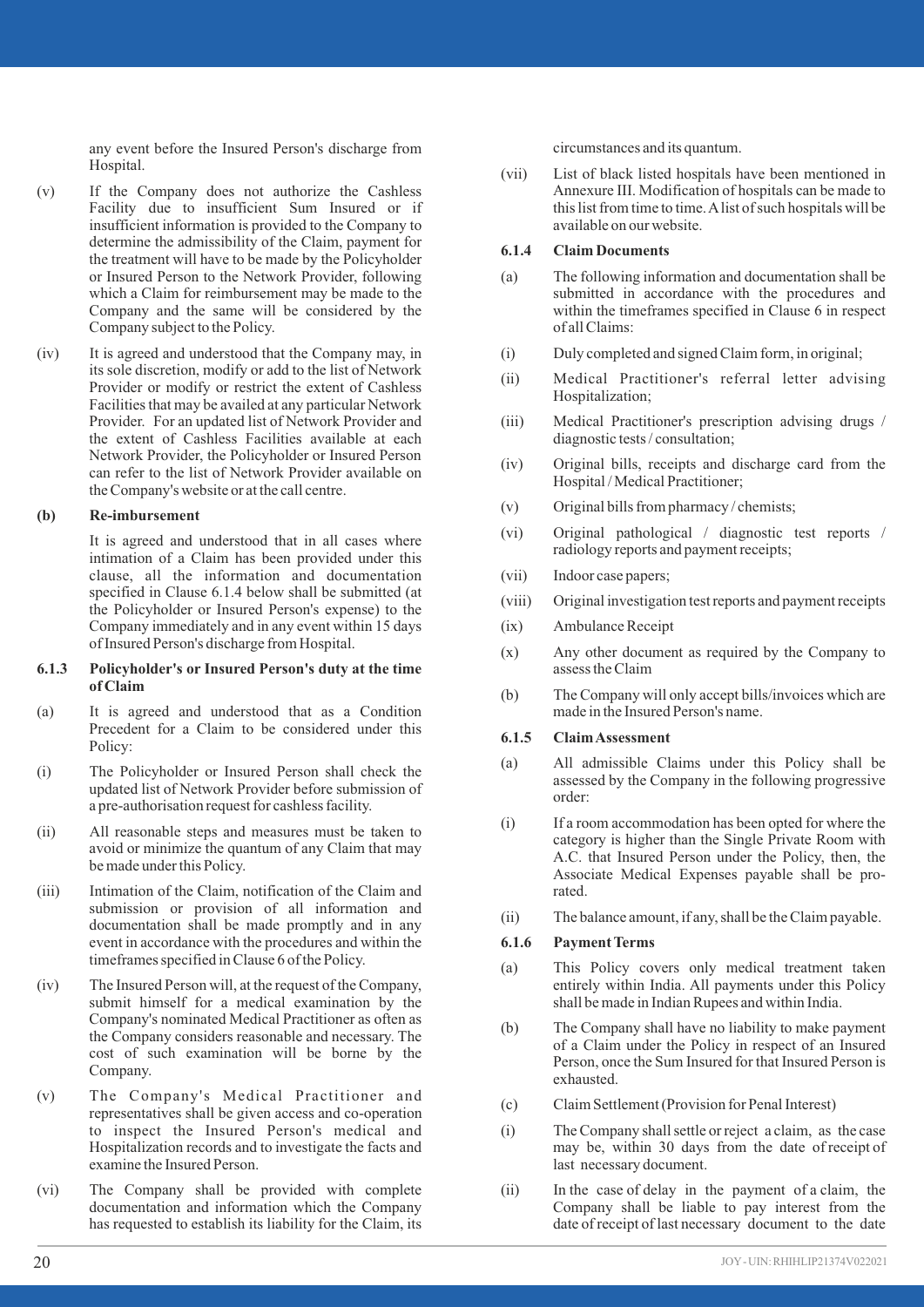of payment of claim at a rate 2% above the bank rate .

- (iii) However, where the circumstances of a claim warrant an investigation in the opinion of the Company, it shall initiate and complete such investigation at the earliest in any case not later than 30 days from the date of receipt of last necessary document. In such cases, the Company shall settle the claim within 45 days from the date of receipt of last necessary document.
- (iv) In case of delay beyond stipulated 45 days the company shall be liable to pay interest at a rate 2% above the bank rate from the date of receipt of last necessary document to the date of payment of claim.

Bank rate shall mean the rate fixed by the Reserve Bank of lndia (RBl) at the beginning of the financial year in which claim has fallen due

- (d) If the Policyholder or Insured Person suffers a relapse within 45 days of the date of discharge from the Hospital for which a Claim has been made, then such relapse shall be deemed to be part of the same Claim and all the limits for Any One Illness under this Policy shall be applied as if they were under a single Claim.
- (e) For cashless Claims, the payment shall be made to the Network Provider whose discharge would be complete and final.
- (f) For the Reimbursement Claims, the Company will pay the Policyholder. In the event of death of the Policyholder, the Company will pay the nominee (as named in the Policy Schedule) and in case of no nominee at its discretion to the legal heirs of the Policyholder whose discharge shall be treated as full and final discharge of its liability under the Policy.

#### **6.2. Special Conditions**

Special Conditions shall be applicable only if the same is specifically mentioned in the Policy Schedule.

#### **6.2.1. Special Condition 1 : FloaterCover**

- (a) The Company's maximum, total and cumulative liability, for any and all Claims incurred during the Policy Year in respect of all Insured Persons, shall not exceed the Sum Insured.
- (b) Definition 2.2.17 is deleted entirely and replaced with the following:

**Sum Insured:** The amount specified in the Policy Schedule which represents the Company's maximum. total and cumulative liability for all Insured Persons for any and all Claims incurred during the Policy Year.

#### **6.2.1. Special Condition 2 : Co-payment**

The Policyholder shall bear 20% of the Final Claim Amount assessed by the Company in accordance with Clause 6.1.5 in accordance with the table below and the Company's liability shall be restricted to the balance amount payable :

| <b>Cover Type</b> | Entry Age* of Insured<br><b>Person or Eldest</b><br><b>Insured Person (in case</b><br>of Floater) | <b>Applicable to</b>         |
|-------------------|---------------------------------------------------------------------------------------------------|------------------------------|
| Individual        | $>= 60$ vears                                                                                     | Individual Insured<br>Person |
| Floater           | $>= 60$ years                                                                                     | All Insured<br>Person's      |

\*Entry Age means the age of the Insured Person at the time of issue of the first Policy with the Company.

(a) The Co-payment shall be applicable to each and every Claim, for each Insured Person.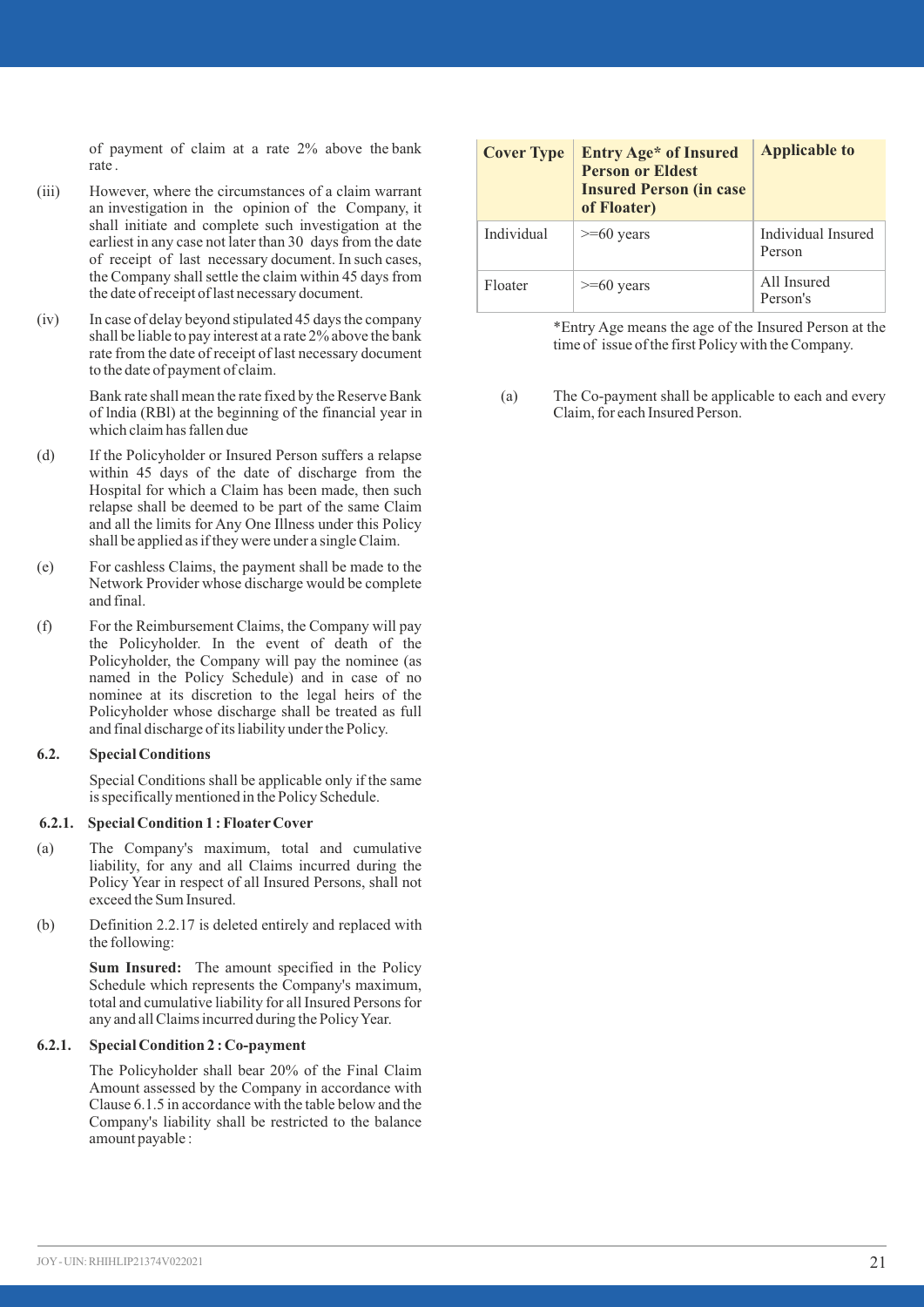#### **Annexure I : List of Day Care Surgeries**

- **1. Cardiology Related:**
	- 1. CORONARY ANGIOGRAPHY
- **2. Critical Care Related:**
	- 2. INSERTNON- TUNNELCVCATH
	- 3. INSERT PICC CATH ( PERIPHERALLY INSERTEDCENTRALCATHETER )
	- 4. REPLACE PICC CATH ( PERIPHERALLY INSERTED CENTRALCATHETER )
	- 5. INSERTION CATHETER, INTRA ANTERIOR
	- 6. INSERTION OF PORTACATH

#### **3. Dental Related:**

- 7. SPLINTING OF AVULSED TEETH
- 8. SUTURING LACERATED LIP
- 9. SUTURING ORALMUCOSA
- 10. ORAL BIOPSY IN CASE OF ABNORMAL TISSUE PRESENTATION
- 11. FNAC
- 12. SMEAR FROM ORALCAVITY

#### **4. ENTRelated:**

- 13. MYRINGOTOMY WITH GROMMET INSERTION
- 14. TYMPANOPLASTY (CLOSURE OF AN E A R D R U M P E R F O R A T I O N / RECONSTRUCTION OF THE AUDITORY OSSICLES)
- 15. REMOVALOF ATYMPANIC DRAIN
- 16. KERATOSIS REMOVALUNDER GA
- 17. OPERATIONS ON THE TURBINATES (NASALCONCHA)
- 18. TYMPANOPLASTY (CLOSURE OF AN E A R D R U M P E R F O R A T I O N / R E C O N S T R U C T I O N O F T H E AUDITORYOSSICLES)
- 19. REMOVALOF KERATOSIS OBTURANS
- 20. STAPEDOTOMY TO TREAT VARIOUS LESIONS IN MIDDLE EAR
- 21. REVISION OF ASTAPEDECTOMY
- 22. OTHER OPERATIONS ON THE AUDITORYOSSICLES
- 23. MYRINGOPLASTY (POST-AURA /ENDAURAL APPROACH AS WELL AS SIMPLE TYPE -I TYMPANOPLASTY)
- 24. FENESTRATION OF THE INNER EAR
- 25. REVISION OF AFENESTRATION OF THE INNER EAR
- 26. PALATOPLASTY
- 27. TRANSORAL INCISION AND DRAINAGE OF A PHARYNGEAL **ABSCESS**
- 28. TONSILLECTOMY WITHOUT ADENOIDECTOMY
- 29. TONSILLECTOMY WITH ADENOIDECTOMY
- 30. EXCISION AND DESTRUCTION OF A LINGUALTONSIL
- 31. REVISION OF ATYMPANOPLASTY
- 32. OTHER MICROSURGICAL OPERATIONS ON THE MIDDLE EAR
- 33. INCISION OF THE MASTOID PROCESS AND MIDDLE EAR
- 34. MASTOIDECTOMY
- 35. RECONSTRUCTION OF THE MIDDLE EAR
- 36. OTHER EXCISIONS OF THE MIDDLE AND INNER EAR
- 37. INCISION (OPENING) AND DESTRUCTION (ELIMINATION) OF THE INNER EAR
- 38. OTHER OPERATIONS ON THE MIDDLE AND INNER EAR
- 39. EXCISION AND DESTRUCTION OF DISEASED TISSUE OF THE NOSE
- 40. OTHER OPERATIONS ON THE NOSE
- 41. NASALSINUS ASPIRATION
- 42. FOREIGN BODY REMOVAL FROM **NOSE**
- 43. OTHER OPERATIONS ON THE TONSILS AND ADENOIDS
- 44. ADENOIDECTOMY
- 45. LABYRINTHECTOMY FOR SEVERE **VERTIGO**
- 46. STAPEDECTOMYUNDER GA
- 47. STAPEDECTOMYUNDER LA
- 48. TYMPANOPLASTY(TYPE IV)
- 49. ENDOLYMPHATIC SAC SURGERY FOR MENIERE'S DISEASE
- 50. TURBINECTOMY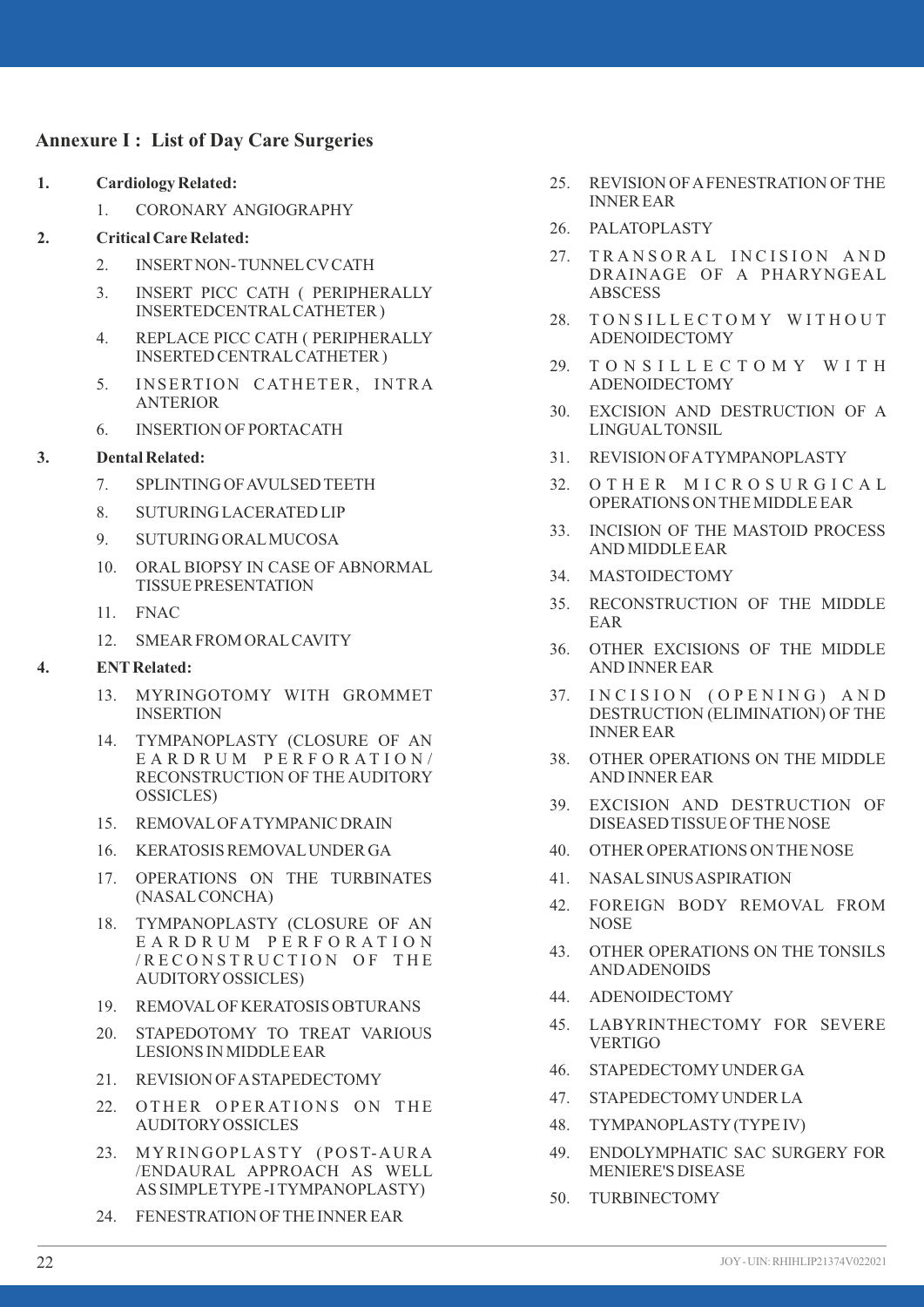- 51. ENDOSCOPIC STAPEDECTOMY
- 52. INCISION AND DRAINAGE OF PERICHONDRITIS
- 53. SEPTOPLASTY
- 54. VESTIBULAR NERVE SECTION
- 55. THYROPLASTYTYPE I
- 56. PSEUDOCYST OF THE PINNA EXCISION
- 57. INCISION AND DRAINAGE -HAEMATOMAAURICLE
- 58. TYMPANOPLASTY(TYPE II)
- 59. REDUCTION OF FRACTURE OF NASAL BONE
- 60. THYROPLASTYTYPE II
- 61. TRACHEOSTOMY
- 62. EXCISION OF ANGIOMASEPTUM
- 63. TURBINOPLASTY
- 64. INCISION & DRAINAGE OF RETRO PHARYNGEALABSCESS
- 65. UVULO PALATO PHARYNGO PLASTY
- 66. ADENOIDECTOMY WITH GROMMET INSERTION
- 67. A DENOIDECTOMY WITHOUT GROMMET INSERTION
- 68. VOCAL CORD LATERALISATION PROCEDURE
- 69. INCISION & DRAINAGE OF PARA PHARYNGEALABSCESS
- 70. TRACHEOPLASTY

#### **5. Gastroenterology Related:**

- 71. C H O L E C Y S T E C T O M Y A N D CHOLEDOCHO-JEJUNOSTOMY/ DUODENOSTOMY/GASTROSTOMY /EXPLORATION COMMON BILE DUCT
- 72. ESOPHAGOSCOPY, GASTROSCOPY, D U O D E N O S C O P Y W I T H POLY PECTOMY/REMOVAL OF FOREIGN BODY/DIATHERMY OF BLEEDING LESIONS
- 73. PANCREATIC PSEUDOCYST EUS & DRAINAGE
- 74. RF ABLATION FOR BARRETT'S OESOPHAGUS
- 75. ERCPAND PAPILLOTOMY
- 76. ESOPHAGOSCOPE AND SCLEROSANT INJECTION
- 77. EUS + SUBMUCOSALRESECTION
- 78. CONSTRUCTION OF GASTROSTOMY TUBE
- 79. EUS + ASPIRATION PANCREATIC CYST
- 80. SMALL BOWEL ENDOSCOPY (THERAPEUTIC)
- 81. COLONOSCOPY,LESION REMOVAL
- 82. ERCP
- 83. COLONSCOPY STENTING OF **STRICTURE**
- 84. PERCUTANEOUS ENDOSCOPIC GASTROSTOMY
- 85. EUS AND PANCREATIC PSEUDO CYST DRAINAGE
- 86. ERCPAND CHOLEDOCHOSCOPY
- 87. PROCTOSIGMOIDOSCOPY VOLVULUS DETORSION
- 88. ERCPAND SPHINCTEROTOMY
- 89. ESOPHAGEALSTENTPLACEMENT
- 90. ERCP + PLACEMENT OF BILIARY **STENTS**
- 91. SIGMOIDOSCOPYW/ STENT
- 92. EUS + COELIAC NODE BIOPSY
- 93. UGI SCOPY AND INJECTION OF A D R E N A L I N E , S C L E R O S A N T S BLEEDING ULCERS
- **6. General Surgery Related:**
	- 94. INCISION OF A PILONIDAL SINUS / ABSCESS
	- 95. FISSURE IN ANO SPHINCTEROTOMY
	- 96. SURGICAL TREATMENT OF A VARICOCELE AND A HYDROCELE OF THE SPERMATIC CORD
	- 97. ORCHIDOPEXY
	- 98. ABDOMINAL EXPLORATION IN CRYPTORCHIDISM
	- 99. SURGICAL TREATMENT OF ANAL FISTULAS
	- 100. DIVISION OF THE ANAL SPHINCTER (SPHINCTEROTOMY)
	- 101. EPIDIDYMECTOMY
	- 102. INCISION OF THE BREASTABSCESS
	- 103. OPERATIONS ON THE NIPPLE
	- 104. EXCISION OF SINGLE BREASTLUMP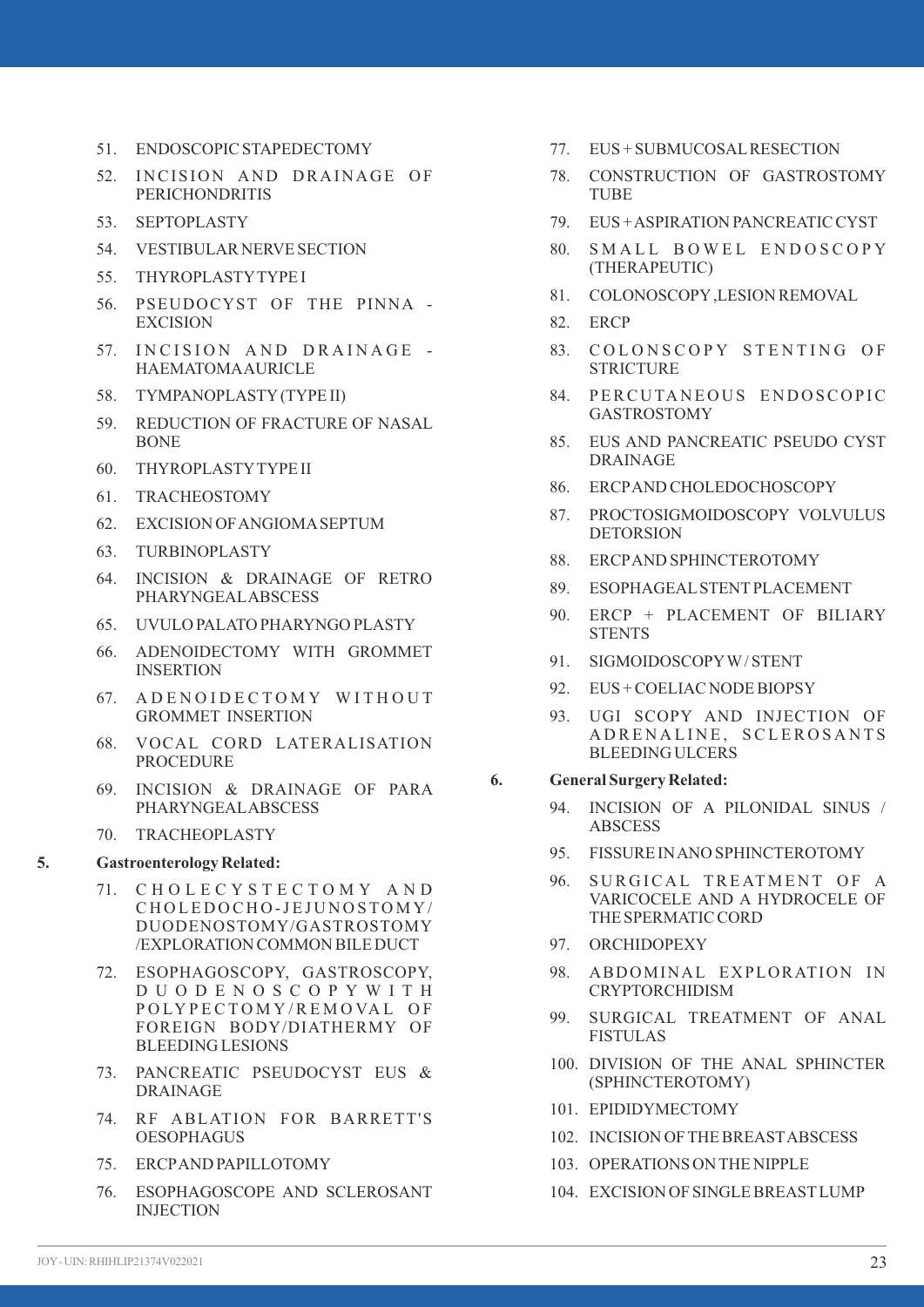- 105. INCISION AND EXCISION OF TISSUE IN THE PERIANALREGION
- 106. SURGICAL TREATMENT OF **HEMORRHOIDS**
- 107. OTHER OPERATIONS ON THE ANUS
- 108. ULTRASOUND GUIDED ASPIRATIONS
- 109. SCLEROTHERAPY, ETC.
- 110. LAPAROTOMY FOR GRADING LYMPHOMAWITH SPLENECTOMY/ LIVER/LYMPH NODE BIOPSY
- 111. THERAPEUTIC LAPAROSCOPY WITH LASER
- 112. APPENDICECTOMY WITH/WITHOUT DRAINAGE
- 113. INFECTED KELOID EXCISION
- 114. AXILLARYLYMPHADENECTOMY
- 115. WOUND DEBRIDEMENTAND COVER
- 116. ABSCESS-DECOMPRESSION
- 117. CERVICALLYMPHADENECTOMY
- 118. INFECTED SEBACEOUS CYST
- 119. INGUINALLYMPHADENECTOMY
- 120. INCISION AND DRAINAGE OF ABSCESS
- 121. SUTURING OF LACERATIONS
- 122. SCALPSUTURING
- 123. INFECTED LIPOMAEXCISION
- 124. MAXIMALANALDILATATION
- 125. PILES
- 126. A)INJECTION SCLEROTHERAPY
- 127. B)PILES BANDING
- 128. LIVER ABSCESS- CATHETER DRAINAGE
- 129. FISSURE IN ANO- FISSURECTOMY
- 130. FIBROADENOMABREASTEXCISION
- 131. O E S O P H A G E A L V A R I C E S SCLEROTHERAPY
- 132. ERCP PANCREATIC DUCT STONE REMOVAL
- 133. PERIANALABSCESS I&D
- 134. PERIANALHEMATOMAEVACUATION
- 135. UGI SCOPY AND POLYPECTOMY OESOPHAGUS
- 136. BREASTABSCESS I& D
- 137. FEEDING GASTROSTOMY
- 138. OESOPHAGOSCOPY AND BIOPSY OF GROWTH OESOPHAGUS
- 139. ERCP- BILE DUCTSTONE REMOVAL
- 140. ILEOSTOMYCLOSURE
- 141. COLONOSCOPY
- 142. POLYPECTOMYCOLON
- 143. SPLENIC ABSCESSES LAPAROSCOPIC DRAINAGE
- 144. UGI SCOPY AND POLYPECTOMY **STOMACH**
- 145. RIGID OESOPHAGOSCOPY FOR FB REMOVAL
- 146. FEEDING JEJUNOSTOMY
- 147. COLOSTOMY
- 148. ILEOSTOMY
- 149. COLOSTOMYCLOSURE
- 150. SUBMANDIBULAR SALIVARY DUCT STONE REMOVAL
- 151. PNEUMATIC REDUCTION OF **INTUSSUSCEPTION**
- 152. VARICOSE VEINS LEGS INJECTION SCLEROTHERAPY
- 153. RIGID OESOPHAGOSCOPY FOR PLUMMER VINSON SYNDROME
- 154. PAN CREATIC PSEUDOCYSTS ENDOSCOPIC DRAINAGE
- 155. ZADEK'S NAILBED EXCISION
- 156. SUBCUTANEOUS MASTECTOMY
- 157. EXCISION OF RANULAUNDER GA
- 158. RIGID OESOPHAGOSCOPY FOR DILATION OF BENIGN STRICTURES
- 159. EVERSION OF SAC
- 160. UNILATERAL
- 161. ILATERAL
- 162. LORD'S PLICATION
- 163. JABOULAY'S PROCEDURE
- 164. SCROTOPLASTY
- 165. CIRCUMCISION FOR TRAUMA
- 166. MEATOPLASTY
- 167. INTERSPHINCTERIC ABSCESS INCISION AND DRAINAGE
- 168. PSOAS ABSCESS INCISION AND DRAINAGE
- 169. THYROID ABSCESS INCISION AND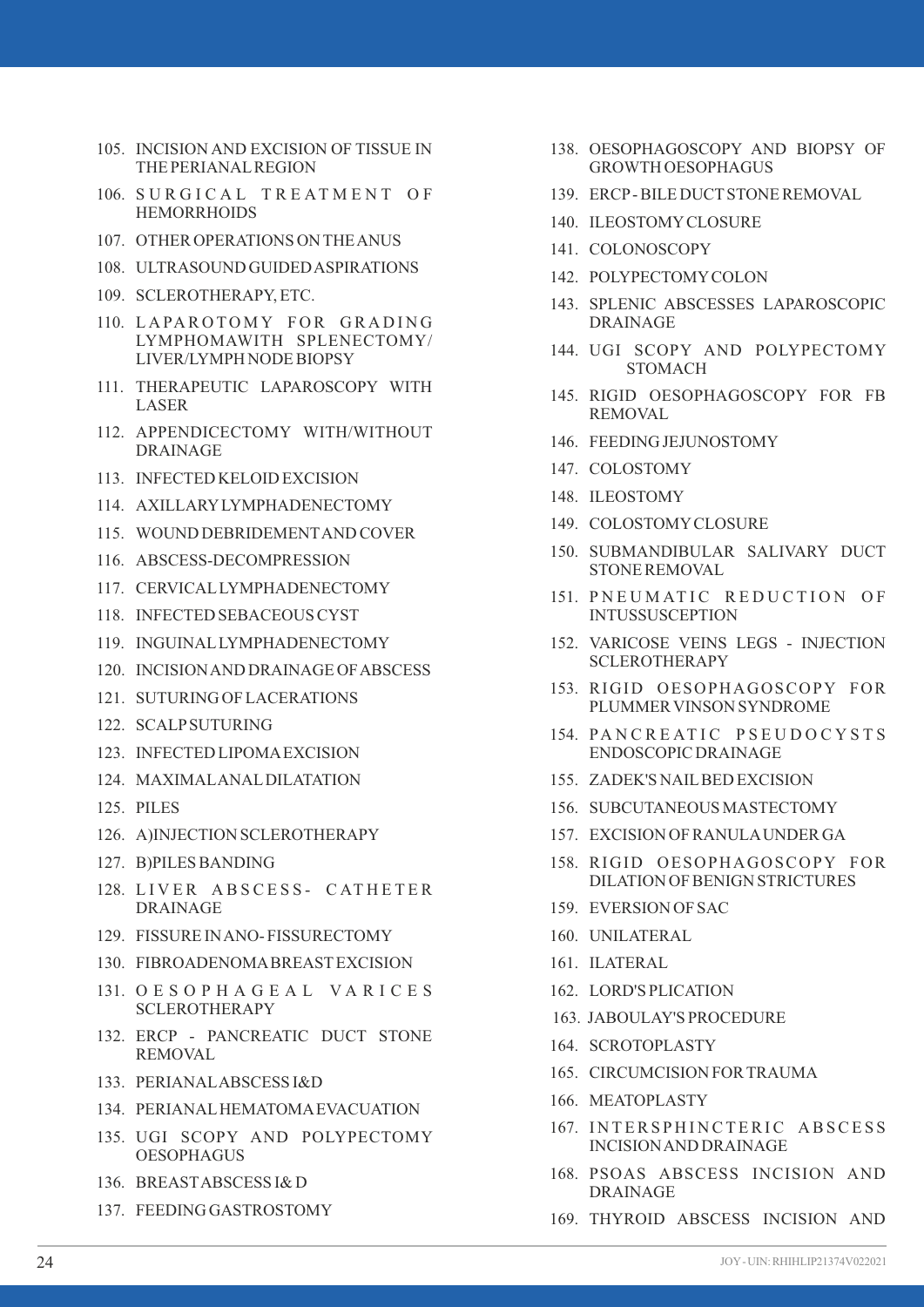DRAINAGE

- 170. TIPS PROCEDURE FOR PORTAL **HYPERTENSION**
- 171. ESOPHAGEALGROWTH STENT
- 172. PAIR PROCEDURE OF HYDATID CYST LIVER
- 173. TRU CUTLIVER BIOPSY
- 174. PHOTODYNAMIC THERAPY OR ESOPHAGEAL TUMOUR AND LUNG TUMOUR
- 175. EXCISION OF CERVICALRIB
- 176. LAPAROSCOPIC REDUCTION OF **INTUSSUSCEPTION**
- 177. MICRODOCHECTOMYBREAST
- 178. SURGERYFOR FRACTURE PENIS
- 179. SENTINELNODE BIOPSY
- 180. PARASTOMALHERNIA
- 181. REVISION COLOSTOMY
- 182. PROLAPSED COLOSTOMY-**CORRECTION**
- 183. TESTICULAR BIOPSY
- 184. LAPAROSCOPIC CARDIOMYOTOMY( HELLERS)
- 185. SENTINEL NODE BIOPSY MALIGNANT MELANOMA
- 186. LAPAROSCOPIC PYLOROMYOTOMY( RAMSTEDT)

#### **7. Gynecology Related:**

- 187. OPERATIONS ON BARTHOLIN'S GLANDS (CYST)
- 188. INCISION OF THE OVARY
- 189. INSUFFLATIONS OF THE FALLOPIAN TUBES
- 190. OTHER OPERATIONS ON THE FALLOPIAN TUBE
- 191. DILATATION OF THE CERVICALCANAL
- 192. CONISATION OF THE UTERINE CERVIX
- 193. THERAPEUTIC CURETTAGE WITH C O L P O S C O P Y / B I O P S Y /DIATHERMY/CRYOSURGERY/
- 194. LASER THERAPY OF CERVIX FOR VARIOUS LESIONS OF UTERUS
- 195. OTHER OPERATIONS ON THE UTERINE **CERVIX**
- 196. INCISION OF THE UTERUS

(HYSTERECTOMY)

- 197. LOCAL EXCISION AND DESTRUCTION OF DISEASED TISSUE OF THE VAGINA AND THE POUCH OF DOUGLAS
- 198. INCISION OF VAGINA
- 199. INCISION OF VULVA
- 200. CULDOTOMY
- 201. SALPINGO-OOPHORECTOMY VIA LAPAROTOMY
- 202. ENDOSCOPIC POLYPECTOMY
- 203. HYSTEROSCOPIC REMOVAL OF MYOMA
- 204. D&C
- 205. HYSTEROSCOPIC RESECTION OF SEPTUM
- 206. THERMAL CAUTERISATION OF **CERVIX**
- 207. MIRENAINSERTION
- 208. HYSTEROSCOPIC ADHESIOLYSIS
- 209. LEEP
- 210. CRYOCAUTERISATION OF CERVIX
- 211. POLYPECTOMYENDOMETRIUM
- 212. HYSTEROSCOPIC RESECTION OF FIBROID
- 213. LLETZ
- 214. CONIZATION
- 215. POLYPECTOMYCERVIX
- 216. HYSTEROSCOPIC RESECTION OF ENDOMETRIALPOLYP
- 217. VULVALWARTEXCISION
- 218. LAPAROSCOPIC PARAOVARIAN CYST EXCISION
- 219. UTERINE ARTERYEMBOLIZATION
- 220. LAPAROSCOPIC CYSTECTOMY
- 221. HYMENECTOMY( IMPERFORATE HYMEN)
- 222. ENDOMETRIALABLATION
- 223. VAGINALWALLCYSTEXCISION
- 224. VULVALCYSTEXCISION
- 225. LAPAROSCOPIC PARATUBAL CYST EXCISION
- 226. REPAIR OF VAGINA ( VAGINAL ATRESIA)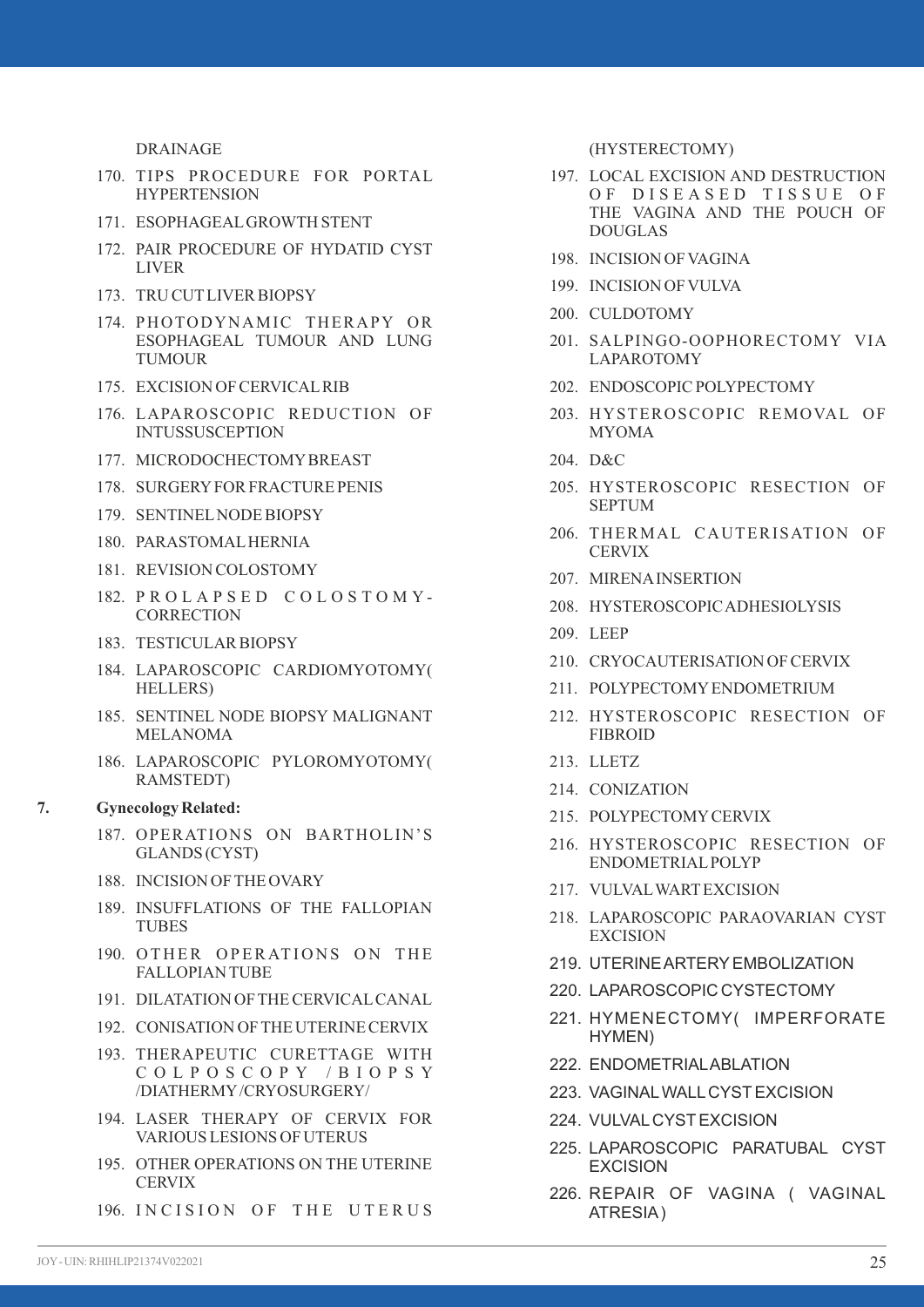- 227. HYSTEROSCOPY, REMOVAL OF MYOMA
- 228. TURBT
- 229. URETEROCOELE REPAIR -CONGENITAL INTERNAL
- 230. VAGINALMESH FOR POP
- 231. LAPAROSCOPIC MYOMECTOMY
- 232. SURGERYFOR SUI
- 233. REPAIR RECTO- VAGINAFISTULA
- 234. PELVIC FLOOR REPAIR (EXCLUDING FISTULAREPAIR)
- 235. URS + LL
- 236. LAPAROSCOPIC OOPHORECTOMY
- 237. NORMAL VAGINAL DELIVERY AND VARIANTS
- **8. Neurology Related:**
	- 238. FACIALNERVE PHYSIOTHERAPY
	- 239. NERVE BIOPSY
	- 240. MUSCLE BIOPSY
	- 241. EPIDURAL STEROID INJECTION
	- 242. GLYCEROLRHIZOTOMY
	- 243. SPINALCORD STIMULATION
	- 244. MOTOR CORTEX STIMULATION
	- 245. STEREOTACTIC RADIOSURGERY
	- 246. PERCUTANEOUS CORDOTOMY
	- 247. INTRATHECALBACLOFEN THERAPY
	- 248. ENTRAPMENT NEUROPATHY RELEASE
	- 249. DIA GNOSTIC CEREBRAL ANGIOGRAPHY
	- 250. VPSHUNT
	- 251. VENTRICULOATRIALSHUNT

#### **9. Oncology Related:**

- 252. RADIOTHERAPYFOR CANCER
- 253. CANCER CHEMOTHERAPY
- 254. IV PUSH CHEMOTHERAPY
- 255. HBI-HEMIBODY RADIOTHERAPY
- 256. INFUSIONALTARGETED THERAPY
- 257. SRT-STEREOTACTIC ARC THERAPY
- 258. SC ADMINISTRATION OF GROWTH **FACTORS**
- 259. CONTINUOUS INFUSIONAL CHEMOTHERAPY
- 260. INFUSIONALCHEMOTHERAPY
- 261. CCRT-CONCURRENT CHEMO + RT
- 262. 2D RADIOTHERAPY
- 263. 3D CONFORMALRADIOTHERAPY
- 264. I G R T I M A G E G U I D E D RADIOTHERAPY
- 265. IMRT- STEP& SHOOT
- 266. INFUSIONALBISPHOSPHONATES
- 267. IMRT- DMLC
- 268. ROTATIONALARC THERAPY
- 269. TELE GAMMATHERAPY
- 270. FSRT-FRACTIONATED SRT
- 271. VMAT-VOLUMETRIC MODULATED ARC THERAPY
- 272. SBRT-STEREOTACTIC BODY RADIOTHERAPY
- 273. HELICALTOMOTHERAPY
- 274. S R S S T E R E O T A C T I C RADIOSURGERY
- 275. X-KNIFE SRS
- 276. GAMMAKNIFE SRS
- 277. TBI- TOTALBODY RADIOTHERAPY
- 278. INTRALUMINALBRACHYTHERAPY
- 279. ELECTRON THERAPY
- 280. TSET-TOTAL ELECTRON SKIN **THERAPY**
- 281. EXTRACORPOREAL IRRADIATION OF BLOOD PRODUCTS
- 282. TELECOBALTTHERAPY
- 283. TELECESIUM THERAPY
- 284. E X T E R N A L M O U L D BRACHYTHERAPY
- 285. INTERSTITIALBRACHYTHERAPY
- 286. INTRACAVITYBRACHYTHERAPY
- 287. 3D BRACHYTHERAPY
- 288. IMPLANTBRACHYTHERAPY
- 289. INTRAVESICALBRACHYTHERAPY
- 290. ADJUVANTRADIOTHERAPY
- 291. AFTERLOADING CATHETER BRACHYTHERAPY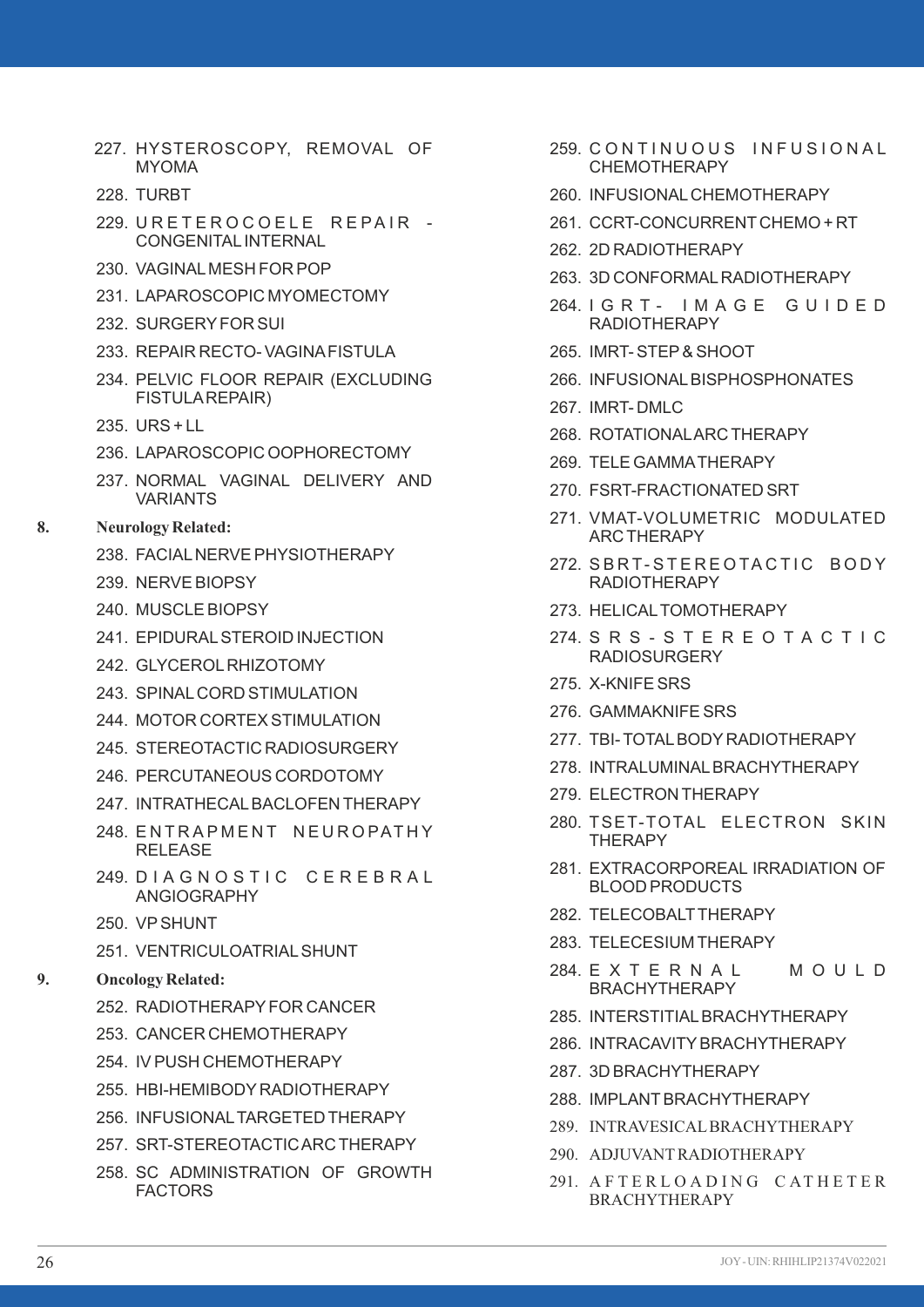- 292. CONDITIONING RADIOTHEARPY FOR BMT
- 293. EXTRACORPOREAL IRRADIATION TO THE HOMOLOGOUS BONE GRAFTS
- 294. RADICALCHEMOTHERAPY
- 295. NEOADJUVANTRADIOTHERAPY
- 296. LDR BRACHYTHERAPY
- 297. PALLIATIVE RADIOTHERAPY
- 298. RADICALRADIOTHERAPY
- 299. PALLIATIVE CHEMOTHERAPY
- 300. TEMPLATE BRACHYTHERAPY
- 301. NEOADJUVANTCHEMOTHERAPY
- 302. ADJUVANTCHEMOTHERAPY
- 303. INDUCTION CHEMOTHERAPY
- 304. CONSOLIDATION CHEMOTHERAPY
- 305. MAINTENANCE CHEMOTHERAPY
- 306. HDR BRACHYTHERAPY

#### **10. Operations on the salivary glands & salivary ducts:**

- 307. INCISION AND LANCING OF A SALIVARY GLAND AND A SALIVARY DUCT
- 308. EXCISION OF DISEASED TISSUE OF A SALIVARY GLAND AND A **SALIVARY DUCT**
- 309. RESECTION OF ASALIVARYGLAND
- 310. RECONSTRUCTION OF A SALIVARY GLAND AND ASALIVARYDUCT
- 311. OTHER OPERATIONS ON THE SALIVARY GLANDS AND SALIVARY DUCTS

#### **11. Operations on the skin & subcutaneous tissues:**

- 312. OTHER INCISIONS OF THE SKIN AND SUBCUTANEOUS TISSUES
- 313. SURGICAL WOUND TOILET (WOUND DEBRIDEMENT) AND REMOVAL OF DISEASED TISSUE OF THE SKIN AND SUBCUTANEOUS TISSUES
- 314. LOCAL EXCISION OF DISEASED TISSUE OF THE SKIN AND SUBCUTANEOUS TISSUES
- 315. OTHER EXCISIONS OF THE SKIN AND SUBCUTANEOUS TISSUES
- 316. SIMPLE RESTORATION OF SURFACE CONTINUITY OF THE SKIN AND SUBCUTANEOUS TISSUES
- 317. FREE SKIN TRANSPLANTATION, DONOR SITE
- 318. FREE SKIN TRANSPLANTATION, RECIPIENTSITE
- 319. REVISION OF SKIN PLASTY
- 320. OTHER RESTORATION AND RECONSTRUCTION OF THE SKIN AND SUBCUTANEOUS TISSUES.
- 321. CHEMOSURGERYTO THE SKIN.
- 322. DESTRUCTION OF DISEASED TISSUE IN THE SKIN AND SUBCUTANEOUS **TISSUES**
- 323. R E C O N S T R U C T I O N O F DEFORMITY/DEFECTIN NAILBED
- 324. EXCISION OF BURSIRTIS
- 325. TENNIS ELBOWRELEASE

#### **12. Operations on the Tongue:**

- 326. INCISION, EXCISION AND DESTRUCTION OF DISEASED TISSUE OF THE TONGUE
- 327. PARTIALGLOSSECTOMY
- 328. GLOSSECTOMY
- 329. RECONSTRUCTION OF THE TONGUE
- 330. OTHER OPERATIONS ON THE TONGUE

#### **13. Ophthalmology Related:**

- 331. SURGERYFOR CATARACT
- 332. INCISION OF TEAR GLANDS
- 333. OTHER OPERATIONS ON THE TEAR DUCTS
- 334. INCISION OF DISEASED EYELIDS
- 335. EXCISION AND DESTRUCTION OF DISEASED TISSUE OF THE EYELID
- 336. OPERATIONS ON THE CANTHUS AND EPICANTHUS
- 337. CORRECTIVE SURGERY FOR ENTROPION AND ECTROPION
- 338. CORRECTIVE SURGERY FOR BLEPHAROPTOSIS
- 339. REMOVALOF AFOREIGN BODYFROM THE CONJUNCTIVA
- 340. REMOVALOF AFOREIGN BODYFROM THE CORNEA
- 341. INCISION OF THE CORNEA
- 342. OPERATIONS FOR PTERYGIUM
- 343. OTHER OPERATIONS ON THE CORNEA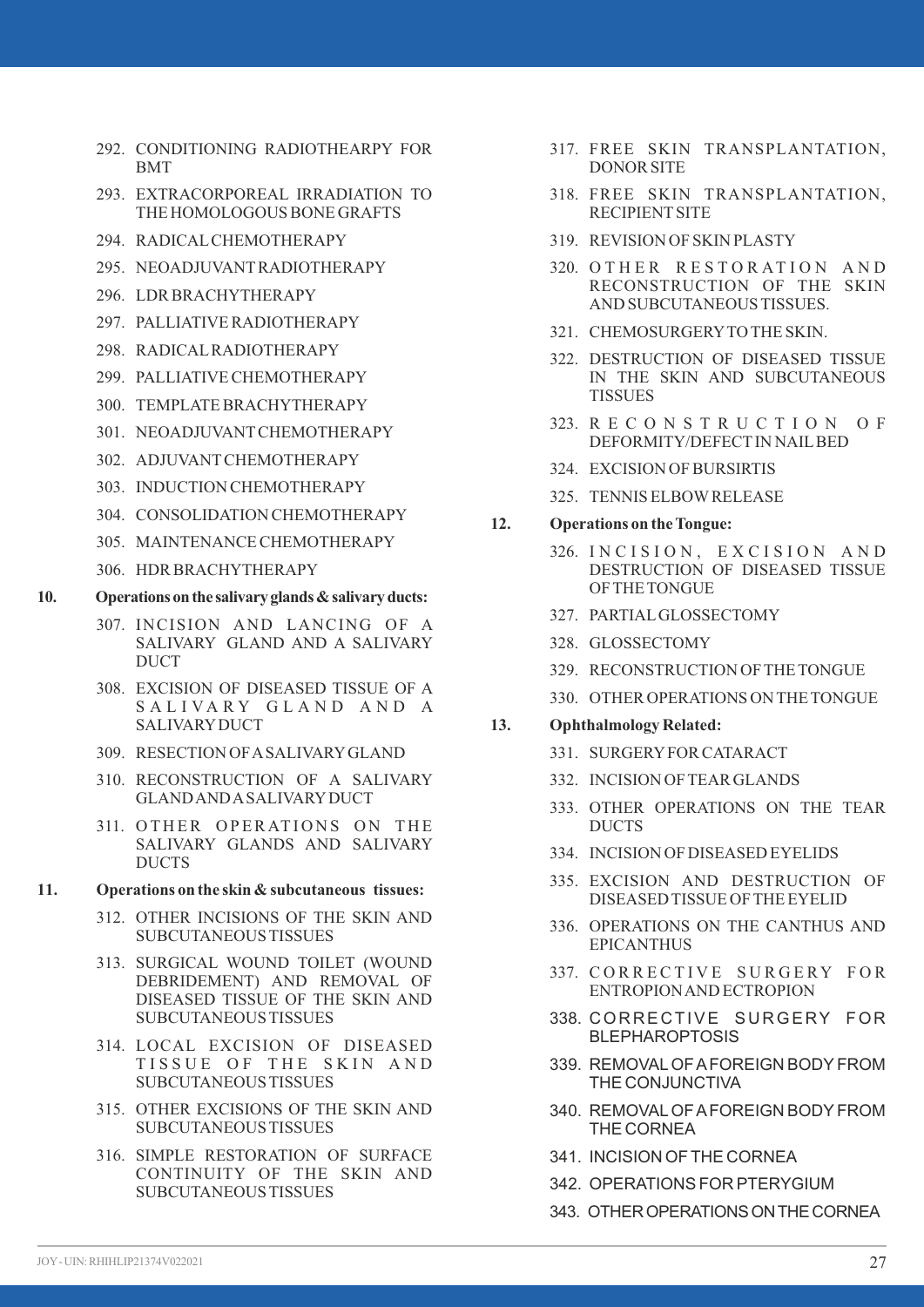- 344. REMOVALOF AFOREIGN BODYFROM THE LENS OF THE EYE
- 345. REMOVAL OF A FOREIGN BODY FROM THE POSTERIOR CHAMBER OF THE EYE
- 346. REMOVALOF AFOREIGN BODYFROM THE ORBITAND EYEBALL
- 347. CORRECTION OF EYELID PTOSIS BY LEVATOR PALPEBRAE SUPERIORIS RESECTION (BILATERAL)
- 348. CORRECTION OF EYELID PTOSIS BY FASCIALATAGRAFT(BILATERAL)
- 349. DIATHERMY/CRYOTHERAPY TO TREAT RETINALTEAR
- 350. A N T E R I O R C H A M B E R PARACENTESIS/CYCLODIATHERMY / C Y C L O C R Y O T H E R A P Y / GONIOTOMY/TRABECULOTOMY AND FILTERING AND ALLIED OPERATIONS TO TREATGLAUCOMA
- 351. ENUCLEATION OF EYE WITHOUT **IMPI ANT**
- 352. DACRYOCYSTORHINOSTOMY FOR VARIOUS LESIONS OF LACRIMAL GLAND
- 353. LASER PHOTOCOAGULATION TO TRFAT RATINAL TFAR
- 354. BIOPSYOF TEAR GLAND
- 355. TREATMENTOF RETINALLESION
- **14. Orthopedics Related:**
	- 356. SURGERYFOR MENISCUS TEAR
	- 357. INCISION ON BONE, SEPTIC AND ASEPTIC
	- 358. CLOSED REDUCTION ON FRACTURE, LUXATION OR EPIPHYSEOLYSIS WITH OSTEOSYNTHESIS
	- 359. SUTURE AND OTHER OPERATIONS ON TENDONS AND TENDON SHEATH
	- 360. REDUCTION OF DISLOCATION UNDER GA
	- 361. ARTHROSCOPIC KNEE ASPIRATION
	- 362. SURGERYFOR LIGAMENTTEAR
	- 363. SURGERYFOR HEMOARTHROSIS/ PYOARTHROSIS
	- 364. REMOVALOF FRACTURE PINS/NAILS
	- 365. REMOVALOF METALWIRE
	- 366. CLOSED REDUCTION ON FRACTURE, LUXATION
	- 367. REDUCTION OF DISLOCATION

UNDER GA

- 368. E P I P H Y S E O L Y S I S W I T H **OSTEOSYNTHESIS**
- 369. EXCISION OF VARIOUS LESIONS IN COCCYX
- 370. ARTHROSCOPIC REPAIR OF ACL TEAR KNEE
- 371. CLOSED REDUCTION OF MINOR FRACTURES
- 372. ARTHROSCOPIC REPAIR OF PCL TEAR KNEE
- 373. TENDON SHORTENING
- 374. ARTHROSCOPIC MENISCECTOMY- KNEE
- 375. TREATMENT OF CLAVICLE DISLOCATION
- 376. HAEMARTHROSIS KNEE- LAVAGE
- 377. ABSCESS KNEE JOINT DRAINAGE
- 378. CARPALTUNNELRELEASE
- 379. CLOSED REDUCTION OF MINOR DISLOCATION
- 380. REPAIR OF KNEE CAPTENDON
- 381. ORIF WITH K WIRE FIXATION- SMALL BONES
- 382. RELEASE OF MIDFOOTJOINT
- 383. ORIF WITH PLATING- SMALLLONG BONES
- 384. IMPLANT REMOVALMINOR
- 385. K WIRE REMOVAL
- 386. POPAPPLICATION
- 387. CLOSED REDUCTION AND EXTERNAL FIXATION
- 388. ARTHROTOMY HIPJOINT
- 389. SYME'S AMPUTATION
- 390. ARTHROPLASTY
- 391. PARTIALREMOVALOF RIB
- 392. TREATMENT OF SESAMOID BONE FRACTURE
- 393. SHOULDER ARTHROSCOPY / **SURGERY**
- 394. ELBOW ARTHROSCOPY
- 395. AMPUTATION OF METACARPALBONE
- 396. RELEASE OF THUMB CONTRACTURE
- 397. INCISION OF FOOTFASCIA
- 398. CALCANEUM SPUR HYDROCORT INJECTION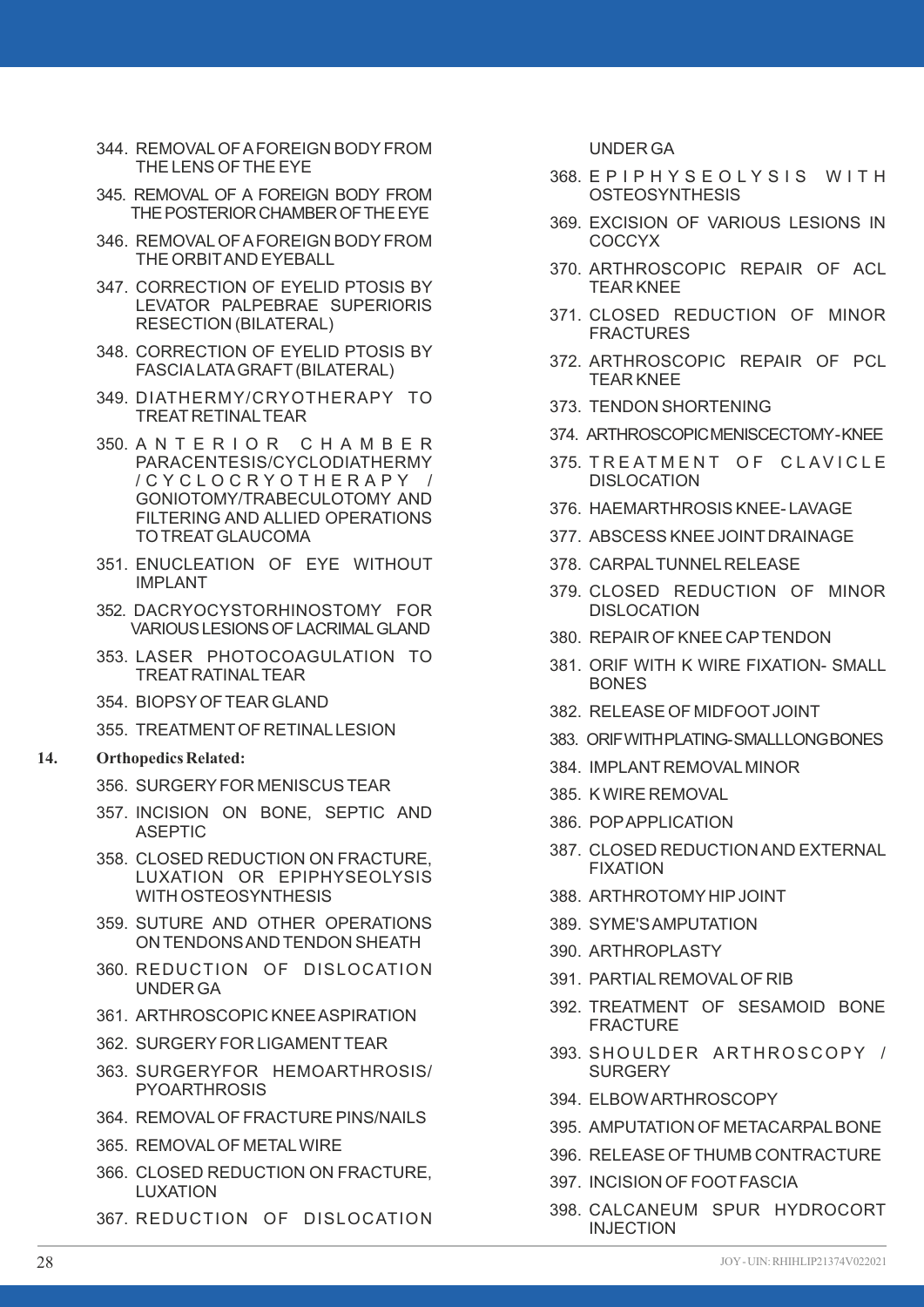- 399. GANGLION WRIST HYALASE INJECTION
- 400. PARTIALREMOVALOF METATARSAL
- 401. REPAIR / GRAFTOF FOOTTENDON
- 402. REVISION/REMOVALOF KNEE CAP
- 403. AMPUTATION FOLLOW-UPSURGERY
- 404. EXPLORATION OF ANKLE JOINT
- 405. REMOVE/GRAFTLEG BONE LESION
- 406. REPAIR/GRAFTACHILLES TENDON
- 407. REMOVE OF TISSUE EXPANDER
- 408. BIOPSYELBOWJOINTLINING
- 409. REMOVALOF WRISTPROSTHESIS
- 410. BIOPSYFINGER JOINTLINING
- 411. TENDON LENGTHENING
- 412. TREATMENT OF SHOULDER DISLOCATION
- 413. LENGTHENING OF HAND TENDON
- 414. REMOVALOF ELBOWBURSA
- 415. FIXATION OF KNEE JOINT
- 416. TREATMENTOF FOOTDISLOCATION
- 417. SURGERYOF BUNION
- 418. INTRA ARTICULAR STEROID **INJECTION**
- 419. TENDON TRANSFER PROCEDURE
- 420. REMOVALOF KNEE CAPBURSA
- 421. TREATMENTOF FRACTURE OF ULNA
- 422. TREATMENTOF SCAPULAFRACTURE
- 423. REMOVAL OF TUMOR OF ARM/ ELBOW UNDER RA/GA
- 424. REPAIR OF RUPTURED TENDON
- 425. DECOMPRESS FOREARM SPACE
- 426. REVISION OF NECK MUSCLE (TORTICOLLIS RELEASE )
- 427. LENGTHENING OF THIGH TENDONS
- 428. TREATMENT FRACTURE OF RADIUS & ULNA
- 429. REPAIR OF KNEE JOINT

#### **15. Other operations on the mouth & face:**

- 430. EXTERNAL INCISION AND DRAINAGE IN THE REGION OF THE MOUTH, JAW AND FACE
- 431. INCISION OF THE HARD AND SOFT PALATE
- 432. EXCISION AND DESTRUCTION OF DISEASED HARD AND SOFTPALATE
- 433. INCISION, EXCISION AND DESTRUCTION IN THE MOUTH
- 434. OTHER OPERATIONS IN THE MOUTH
- **16. Pediatric surgery Related:**
	- 435. EXCISION OF FISTULA-IN-ANO
	- 436. EXCISION JUVENILE POLYPS RECTUM
	- 437. VAGINOPLASTY
	- 438. DILATATION OF ACCIDENTAL CAUSTIC STRICTURE OESOPHAGEAL
	- 439. PRESACRALTERATOMAS EXCISION
	- 440. REMOVALOF VESICALSTONE
	- 441. EXCISION SIGMOID POLYP
	- 442. STERNOMASTOID TENOTOMY
	- 443. INFANTILE HYPERTROPHIC PYLORIC STENOSIS PYLOROMYOTOMY
	- 444. EXCISION OF SOFT TISSUE RHABDOMYOSARCOMA
	- 445. MEDIASTINALLYMPH NODE BIOPSY
	- 446. HIGH ORCHIDECTOMY FOR TESTIS TUMOURS
	- 447. EXCISION OF CERVICALTERATOMA
	- 448. RECTAL-MYOMECTOMY
	- 449. RECTAL PROLAPSE (DELORME'S PROCEDURE)
	- 450. DETORSION OF TORSION TESTIS
	- 451. EUA + BIOPSY MULTIPLE FISTULA IN  $ANDO$
	- 452. CYSTIC HYGROMA INJECTION **TREATMENT**

#### **17. Plastic Surgery Related:**

- 453. CONSTRUCTION SKIN PEDICLE FLAP
- 454. GLUTEAL PRESSURE ULCER-EXCISION
- 455. MUSCLE-SKIN GRAFT, LEG
- 456. REMOVALOF BONE FOR GRAFT
- 457. MUSCLE-SKIN GRAFTDUCTFISTULA
- 458. REMOVALCARTILAGE GRAFT
- 459. MYOCUTANEOUS FLAP
- 460. FIBRO MYOCUTANEOUS FLAP
- 461. BREAST RECONSTRUCTION SURGERY AFTER MASTECTOMY
- 462. SLING OPERATION FOR FACIALPALSY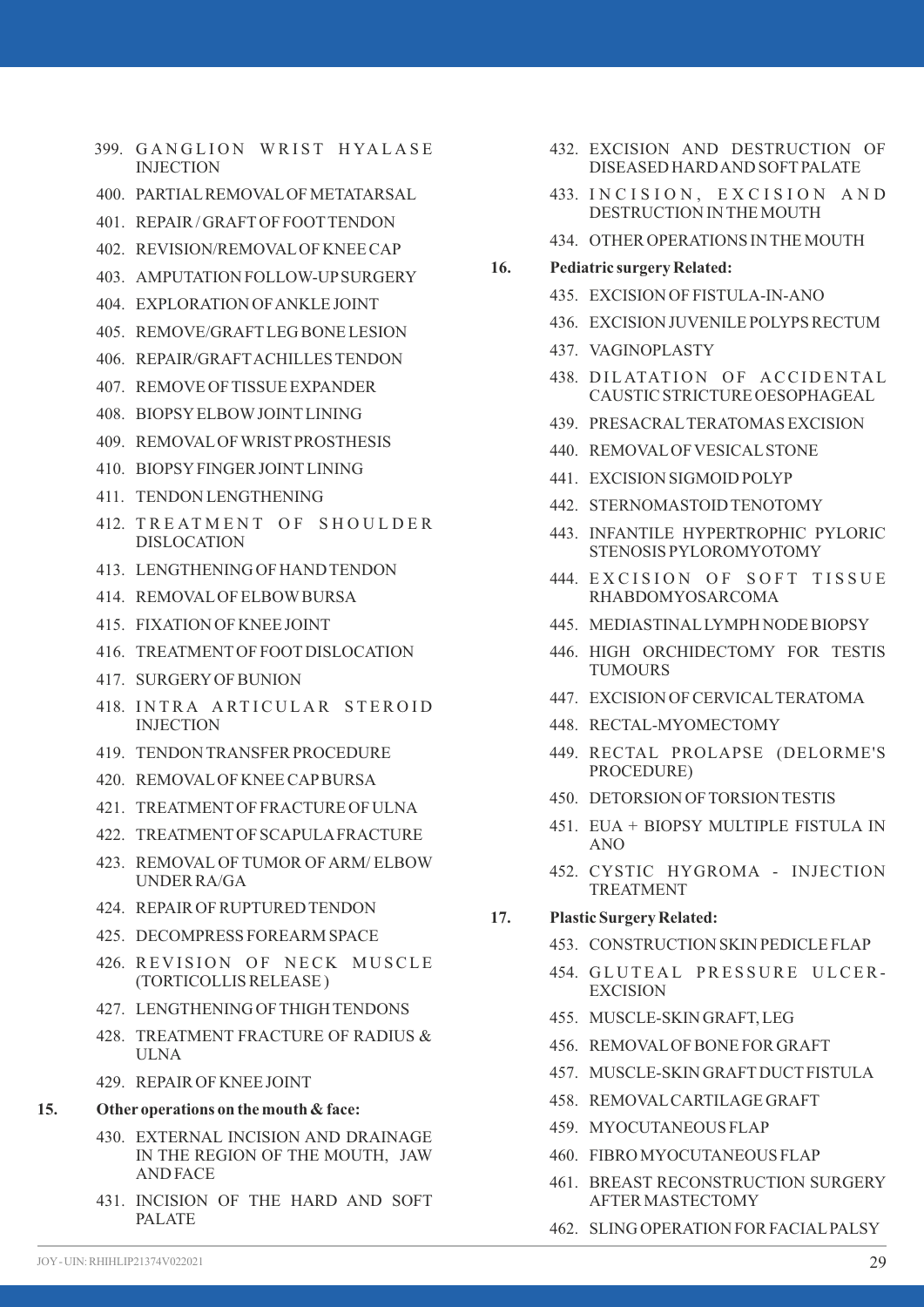- 463. SPLITSKIN GRAFTING UNDER RA
- 464. WOLFE SKIN GRAFT
- 465. PLASTIC SURGERY TO THE FLOOR OF THE MOUTH UNDER GA

#### **18. Thoracic surgery Related:**

- 466. THORACOSCOPYAND LUNG BIOPSY
- 467. EXCISION OF CERVICAL SYMPATHETIC CHAIN THORACOSCOPIC
- 468. LASER ABLATION OF BARRETT'S **OESOPHAGUS**
- 469. PLEURODESIS
- 470. THORACOSCOPY AND PLEURAL **BIOPSY**
- 471. EBUS + BIOPSY
- 472. THORACOSCOPY LIGATION THORACIC DUCT
- 473. THORACOSCOPY ASSISTED EMPYAEMADRAINAGE

#### **19. Urology Related:**

- 474. HAEMODIALYSIS
- 475. LITHOTRIPSY/NEPHROLITHOTOMY FOR RENALCALCULUS
- 476. EXCISION OF RENALCYST
- 477. DRAINAGE OF PYONEPHROSIS /PERINEPHRIC ABSCESS
- 478. INCISION OF THE PROSTATE
- 479. TRANSURETHRAL EXCISION AND DESTRUCTION OF PROSTATE TISSUE
- 480. T R A N S U R E T H R A L A N D PERCUTANEOUS DESTRUCTION OF PROSTATE TISSUE
- 481. OPEN SURGICAL EXCISION AND DESTRUCTION OF PROSTATE TISSUE
- 482. R A D I C A L PROSTATOVESICULECTOMY
- 483. O THER EXCISION AND DESTRUCTION OF PROSTATE TISSUE
- 484. OPERATIONS ON THE SEMINAL VESICLES
- 485. INCISION AND EXCISION OF PERIPROSTATIC TISSUE
- 486. OTHER OPERATIONS ON THE PROSTATE
- 487. INCISION OF THE SCROTUM AND TUNICAVAGINALIS TESTIS
- 488. OPERATION ON A TESTICULAR HYDROCELE
- 489. EXCISION AND DESTRUCTION OF DISEASED SCROTALTISSUE
- 490. OTHER OPERATIONS ON THE SCROTUM AND TUNICA VAGINALIS **TESTIS**
- 491. INCISION OF THE TESTES
- 492. EXCISION AND DESTRUCTION OF DISEASED TISSUE OF THE TESTES
- 493. UNILATERALORCHIDECTOMY
- 494. BILATERALORCHIDECTOMY
- 495. SURGICAL REPOSITIONING OF AN ABDOMINALTESTIS
- 496. RECONSTRUCTION OF THE TESTIS
- 497. IMPLANTATION, EXCHANGE AND REMOVAL OF A TESTICULAR PROSTHESIS
- 498. OTHER OPERATIONS ON THE TESTIS
- 499. EXCISION IN THE AREA OF THE EPIDIDYMIS
- 500. OPERATIONS ON THE FORESKIN
- 501. LOCAL EXCISION AND DESTRUCTION OF DISEASED TISSUE OF THE PENIS
- 502. AMPUTATION OF THE PENIS
- 503. OTHER OPERATIONS ON THE PENIS
- 504. CYSTOSCOPICAL REMOVAL OF **STONES**
- 505. CATHETERISATION OF BLADDER
- 506. LITHOTRIPSY
- 507. BIOPSY OFTEMPORAL ARTERY FOR VARIOUS LESIONS
- 508. EXTERNALARTERIO-VENOUS SHUNT
- 509. AVFISTULA- WRIST
- 510. URSLWITH STENTING
- 511. URSLWITH LITHOTRIPSY
- 512. CYSTOSCOPIC LITHOLAPAXY
- 513. ESWL
- 514. BLADDER NECK INCISION
- 515. CYSTOSCOPY& BIOPSY
- 516. CYSTOSCOPY AND REMOVAL OF POLYP
- 517. SUPRAPUBIC CYSTOSTOMY
- 518. PERCUTANEOUS NEPHROSTOMY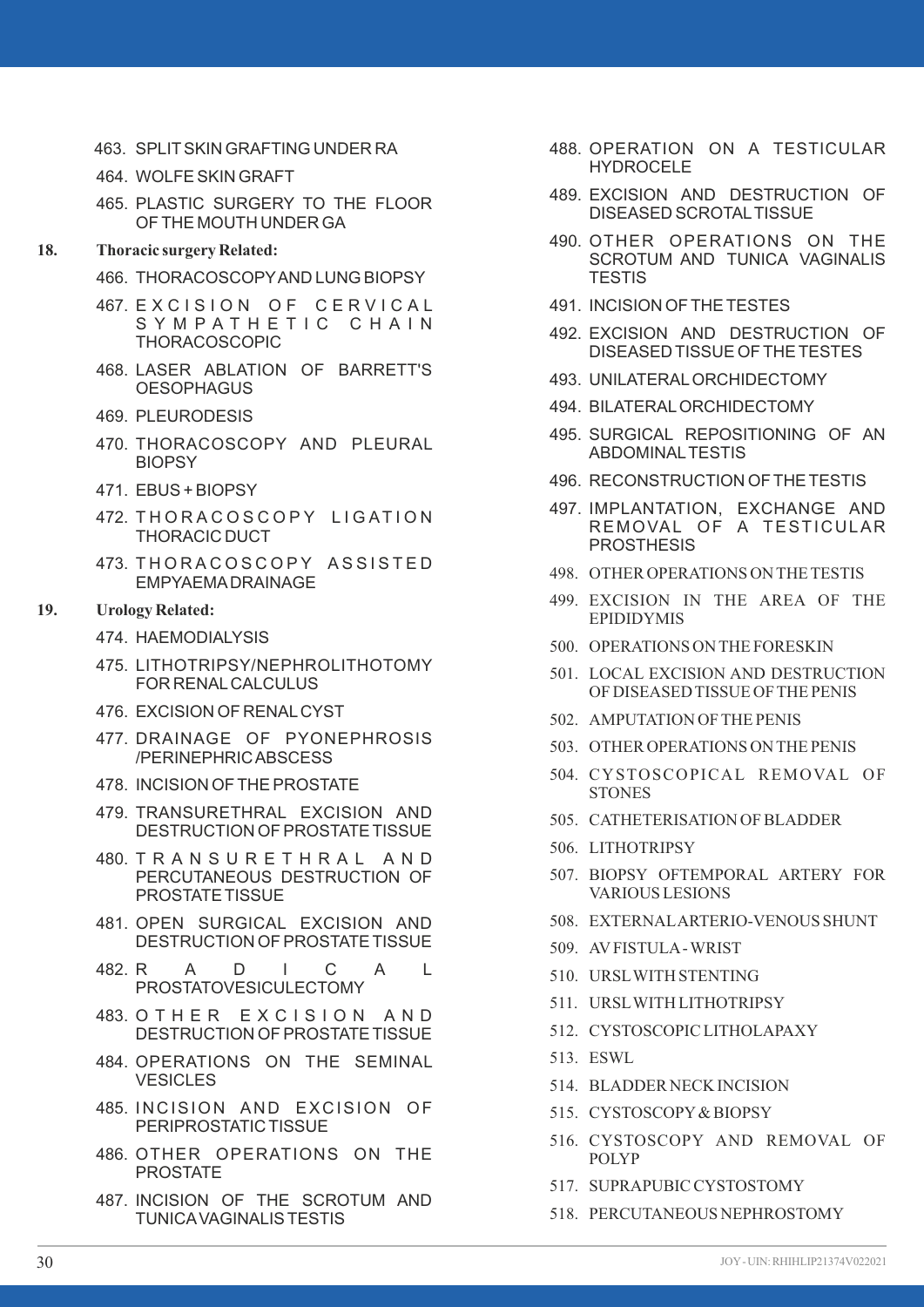- 519. CYSTOSCOPY AND "SLING" PROCEDURE.
- 520. TUNA- PROSTATE
- 521. EXCISION OF URETHRAL DIVERTICULUM
- 522. REMOVALOF URETHRALSTONE
- 523. EXCISION OF URETHRALPROLAPSE
- 524. MEGA-URETER RECONSTRUCTION
- 525. KIDNEYRENOSCOPYAND BIOPSY
- 526. URETER ENDOSCOPY AND TREATMENT
- 527. VESICO URETERIC REFLUX **CORRECTION**
- 528. SURGERY FOR PELVI URETERIC JUNCTION OBSTRUCTION
- 529. ANDERSON HYNES OPERATION
- 530. KIDNEYENDOSCOPYAND BIOPSY
- 531. PARAPHIMOSIS SURGERY
- 532. INJURYPREPUCE- CIRCUMCISION
- 533. FRENULAR TEAR REPAIR
- 534. MEATOTOMYFOR MEATALSTENOSIS
- 535. SURGERY FOR FOURNIER'S GANGRENE SCROTUM
- 536. SURGERYFILARIALSCROTUM
- 537. SURGERY FOR WATERING CAN PERINEUM
- 538. REPAIR OF PENILE TORSION
- 539. DRAINAGE OF PROSTATE ABSCESS
- 540. ORCHIECTOMY
- 541. CYSTOSCOPYAND REMOVALOF FB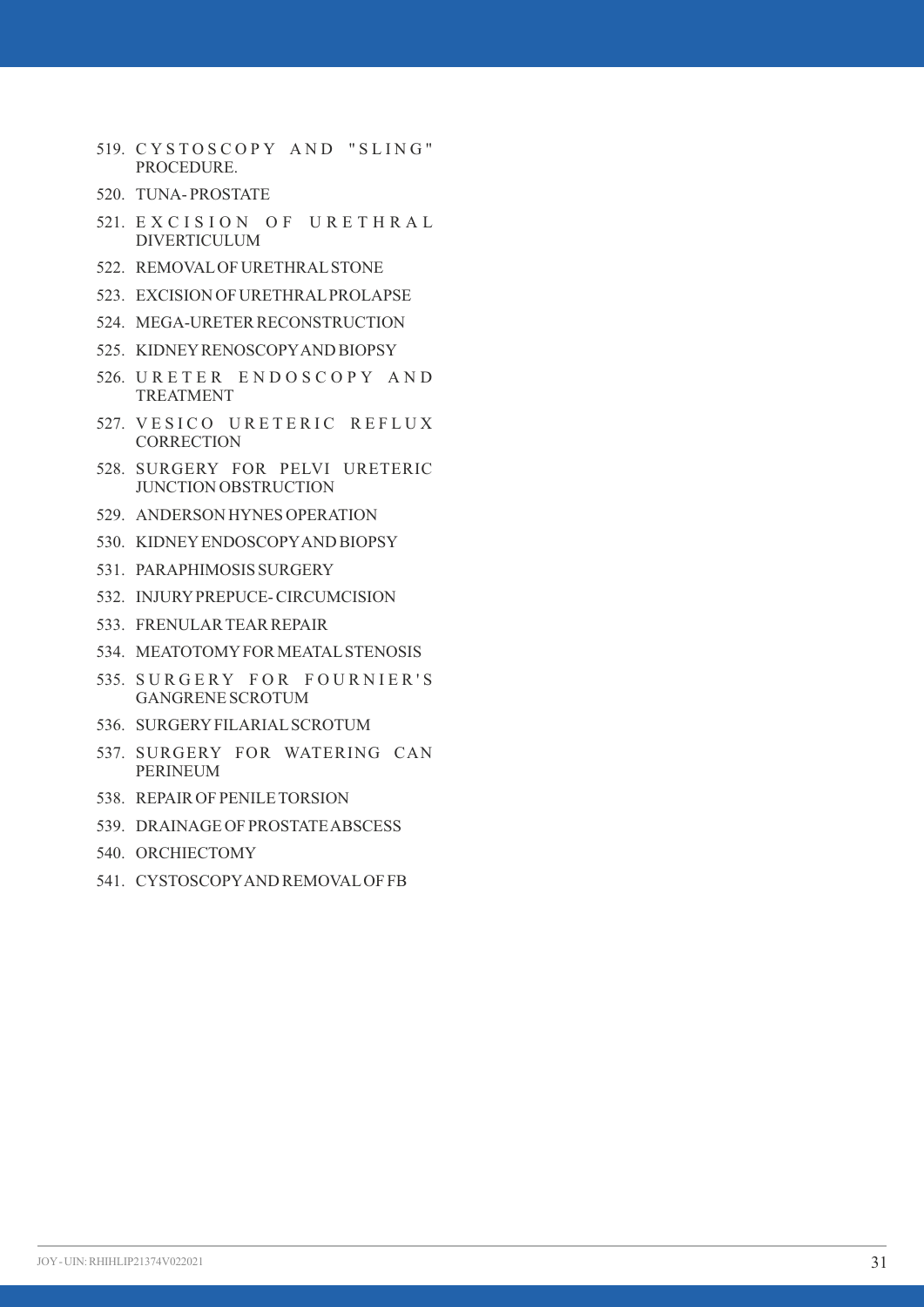# **Annexure II - List of Expenses Generally Excluded ("Non-medical") in Hospital Indemnity Policy**

|                | Sr. No. List - I - Optional Item                                          | Sr. No. | List - I - Optional Item                                           |
|----------------|---------------------------------------------------------------------------|---------|--------------------------------------------------------------------|
| $\mathbf{1}$   | <b>Baby Food</b>                                                          | 47      | Lumbo Sacral Belt                                                  |
| $\overline{c}$ | <b>Baby Utilities Charges</b>                                             | 48      | Nimbus Bed or Water or Air Bed Charges                             |
| 3              | <b>Beauty Services</b>                                                    | 49      | Ambulance Collar                                                   |
| $\overline{4}$ | <b>Belts/Braces</b>                                                       | 50      | Ambulance Equipment                                                |
| 5              | <b>Buds</b>                                                               | 51      | <b>Abdominal Binder</b>                                            |
| 6              | Cold Pack/Hot Pack                                                        | 52      | Private Nurses Charges-Special Nursing Charges                     |
| $\overline{7}$ | Carry Bags                                                                | 53      | <b>Sugar Free Tablets</b>                                          |
| 8              | Email / Internet Charges                                                  | 54      | Creams Powders Lotions (toiletries Are Not Payable,                |
| $\mathbf Q$    | Food Charges (other Than Patient's Diet Provided By                       |         | Only Prescribed Medical Pharmaceuticals Payable)<br>Ecg Electrodes |
| 10             | Hospital)<br>Leggings                                                     | 55      |                                                                    |
| 11             | Laundry Charges                                                           | 56      | Gloves                                                             |
|                |                                                                           | 57      | Nebulisation Kit                                                   |
| 12             | Mineral Water                                                             | 58      | Any Kit With No Details Mentioned [Delivery Kit,                   |
| 13             | Sanitary Pad                                                              |         | Orthokit, Recovery Kit, etc]                                       |
| 14             | Telephone Charges                                                         | 59      | Kidney Tray                                                        |
| 15             | <b>Guest Services</b>                                                     | 60      | Mask                                                               |
| 16             | Crepe Bandage                                                             | 61      | <b>Ounce Glass</b>                                                 |
| 17             | Diaper Of Any Type                                                        | 62      | Oxygen Mask                                                        |
| 18             | Eyelet Collar                                                             | 63      | Pelvic Traction Belt                                               |
| 19             | Slings                                                                    | 64      | Pan Can                                                            |
| 20             | Blood Grouping And Cross Matching Of Donors<br>Samples                    | 65      | <b>Trolly Cover</b>                                                |
|                |                                                                           | 66      | Urometer, Urine Jug                                                |
| 21             | Service Charges Where Nursing Charge Also Charged                         | 67      | Ambulance                                                          |
| 22             | <b>Television Charges</b>                                                 | 68      | Vasofix Safety                                                     |
| 23             | Surcharges                                                                |         |                                                                    |
| 24             | <b>Attendant Charges</b>                                                  |         |                                                                    |
| 25             | Extra Diet of Patient (other Than That Which Forms<br>Part of Bed Charge) |         |                                                                    |
| 26             | <b>Birth Certificate</b>                                                  |         |                                                                    |
| 27             | Certificate Charges                                                       |         |                                                                    |
| 28             | Courier Charges                                                           |         |                                                                    |
| 29             | Conveyance Charges                                                        |         |                                                                    |
| 30             | Medical Certificate                                                       |         |                                                                    |
| 31             | Medical Records                                                           |         |                                                                    |
| 32             | Photocopies Charges                                                       |         |                                                                    |
| 33             | Mortuary Charges                                                          |         |                                                                    |
| 34             | Walking Aids Charges                                                      |         |                                                                    |
| 35             | Oxygen Cylinder (for Usage Outside The Hospital)                          |         |                                                                    |
| 36             | Spacer                                                                    |         |                                                                    |
| 37             | Spirometre                                                                |         |                                                                    |
| 38             | Nebulizer Kit                                                             |         |                                                                    |
| 39             |                                                                           |         |                                                                    |
|                | Steam Inhaler                                                             |         |                                                                    |
| 40             | Armsling                                                                  |         |                                                                    |
| 41             | Thermometer                                                               |         |                                                                    |
| 42             | Cervical Collar                                                           |         |                                                                    |
| 43             | Splint                                                                    |         |                                                                    |
| 44             | Diabetic Foot Wear                                                        |         |                                                                    |
| 45             | Knee Braces (long/Short/Hinged)                                           |         |                                                                    |
| 46             | Knee Immobilizer/shoulder Immobilizer                                     |         |                                                                    |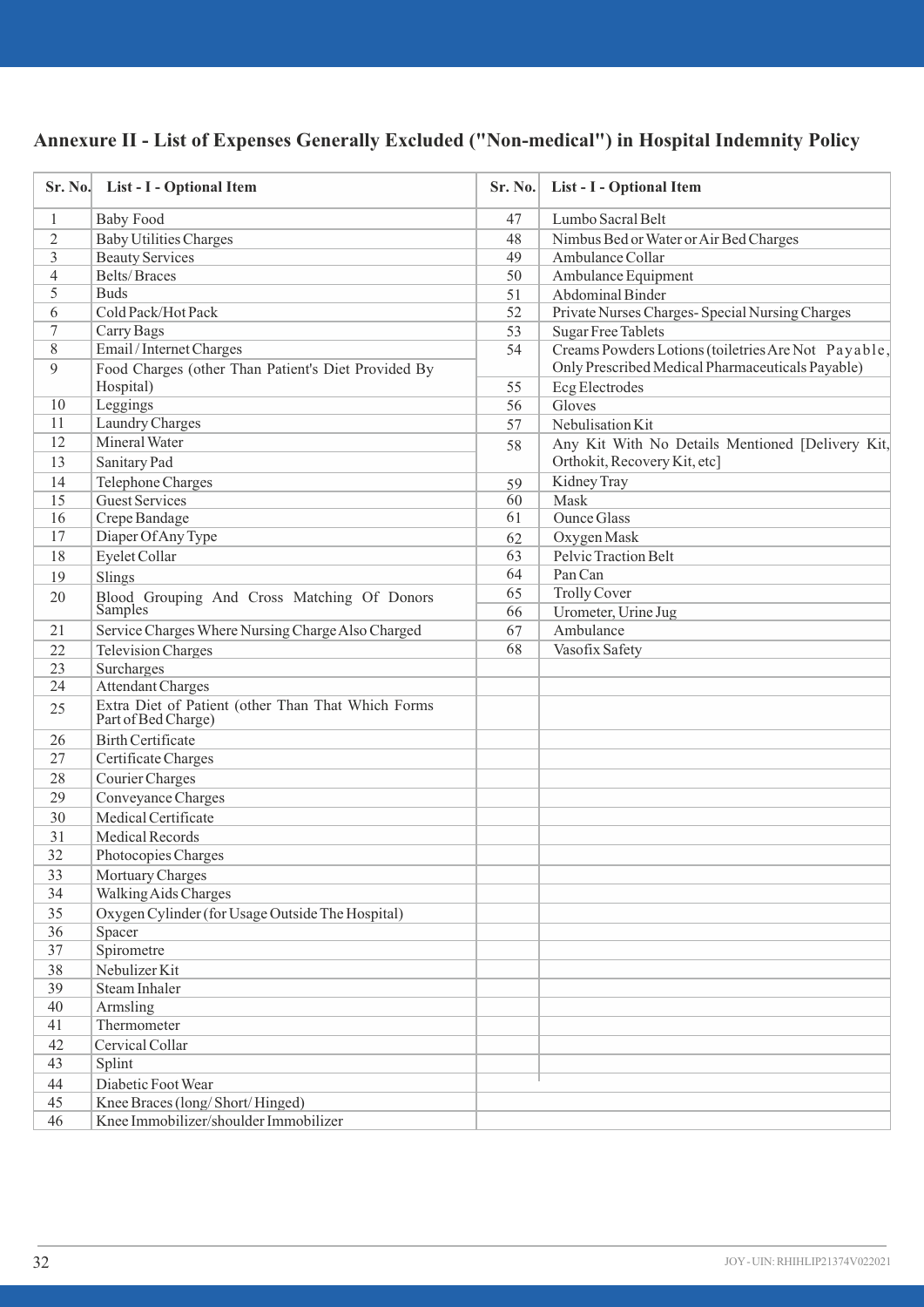| Sr. No.        | List - II - Items that are to be subsumed into Room<br><b>Charges</b> | Sr. No.        | List III - Items that are to be subsumed into<br><b>Procedure Charges</b> |
|----------------|-----------------------------------------------------------------------|----------------|---------------------------------------------------------------------------|
| $\mathbf{1}$   | Baby Charges (unless specified/indicated)                             | $\mathbf{1}$   | Hair Removal Cream                                                        |
| $\overline{2}$ | Hand Wash                                                             | $\overline{2}$ | Disposables Razors Charges (for Site Preparations)                        |
| 3              | Shoe Cover                                                            | 3              | Eye Pad                                                                   |
| $\overline{4}$ | Caps                                                                  | $\overline{4}$ | Eye Sheild                                                                |
| 5              | Cradle Charges                                                        | $\overline{7}$ | Camera Cover                                                              |
| 6              | Comb                                                                  | 6              | Dvd, Cd Charges                                                           |
| $\tau$         | Eau-de-cologne / Room Freshners                                       | $\overline{7}$ | Gause Soft                                                                |
| 8              | Foot Cover                                                            | 8              | Gauze                                                                     |
| 9              | Gown                                                                  | 9              | Ward And Theatre Booking Charges                                          |
| 10             | Slippers                                                              | 10             | Arthroscopy And Endoscopy Instruments                                     |
| 11             | <b>Tissue Paper</b>                                                   | 11             | Microscope Cover                                                          |
| 12             | <b>Tooth Paste</b>                                                    | 12             | Surgicalblades, Harmonicscalpel, Shaver                                   |
| 13             | <b>Tooth Brush</b>                                                    | 13             | Surgical Drill                                                            |
| 14             | Bed Pan                                                               | 14             | Eye Kit                                                                   |
| 15             | Face Mask                                                             | 15             | Eye Drape                                                                 |
| 16             | Flexi Mask                                                            | 16             | X-ray Film                                                                |
| 17             | Hand Holder                                                           | 17             | <b>Boyles Apparatus Charges</b>                                           |
| 18             | Sputum Cup                                                            | 18             | Cotton                                                                    |
| 19             | Disinfectant Lotions                                                  | 19             | <b>Cotton Bandage</b>                                                     |
| 20             | Luxury Tax                                                            | 20             | Surgical Tape                                                             |
| 21             | Hvac                                                                  | 21             | Apron                                                                     |
| 22             | House Keeping Charges                                                 | 22             | Torniquet                                                                 |
| 23             | Air Conditioner Charges                                               | 23             | Orthobundle, Gynaec Bundle                                                |
| 24             | Im Iv Injection Charges                                               |                |                                                                           |
| 25             | Clean Sheet                                                           |                |                                                                           |
| 26             | Blanket/warmer Blanket                                                |                |                                                                           |
| 27             | Admission Kit                                                         |                |                                                                           |
| 28             | Diabetic Chart Charges                                                |                |                                                                           |
| 29             | Documentation Charges / Administrative Expenses                       |                |                                                                           |
| 30             | Discharge Procedure Charges                                           |                |                                                                           |
| 31             | Daily Chart Charges                                                   |                |                                                                           |
| 32             | Entrance Pass / Visitors Pass Charges                                 |                |                                                                           |
| 33             | Expenses Related To Prescription On Discharge                         |                |                                                                           |
| 34             | File Opening Charges                                                  |                |                                                                           |
| 35             | Incidental Expenses / Misc. Charges (not explained)                   |                |                                                                           |
| 36             | Patient Identification Band / Name Tag                                |                |                                                                           |
| 37             | Pulseoxymeter Charges                                                 |                |                                                                           |
|                |                                                                       |                |                                                                           |
|                |                                                                       |                |                                                                           |
|                |                                                                       |                |                                                                           |
|                |                                                                       |                |                                                                           |
|                |                                                                       |                |                                                                           |
|                |                                                                       |                |                                                                           |
|                |                                                                       |                |                                                                           |
|                |                                                                       |                |                                                                           |
|                |                                                                       |                |                                                                           |
|                |                                                                       |                |                                                                           |
|                |                                                                       |                |                                                                           |
|                |                                                                       |                |                                                                           |
|                |                                                                       |                |                                                                           |
|                |                                                                       |                |                                                                           |
|                |                                                                       |                |                                                                           |
|                |                                                                       |                |                                                                           |
|                |                                                                       |                |                                                                           |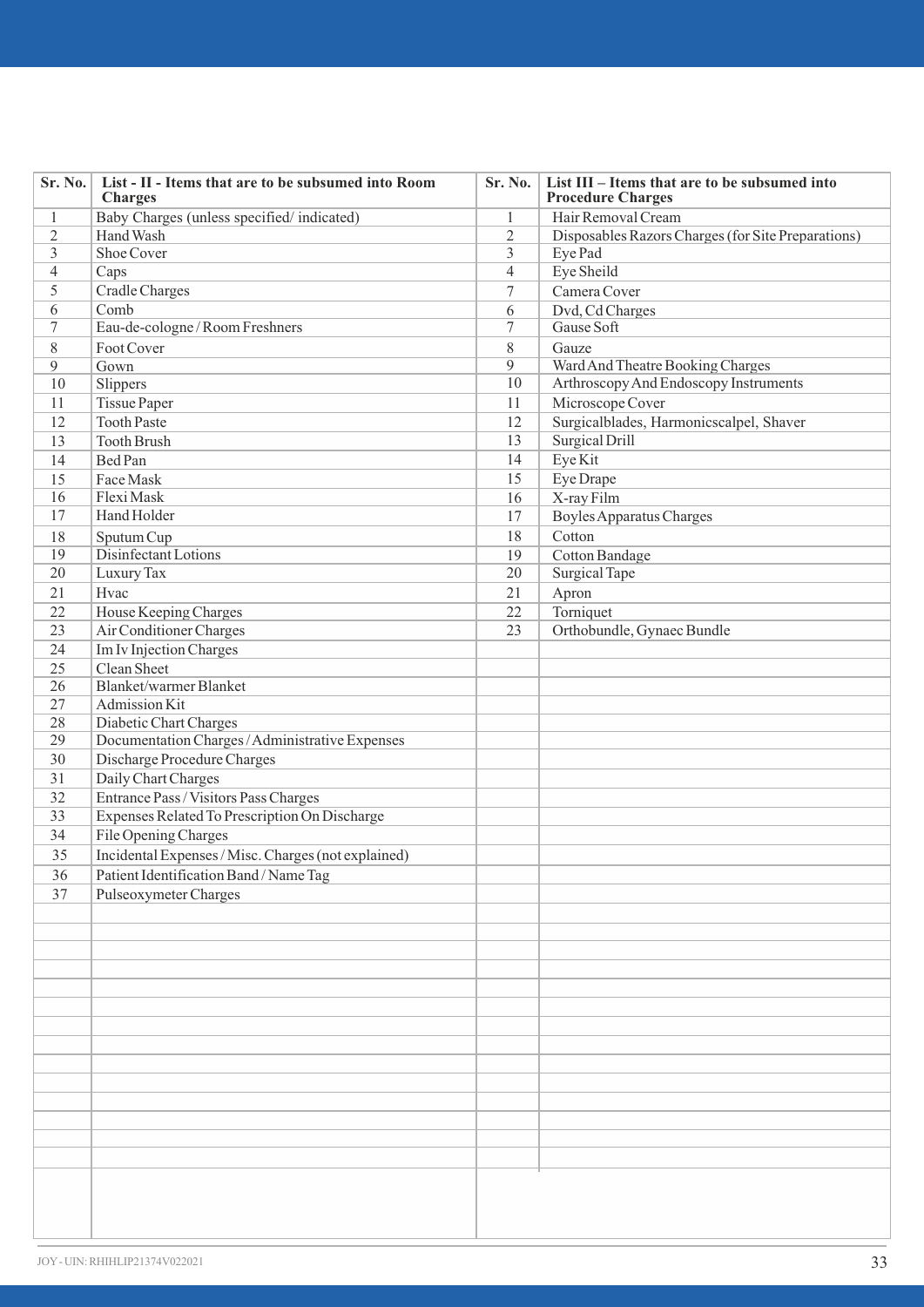| Sr. No. | List IV – Items that are to be subsumed into costs of<br>treatment |
|---------|--------------------------------------------------------------------|
| 1       | Admission/registration Charges                                     |
| 2       | Hospitalisation For Evaluation/Diagnostic Purpose                  |
| 3       | Urine Container                                                    |
| 4       | Blood Reservation Charges And Ante Natal Booking<br>Charges        |
| 5       | <b>Bipap</b> Machine                                               |
| 6       | Cpap/Capd Equipments                                               |
| 7       | Infusion Pump-Cost                                                 |
| 8       | Hydrogen Peroxide\spirit\ Disinfectants Etc                        |
| 9       | Nutrition Planning Charges - Dietician Charges- Diet<br>Charges    |
| 10      | <b>HIV Kit</b>                                                     |
| 11      | Antiseptic Mouthwash                                               |
| 12      | Lozenges                                                           |
| 13      | Mouth Paint                                                        |
| 14      | Vaccination Charges                                                |
| 15      | <b>Alcohol Swabes</b>                                              |
| 16      | Scrub Solution/sterillium                                          |
| 17      | Glucometer & Strips                                                |
| 18      | Urine Bag                                                          |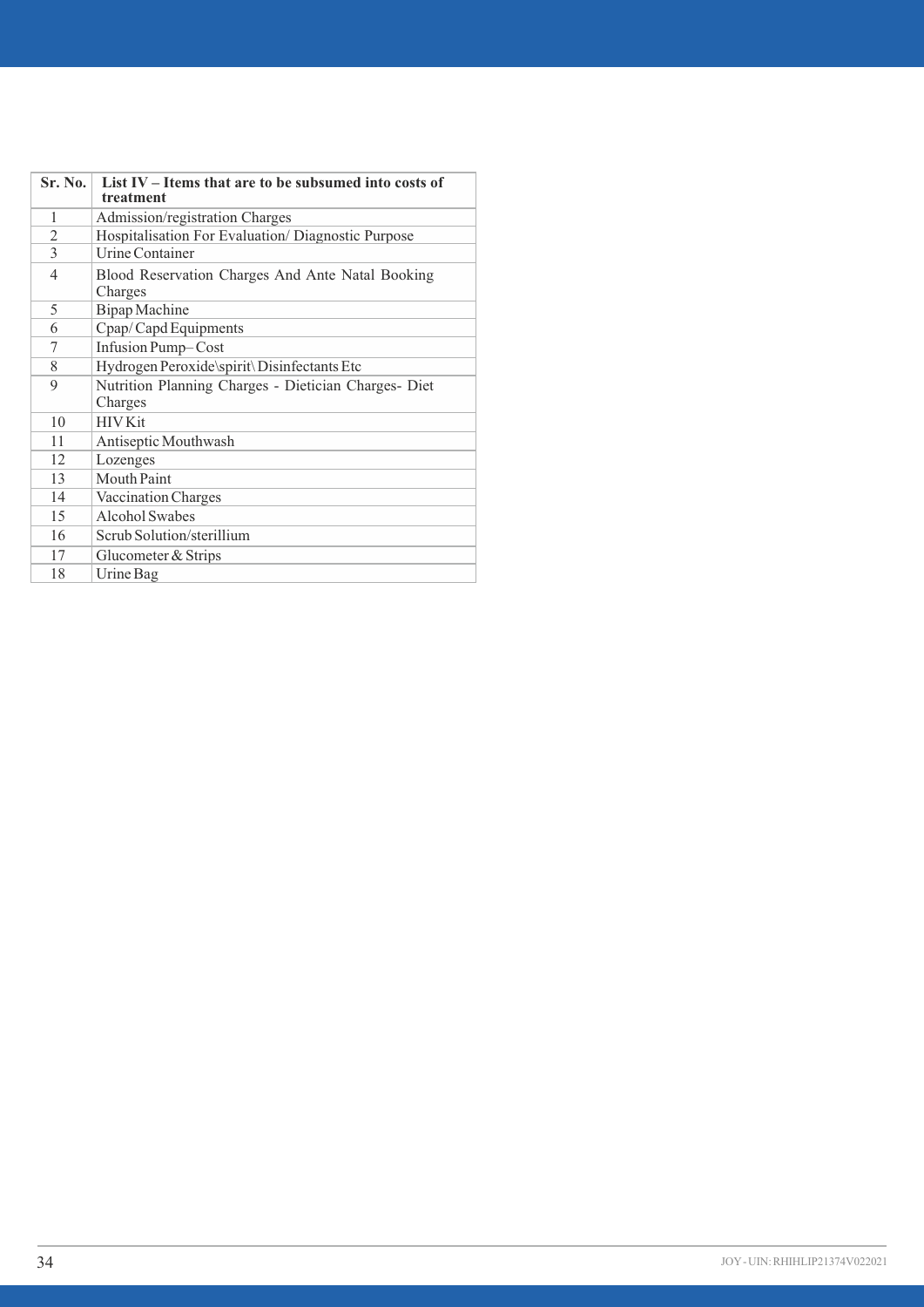| <b>Annexure III : List of Black Listed Hospitals</b> |  |  |  |  |
|------------------------------------------------------|--|--|--|--|
|------------------------------------------------------|--|--|--|--|

| S. No.         | <b>HOSPITAL NAME</b>                                 | <b>ADDRESS</b>                                                                                                        | <b>ZONE</b> |
|----------------|------------------------------------------------------|-----------------------------------------------------------------------------------------------------------------------|-------------|
| $\mathbf{1}$   | Nulife Hospital & Maternity Centre                   | 1616 Outram Lines, Kingsway Camp, Guru Teg Bahadur Nagar,<br>New Delhi, Delhi                                         | North       |
| $\overline{c}$ | Taneja Hospital                                      | F-15, Vikas Marg, Preet Vihar, New Delhi, Delhi                                                                       | North       |
| 3              | Shri Komal Hospital &<br>Dr. Saxena's Nursing Home   | Opp. Radhika Cinema, Circular Road, Rewari, Haryana                                                                   | North       |
| 4              | Sona Devi Memorial Hospital &<br>Trauma Centre       | Sohna Road, Badshahpur, Gurgaon, Haryana                                                                              | North       |
| 5              | Amar Hospital                                        | S.A.S. Nagar, Mohali, Sector-70, Mohali, Punjab                                                                       | North       |
| 6              | Brij Medical Centre                                  | K K 54, Kavi Nagar, Ghaziabad, Uttar Pradesh                                                                          | North       |
| 7              | Famliy Medicare                                      | A-55, Sector-61, Rajat Vihar Sector-62, Noida, Uttar Pradesh                                                          | North       |
| 8              | Jeevan Jyoti Hospital                                | 162, Lowther Road, Bai Ka Bagh, Allahabad, Uttar Pradesh                                                              | North       |
| 9              | City Hospital & Trauma Centre                        | C-1, Cinder Dump Complex, Opp. Krishna Cinema Hall, Kanpur Road, North<br>Alambagh, Lucknow, Uttar Pradesh            |             |
| 10             | Dayal Maternity & Nursing Home                       | No. 953/23, D.C.F. Chowk, DLF Colony, Rohtak, Haryana                                                                 | North       |
| 11             | Metas Adventist Hospital                             | No. 24, Ring-Road, Athwalines, Surat, Gujarat                                                                         | West        |
| 12             | Surgicare Medical Centre                             | Sai Dwar Oberoi Complex, S.A.B.T.V. Lane Road, Lokhandwala,<br>Near Laxmi Indst. Estate, Andheri, Mumbai, Maharashtra | West        |
| 13             | Paramount General Hospital & I.C.C.U.                | Laxmi Commercial Premises, Andheri Kurla Rd, Andheri, Mumbai, Maharashtra                                             | West        |
| 14             | Gokul Hospital                                       | Thakur Complex, Kandivali East, Mumbai, Maharashtra                                                                   | West        |
| 15             | Shree Sai Hospital                                   | Gokul Nagri - I, Thankur Complex, Western Express Highway,<br>Kandivali East, Mumbai, Maharashtra                     | West        |
| 16             | Shreedevi Hospital                                   | Akash Arcade, Bhanu Nagar, Near Bhanu Sagar Theatre,<br>Dr. Deepak Shetty Road, Kalyan D.C., Thane, Maharashtra       | West        |
| 17             | Saykhedkar Hospital And<br>Research Centre Pvt. Ltd. | Trimurthy Chowk, Kamatwada Road, Cidco Colony,<br>Nashik, Maharashtra                                                 | West        |
| 18             | Arpan Hospital And Research Centre                   | No.151/2, Imli Bazar, Near Rajwada, Imli Bazar, Indore, Madhya Pradesh                                                | West        |
| 19             | Ramkrishna Care Hospital                             | Aurobindo Enclave, Pachpedhi Naka, Dhamtri Road,<br>National Highway No. 43, Raipur, Chhattisgarh                     | East        |
| 20             | Gupta Multispeciality Hospital                       | B-20, Vivek Vihar, New Delhi, Delhi                                                                                   | North       |
| 21             | R.K. Hospital                                        | 3C/59, BP, Near Metro Cinema, New Industrial Township-1,<br>Faridabad, Haryana                                        | North       |
| 22             | Prakash Hospital                                     | D-12,12A,12B, Noida, Sector-33, Noida, Uttar Pradesh                                                                  | North       |
| 23             | Aryan Hospital Pvt. Ltd.                             | Old Railway Road, Near New Colony, New Colony, Gurgaon, Haryana                                                       | North       |
| 24             | Medilink Hospital Research<br>Centre Pvt. Ltd.       | Near Shyamal Char Rasta, 132, Ring Road, Satellite, Ahmedabad, Gujarat                                                | West        |
| 25             | Mohit Hospital                                       | Khoya B-Wing, Near National Park, Borivali(E), Kandivali West,<br>Mumbai, Maharashtra                                 | West        |
| 26             | Scope Hospital                                       | 628, Niti Khand-I, Indirapuram, Indirapuram, Ghaziabad, Uttar Pradesh                                                 | North       |
| 27             | <b>Agarwal Medical Centre</b>                        | E-234, Greater Kailash-1, New Delhi, Delhi                                                                            | North       |
| 28             | Oxygen Hospital                                      | Bhiwani Stand, Durga Bhawan, Rohtak, Haryana                                                                          | North       |
| 29             | Prayag Hospital & Research<br>Centre Pvt. Ltd.       | J-206 A/1, Sector-41, Noida, Uttar Pradesh                                                                            | North       |
| 30             | Karnavati Superspeciality Hospital                   | Opposite Sajpur Tower, Naroda Road, Naroda Road, Ahmedabad, Gujarat                                                   | West        |
| 31             | Palwal Hospital                                      | Old G.T. Road, Near New Sohna Mod, Palwal, Haryana                                                                    | North       |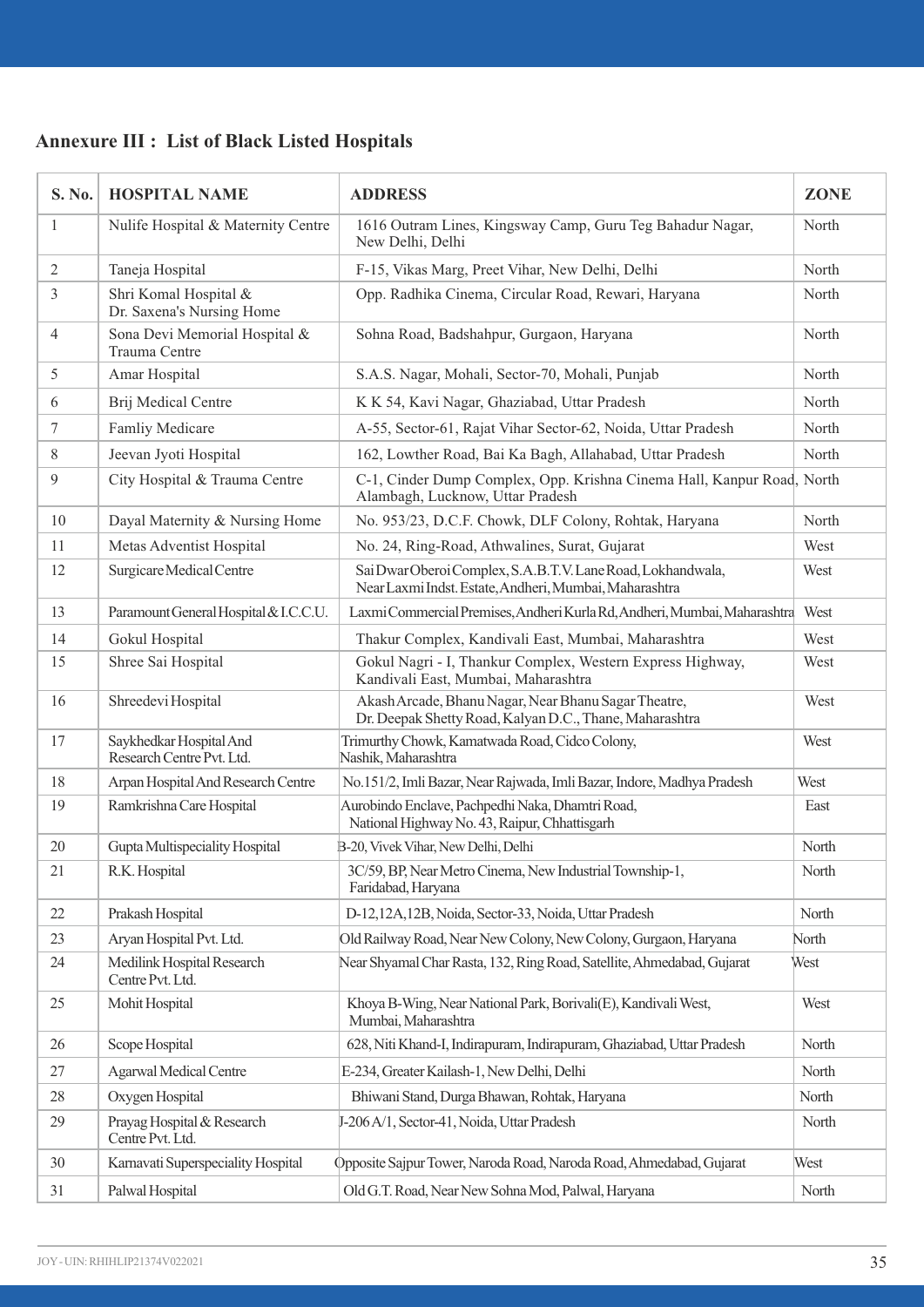| S. No. | <b>HOSPITAL NAME</b>                                 | <b>ADDRESS</b>                                                                                                      | <b>ZONE</b> |
|--------|------------------------------------------------------|---------------------------------------------------------------------------------------------------------------------|-------------|
| 32     | B.K.S. Hospital                                      | No.18,1st Cross, Gandhi Nagar, Adyar, Bellary, Karnataka                                                            | South       |
| 33     | East West Medical Centre                             | No.711, Sector-14, Gurgaon, Haryana                                                                                 | North       |
| 34     | Jagtap Hospital                                      | Anand Nagar, Sinhgood Road, Anandnagar, Pune, Maharashtra                                                           | West        |
| 35     | Dr. Malwankar's Romeen Nursing Home                  | Ganesh Marg, Tagore Nagar, Vikhroli East, Mumbai, Maharashtra                                                       | West        |
| 36     | Noble Medical Centre                                 | SVP Road, Borivali West, Mumbai, Maharashtra                                                                        | West        |
| 37     | Rama Hospital                                        | Sonepat Road, Bahalgarh, Sonipat, Haryana                                                                           | North       |
| 38     | S.B. Nursing Home & ICU                              | Lake Bloom 16,17,18 Opp. Solaris Estate, L.T. Gate No.6, Tunga Gaon,<br>Saki-Vihar Road, Powai, Mumbai, Maharashtra | West        |
| 39     | Saraswati Hospital                                   | Divya Smruti Building, 1st Floor, Opp. Toyota Showroom, Malad Link Road,<br>Malad West, Mumbai, Maharashtra         | West        |
| 40     | Shakuntla Hospital                                   | 3-B Tashkant Marg, Near St. Joseph Collage, Allahabad, Uttar Pradesh                                                | North       |
| 41     | Mahaveer Hospital & Trauma Centre                    | 76-E, Station Road, Panki, Kanpur, Uttar Pradesh                                                                    | North       |
| 42     | Eashwar Lakshmi Hospital                             | Plot No. 9, Near Sub Registrar Office, Gandhi Nagar, Hyderabad,<br>Andhra Pradesh                                   | South       |
| 43     | Amrapali Hospital                                    | Plot No. NH-34, P-2, Omega -1, Greater Noida, Uttar Pradesh                                                         | North       |
| 44     | Hardik Hospital                                      | 29C, Budh Bazar, Vikas Nagar, New Delhi, Delhi                                                                      | North       |
| 45     | Jabalpur Hospital & Research<br>Centre Pvt. Ltd.     | Russel Crossing, Naptier Town, Jabalpur, Madhya Pradesh                                                             | West        |
| 46     | Panvel Hospital                                      | Plot No. 260A, Uran Naka, Old Panvel, Navi Mumbai, Maharashtra                                                      | West        |
| 47     | Santosh Hospital                                     | L-629/631, Hapur Road, Shastri Nagar, Meerut, Uttar Pradesh                                                         | North       |
| 48     | Sona Medical Centre                                  | 5/58, Near Police Station, Vikas Nagar, Lucknow, Uttar Pradesh                                                      | North       |
| 49     | <b>City Super Speciality Hospital</b>                | Near Mohan Petrol Pump, Gohana Road, Rohtak, Haryana                                                                | North       |
| 50     | Navjeevan Hospital & Maternity Centre                | 753/21, Madanpuri Road, Near Pataudi Chowk, Gurgaon, Haryana                                                        | North       |
| 51     | Abhishek Hospital                                    | C-12, New Azad Nagar, Kanpur, Uttar Pradesh                                                                         | North       |
| 52     | Raj Nursing Home                                     | 23-A, Park Road, Allahabad, Uttar Pradesh                                                                           | North       |
| 53     | Sparsh Medicare and Trauma Centre                    | Shakti Khand-III/54, Indirapuram, Ghaziabad, Uttar Pradesh                                                          | North       |
| 54     | Saras Healthcare Pvt. Ltd.                           | K-112, Sec-12, Pratap Vihar, Ghaziabad, Uttar Pradesh                                                               | North       |
| 55     | Getwell Soon Multi-Speciality<br>Institute Pvt. Ltd. | S-19, Shalimar Garden Extn., Near Dayanand Park, Sahibabad,<br>Ghaziabad, Uttar Pradesh                             | North       |
| 56     | Shivalik Medical Centre Pvt. Ltd.                    | A-93, Sec-34, Noida, Uttar Pradesh                                                                                  | North       |
| 57     | Aakanksha Hospital                                   | 126, Aaradhnanagar Society, B/H Bhulkabhavan School,<br>Aanand-Mahal Road, Adajan, Surat, Gujarat                   | West        |
| 58     | Abhinav Hospital                                     | Harsh Apartment, Nr. Jamna Nagar Bus Stop, Goddod Road, Surat, Gujarat                                              | West        |
| 59     | Adhar Ortho Hospital                                 | Dawer Chambers, Nr. Sub Jail, Ring Road, Surat, Gujarat                                                             | West        |
| 60     | Aris Care Hospital                                   | A 223-224, Mansarovar Society, 60 Feet, Godadara Road, Surat, Gujarat                                               | West        |
| 61     | Arzoo Hospital                                       | Opp. L.B. Cinema, Bhatar Road, Surat, Gujarat                                                                       | West        |
| 62     | Auc Hospital                                         | B-44, Gujarat Housing Board, Pandeshara, Surat, Gujarat                                                             | West        |
| 63     | Dharamjivan General Hospital &<br>Trauma Centre      | Karmayogi-1, Plot No. 20/21, Near Piyush Point, Pandesara, Surat, Gujarat                                           | West        |
| 64     | Dr. Santosh Basotia Hospital                         | Bhatar Road, Surat, Gujarat                                                                                         | West        |
| 65     | God Father Hospital                                  | 344, Nandvan Society, B/H Matrushakti Society, Puna Gam, Surat, Gujarat                                             | West        |
| 66     | Govind-Prabha Arogya Sankool                         | Opp. Ratna-Sagar Vidhyalaya, Kaji Medan, Gopipura, Surat, Gujarat                                                   | West        |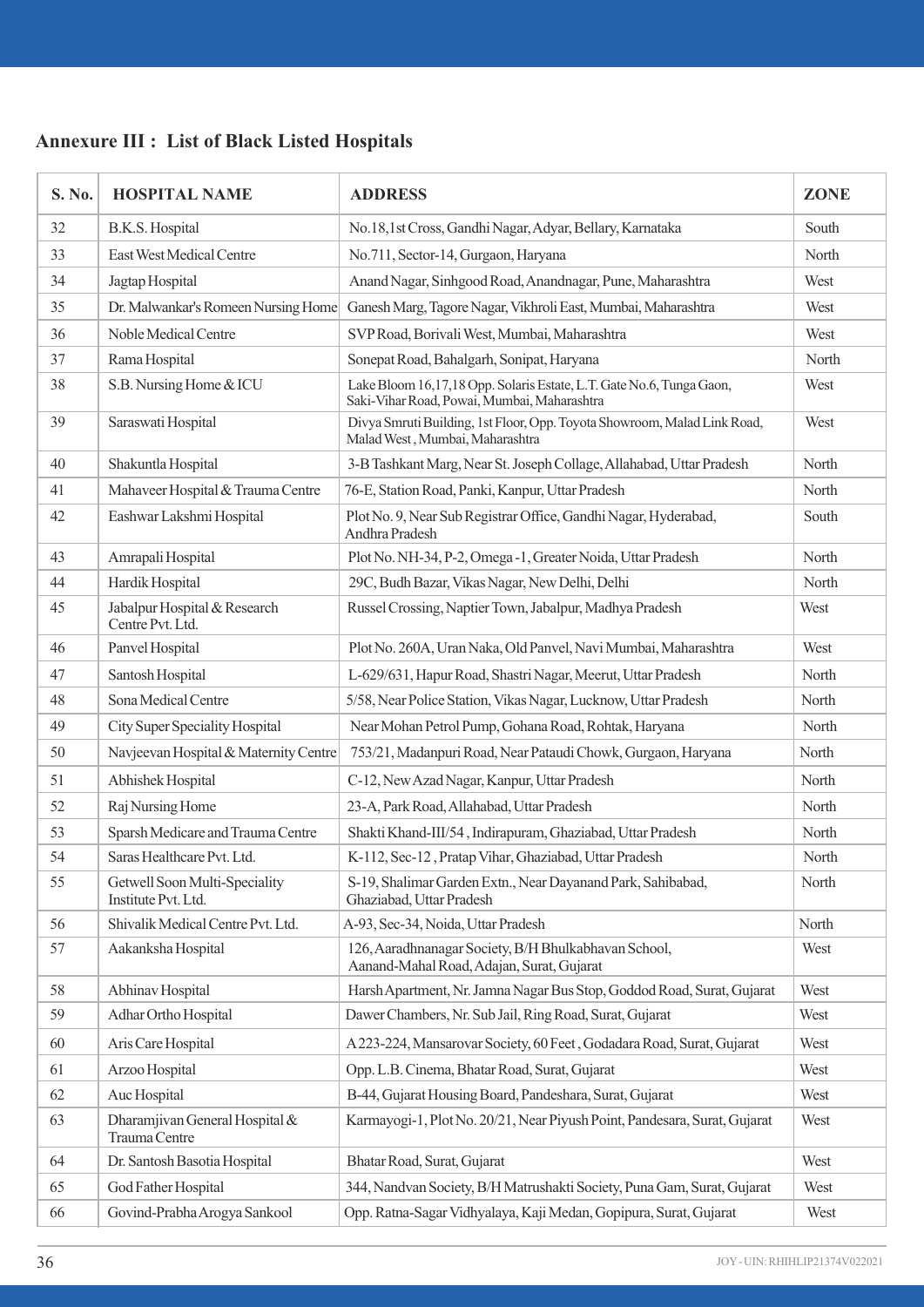| S. No. | <b>HOSPITAL NAME</b>                                    | <b>ADDRESS</b>                                                                             | <b>ZONE</b> |
|--------|---------------------------------------------------------|--------------------------------------------------------------------------------------------|-------------|
| 67     | Hari Milan Hospital                                     | L.H. Road, Surat, Gujarat                                                                  | West        |
| 68     | Jaldhi Ano-Rectal Hospital                              | 103, Payal Apt., Next To Rander Zone Office, Tadwadi, Surat, Gujarat                       | West        |
| 69     | Jeevan Path Gen. Hospital                               | 2nd Floor, Dwarkesh Nagri, Nr. Laxmi Farsan, Sayan, Surat, Gujarat                         | West        |
| 70     | Kalrav Children Hospital                                | Yashkamal Complex, Nr. Jivan Jyot, Udhna, Surat, Gujarat                                   | West        |
| 71     | Kanchan General Surgical Hospital                       | Plot No. 380, Ishwarnagar Society, Bhamroli-Bhatar, Pandesara, Surat, Gujarat              | West        |
| 72     | Krishnavati General Hospital                            | Bamroli Road, Surat, Gujarat                                                               | West        |
| 73     | Niramayam Hosptial & Prasutigruah                       | Shraddha Raw House, Near Natures Park, Surat, Gujarat                                      | West        |
| 74     | Patna Hospital                                          | 25, Ashapuri Soc - 2, Bamroli Road, Surat, Gujarat                                         | West        |
| 75     | Poshia Children Hospital                                | Harekrishan Shoping Complex, 1st Floor, Varachha Road, Surat, Gujarat                      | West        |
| 76     | R.D Janseva Hospital                                    | 120 Feet Bamroli Road, Pandesara, Surat, Gujarat                                           | West        |
| 77     | Radha Hospital & Maternity Home                         | 239/240 Bhagunagar Society, Opp. Hans Society, L.H. Road,<br>Varachha Road, Surat, Gujarat | West        |
| 78     | Santosh Hospital                                        | L. H. Road, Varachha, Surat, Gujarat                                                       | West        |
| 79     | Sparsh Multy Specality Hospital &<br>Trauma Care Center | G.I.D.C Road, Nr. Udhana Citizan Co-Op. Bank, Surat, Gujarat                               | West        |

#### **Notes:**

1. For an updated list of Hospitals, please visit the Company's website. 2. Only in case of a medical emergency, Claims would be payable if admitted in the above Hospitals on a reimbursement basis.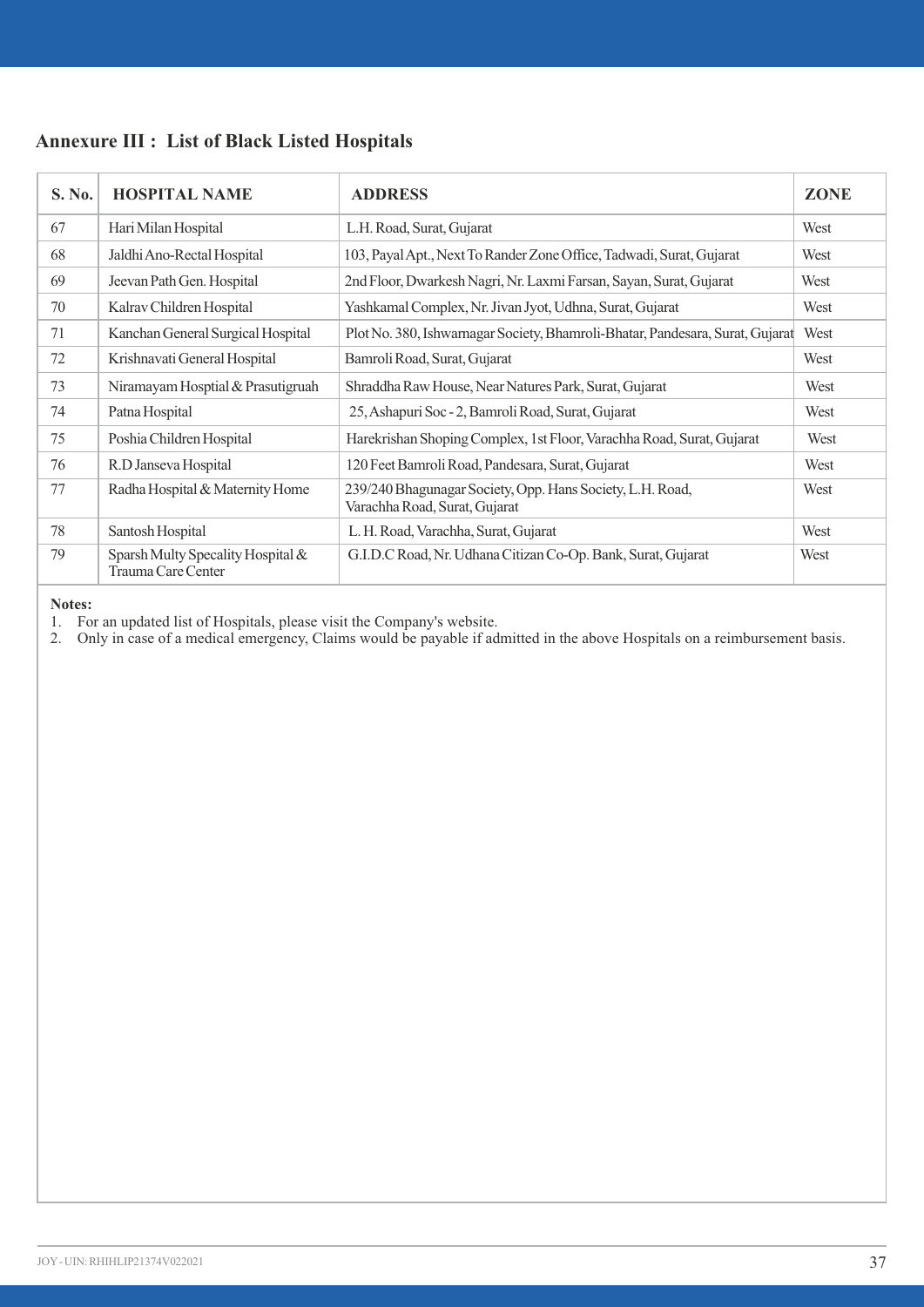# **Annexure IV - Benefit /Premium illustration**

**(Illustration 1)**

| Age of<br>members<br><b>Insured</b> | Coverage opted on individual<br>basis covering each member<br>of the family separately<br>(at a single point of time) |                                                                                                                                                                                                   | Coverage opted on individual<br>basis covering multiple members<br>of the family under a single Policy<br>(Sum Insured is available for each<br>member of family) |                             |                                          | Coverage opted on family floater<br>basis with overall Sum Insured<br>(only one Sum Insured is available<br>for the entire family) |                                                                                |                                        |                                       |                                       |
|-------------------------------------|-----------------------------------------------------------------------------------------------------------------------|---------------------------------------------------------------------------------------------------------------------------------------------------------------------------------------------------|-------------------------------------------------------------------------------------------------------------------------------------------------------------------|-----------------------------|------------------------------------------|------------------------------------------------------------------------------------------------------------------------------------|--------------------------------------------------------------------------------|----------------------------------------|---------------------------------------|---------------------------------------|
|                                     | Premium<br>(Rs.)                                                                                                      | Sum Insured<br>(Rs.)                                                                                                                                                                              | Premium<br>(Rs.)                                                                                                                                                  | <b>Discount</b><br>(if any) | Premium<br>after<br>discount<br>(Rs.)    | <b>Sum</b><br><b>Insured</b><br>(Rs.)                                                                                              | Premium or<br>consolidated<br>premium for<br>all members<br>of family<br>(Rs.) | Floater<br><b>Discount</b><br>(if any) | Premium<br>after<br>discount<br>(Rs.) | <b>Sum</b><br><b>Insured</b><br>(Rs.) |
| 41                                  | 16,166                                                                                                                | 3,00,000                                                                                                                                                                                          |                                                                                                                                                                   |                             |                                          |                                                                                                                                    |                                                                                |                                        |                                       |                                       |
| 39                                  | 7.274                                                                                                                 | 3,00,000                                                                                                                                                                                          |                                                                                                                                                                   | <b>NA</b>                   |                                          |                                                                                                                                    | 18,620                                                                         | <b>NA</b>                              | 18,620                                | 3,00,000                              |
|                                     | seperately.                                                                                                           | Total Premium for all members of<br>Total Premium for all members of family is<br>Rs. 23,440, when each member is covered<br>family is Rs. 23,440, when they are<br>covered under a single policy |                                                                                                                                                                   |                             |                                          | Total Premium when policy is opted on                                                                                              |                                                                                | floater basis is Rs. 18.620            |                                       |                                       |
|                                     | Sum Insured available for each individual<br>is Rs. 3,00,000                                                          |                                                                                                                                                                                                   | Sum Insured available for each family<br>member is Rs. 3,00,000                                                                                                   |                             | Sum Insured of Rs. 3,00,000 is available | for entire family                                                                                                                  |                                                                                |                                        |                                       |                                       |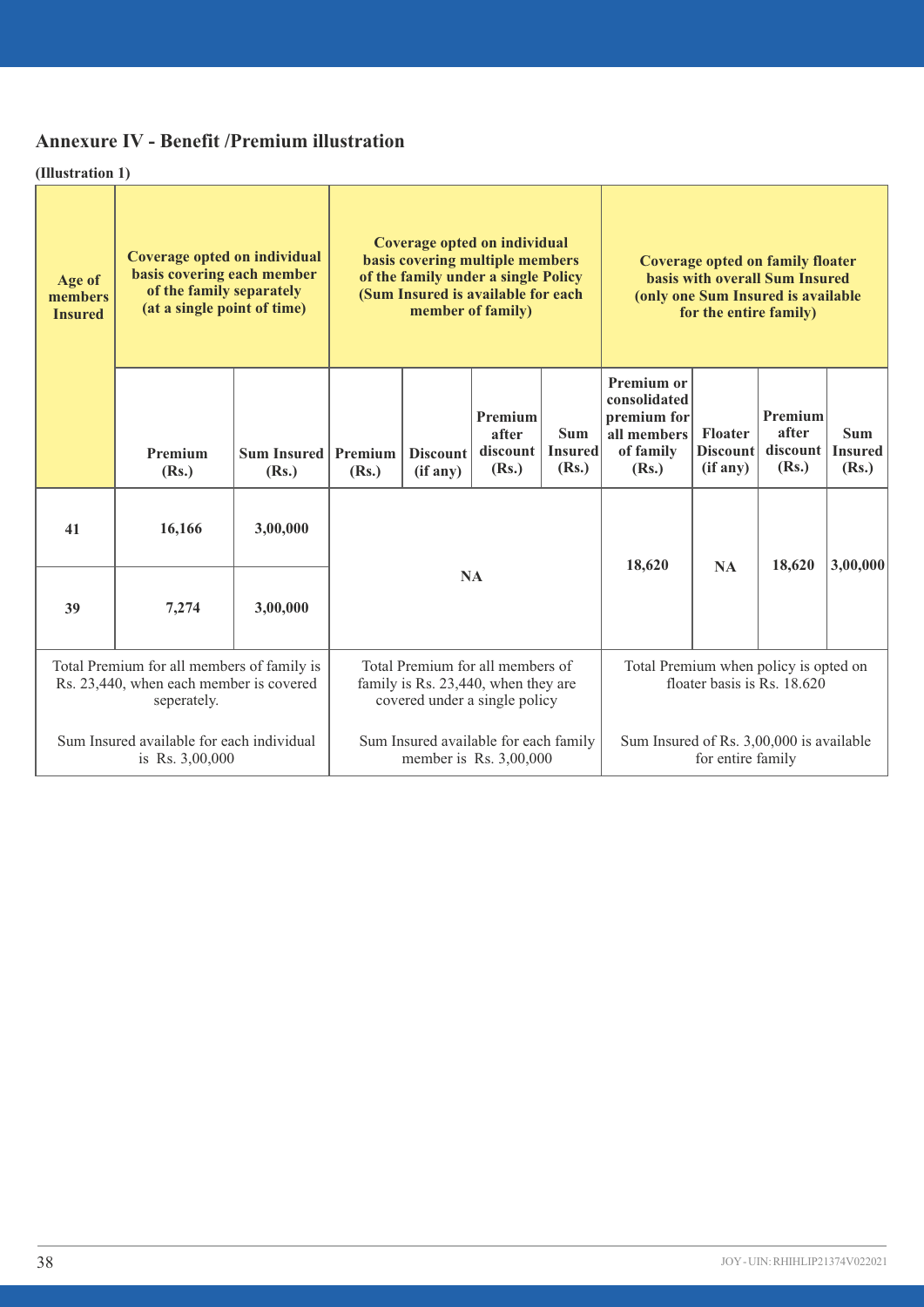# **Annexure IV - Benefit /Premium illustration**

**(Illustration 2)**

| Age of<br>members<br><b>Insured</b> | Coverage opted on individual<br>Coverage opted on individual<br>basis covering multiple members<br>basis covering each member<br>of the family under a single Policy<br>of the family separately<br>(Sum Insured is available for each<br>(at a single point of time)<br>member of family) |                      | <b>Coverage opted on family floater</b><br>basis with overall Sum Insured<br>(only one Sum Insured is available<br>for the entire family) |                             |                                                                     |                                       |                                                                                |                                               |                                       |                                       |
|-------------------------------------|--------------------------------------------------------------------------------------------------------------------------------------------------------------------------------------------------------------------------------------------------------------------------------------------|----------------------|-------------------------------------------------------------------------------------------------------------------------------------------|-----------------------------|---------------------------------------------------------------------|---------------------------------------|--------------------------------------------------------------------------------|-----------------------------------------------|---------------------------------------|---------------------------------------|
|                                     | Premium<br>(Rs.)                                                                                                                                                                                                                                                                           | Sum Insured<br>(Rs.) | Premium<br>(Rs.)                                                                                                                          | <b>Discount</b><br>(if any) | Premium<br>after<br>discount  <br>(Rs.)                             | <b>Sum</b><br><b>Insured</b><br>(Rs.) | Premium or<br>consolidated<br>premium for<br>all members<br>of family<br>(Rs.) | <b>Floater</b><br><b>Discount</b><br>(if any) | Premium<br>after<br>discount<br>(Rs.) | <b>Sum</b><br><b>Insured</b><br>(Rs.) |
| 52                                  | 9.108                                                                                                                                                                                                                                                                                      | 3,00,000             |                                                                                                                                           |                             | <b>NA</b>                                                           |                                       | 15,978                                                                         | <b>NA</b>                                     | 15,978                                | 3,00,000                              |
| 48                                  | 7.894                                                                                                                                                                                                                                                                                      | 3,00,000             |                                                                                                                                           |                             |                                                                     |                                       |                                                                                |                                               |                                       |                                       |
|                                     | Total Premium for all members of family is<br>Rs. 17,002, when each member is covered<br>seperately.                                                                                                                                                                                       |                      | Total Premium for all members of<br>family is Rs. 17,002, when they are<br>covered under a single policy                                  |                             | Total Premium when policy is opted on<br>floater basis is Rs.15,978 |                                       |                                                                                |                                               |                                       |                                       |
|                                     | Sum Insured available for each individual<br>is Rs. 3,00,000                                                                                                                                                                                                                               |                      | Sum Insured available for each family<br>member is $\$ {Rs. }3,00,000                                                                     |                             | Sum Insured of Rs. 3,00,000 is available<br>for entire family       |                                       |                                                                                |                                               |                                       |                                       |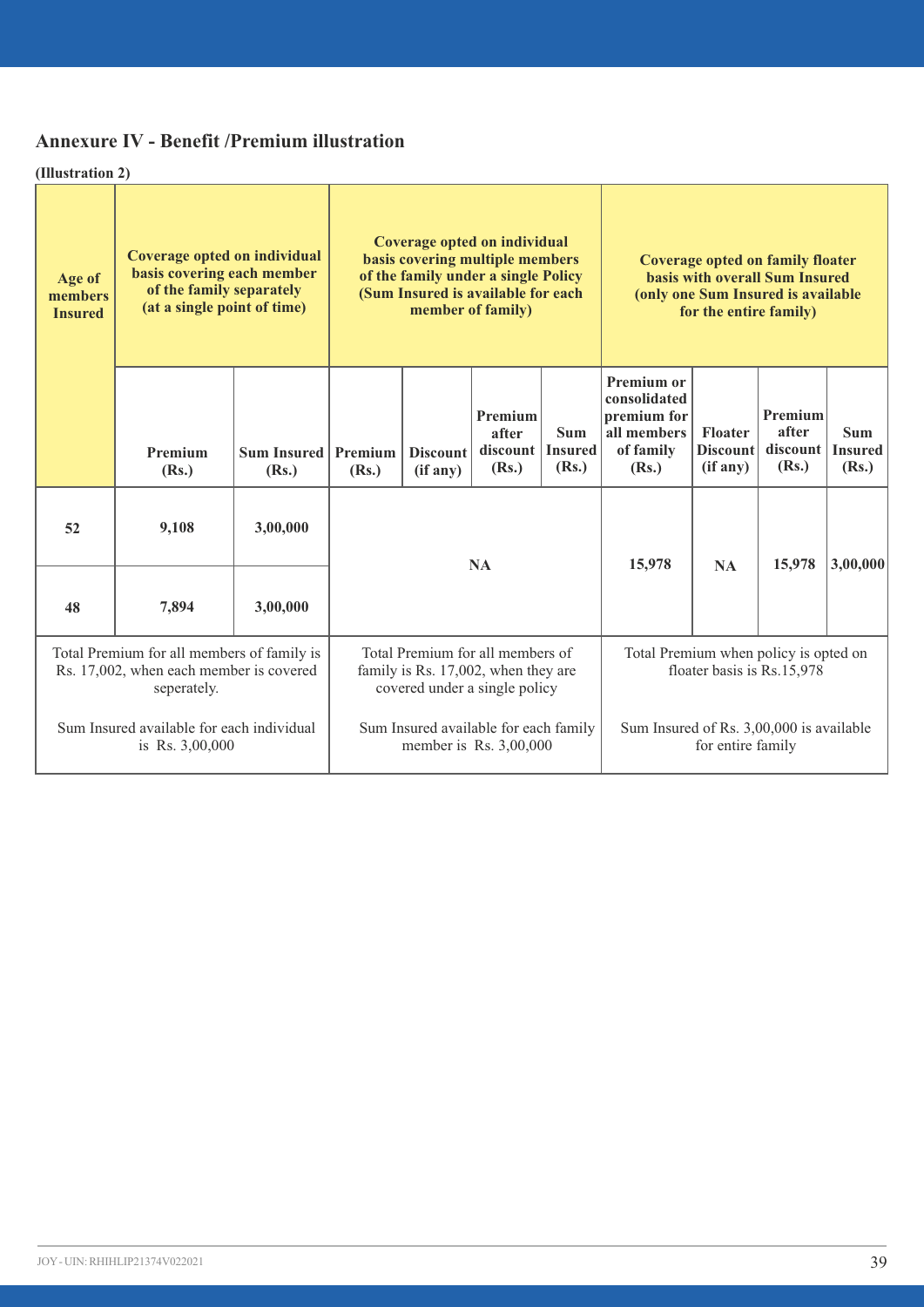# **Annexure IV - Benefit /Premium illustration**

**(Illustration 3)**

| Age of<br>members<br><b>Insured</b> | Coverage opted on individual<br>basis covering each member<br>of the family separately<br>(at a single point of time) |                      | Coverage opted on individual<br>basis covering multiple members<br>of the family under a single Policy<br>(Sum Insured is available for each<br>member of family) |                             | Coverage opted on family floater<br>basis with overall Sum Insured<br>(only one Sum Insured is available<br>for the entire family) |                                                               |                                                                                |                                        |                                       |                                       |
|-------------------------------------|-----------------------------------------------------------------------------------------------------------------------|----------------------|-------------------------------------------------------------------------------------------------------------------------------------------------------------------|-----------------------------|------------------------------------------------------------------------------------------------------------------------------------|---------------------------------------------------------------|--------------------------------------------------------------------------------|----------------------------------------|---------------------------------------|---------------------------------------|
|                                     | Premium<br>(Rs.)                                                                                                      | Sum Insured<br>(Rs.) | Premium<br>(Rs.)                                                                                                                                                  | <b>Discount</b><br>(if any) | Premium<br>after<br>discount<br>(Rs.)                                                                                              | <b>Sum</b><br><b>Insured</b><br>(Rs.)                         | Premium or<br>consolidated<br>premium for<br>all members<br>of family<br>(Rs.) | Floater<br><b>Discount</b><br>(if any) | Premium<br>after<br>discount<br>(Rs.) | <b>Sum</b><br><b>Insured</b><br>(Rs.) |
| 70                                  | 28,365                                                                                                                | 3,00,000             |                                                                                                                                                                   |                             |                                                                                                                                    |                                                               |                                                                                |                                        |                                       |                                       |
| 67                                  | 28,365                                                                                                                | 3,00,000             |                                                                                                                                                                   |                             | <b>NA</b>                                                                                                                          |                                                               | 49,678                                                                         | <b>NA</b>                              | 49,678                                | 3,00,000                              |
|                                     | Total Premium for all members of family is<br>Rs. 56,730, when each member is covered<br>seperately.                  |                      | Total Premium for all members of<br>family is Rs. 56,730, when they are<br>covered under a single policy                                                          |                             | Total Premium when policy is opted on<br>floater basis is Rs. 49,678                                                               |                                                               |                                                                                |                                        |                                       |                                       |
|                                     | Sum Insured available for each individual<br>is Rs. 3,00,000                                                          |                      | Sum Insured available for each family<br>member is $\$ {Rs. }3,00,000                                                                                             |                             |                                                                                                                                    | Sum Insured of Rs. 3,00,000 is available<br>for entire family |                                                                                |                                        |                                       |                                       |

Notes:

1. Premium rates (excl taxes) specified in above illustration shall be standard premium rates without considering any loading.

2. Premium shown is for Joy Tomorrow plan where members considered are 1 male and 1 female in the illustration.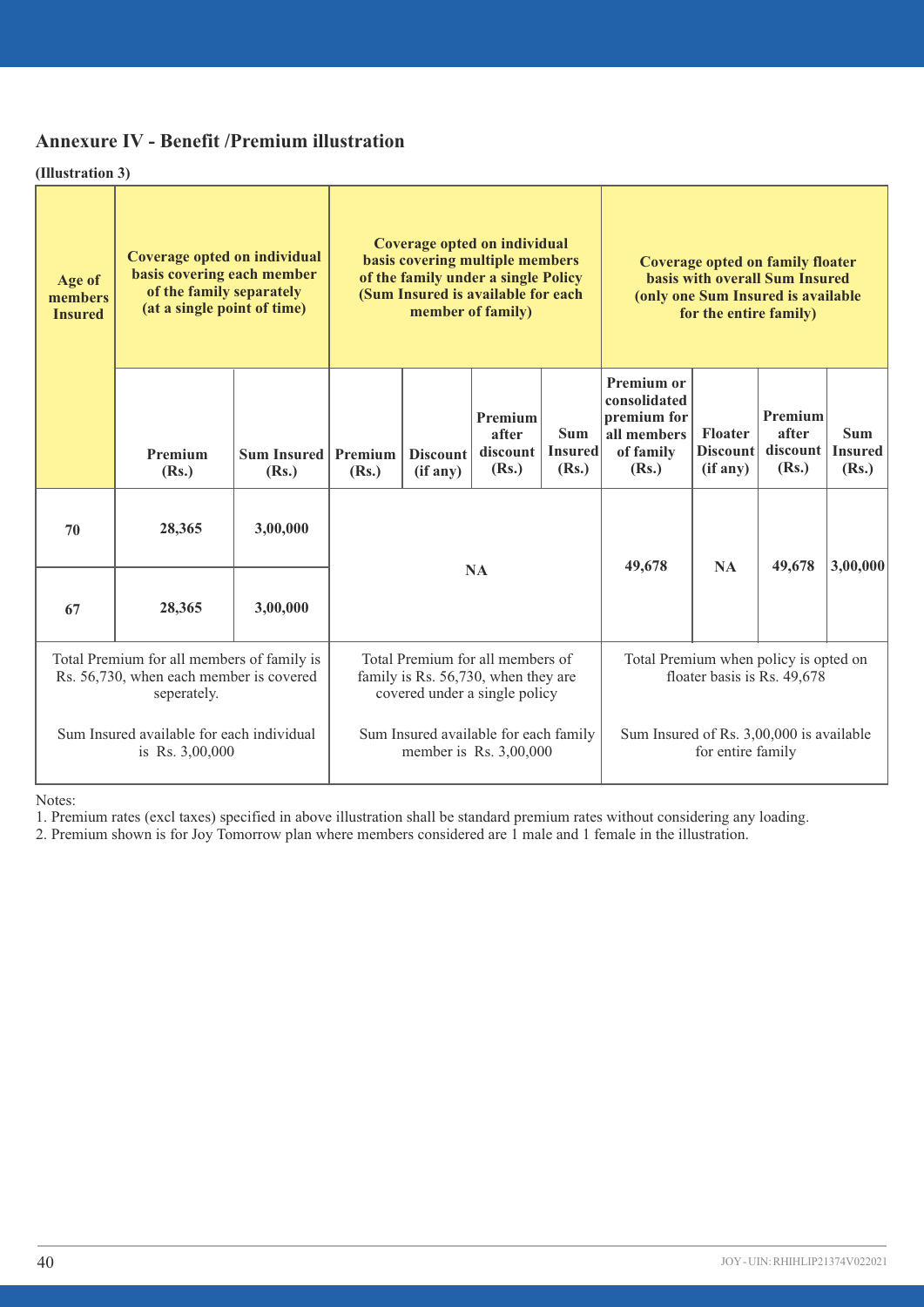# **Annexure V : Office of the Ombudsman**

| <b>Office of the Ombudsman</b> | <b>Contact Details</b>                                                                                                                                                                                                                                                     | <b>Jurisdiction of Office (Union</b><br><b>Territory, District)</b>                  |
|--------------------------------|----------------------------------------------------------------------------------------------------------------------------------------------------------------------------------------------------------------------------------------------------------------------------|--------------------------------------------------------------------------------------|
| <b>AHMEDABAD</b>               | Insurance Ombudsman.<br>Office of the Insurance Ombudsman,<br>Jeevan Prakash Building, 6th floor, Tilak Marg, Relief Road,<br>Ahmedabad $-380001$ .<br>Tel.: 079 - 25501201/02/05/06<br>E-mail: bimalokpal.ahmedabad@cioins.co.in                                          | Gujarat, Dadra & Nagar<br>Haveli, Daman and Diu                                      |
| <b>BENGALURU</b>               | Insurance Ombudsman,<br>Office of the Insurance Ombudsman,<br>Jeevan Soudha Building, PID No. 57-27-N-19<br>Ground Floor, 19/19, 24th Main Road, JP Nagar, Ist Phase,<br>BENGALURU - 560 078.<br>Tel.: 080-22222049 / 22222048<br>Email: bimalokpal.bengaluru@cioins.co.in | Karnataka                                                                            |
| BHOPAL                         | Insurance Ombudsman,<br>Office of the Insurance Ombudsman,<br>Janak Vihar Complex, 2nd Floor, 6, Malviya Nagar, Opp. Airtel,<br>Near New Market, BHOPAL (M.P.)-462 003.<br>Tel.: 0755-2769201 / 9202, Fax: 0755-2769203<br>E-mail: bimalokpal.bhopal@cioins.co.in          | Madhya Pradesh &<br>Chhattisgarh                                                     |
| <b>BHUBANESHWAR</b>            | Insurance Ombudsman,<br>Office of the Insurance Ombudsman,<br>62, Forest Park, BHUBANESHWAR-751 009.<br>Tel.: 0674 - 2596461 / 2596455, Fax: 0674-2596429<br>E-mail: bimalokpal.bhubaneswar@cioins.co.in                                                                   | Orissa                                                                               |
| CHANDIGARH                     | Insurance Ombudsman,<br>Office of the Insurance Ombudsman,<br>S.C.O. No.101-103, 2nd Floor, Batra Building. Sector 17-D,<br>CHANDIGARH-160 017.<br>Tel.: 0172 - 2706196 / 2706468, Fax: 0172-2708274<br>E-mail: bimalokpal.chandigarh@cioins.co.in                         | Punjab, Haryana,<br>Himachal Pradesh,<br>Jammu & Kashmir,<br>Chandigarh              |
| <b>CHENNAI</b>                 | Insurance Ombudsman,<br>Office of the Insurance Ombudsman,<br>Fathima Akhtar Court, 4th Floor, 453, Anna Salai, Teynampet,<br>CHENNAI-600 018.<br>Tel.: 044-24333668 / 24335284, Fax: 044-24333664<br>E-mail: bimalokpal.chennai@cioins.co.in                              | Tamil Nadu, Pondicherry<br>Town and Karaikal<br>(which are part of<br>Pondicherry)   |
| <b>DELHI</b>                   | Insurance Ombudsman,<br>Office of the Insurance Ombudsman,<br>2/2 A, Universal Insurance Bldg., Asaf Ali Road,<br>NEW DELHI-110 002.<br>Tel.: 011 - 23232481 / 23213504<br>E-mail: bimalokpal.delhi@cioins.co.in                                                           | Delhi                                                                                |
| <b>GUWAHATI</b>                | Insurance Ombudsman,<br>Office of the Insurance Ombudsman,<br>"Jeevan Nivesh", 5th Floor, Near Panbazar Overbridge, S.S.<br>Road, GUWAHATI-781 001 (ASSAM).<br>Tel.: 0361 - 2632204 / 2602205<br>E-mail: bimalokpal.guwahati@cioins.co.in                                  | Assam, Meghalaya,<br>Manipur, Mizoram,<br>Arunachal Pradesh,<br>Nagaland and Tripura |
| <b>HYDERABAD</b>               | Insurance Ombudsman.<br>Office of the Insurance Ombudsman,<br>6-2-46, 1st Floor, Moin Court, Lane Opp. Saleem Function<br>Palace, A.C. Guards, Lakdi-Ka-Pool, HYDERABAD-500 004.<br>Tel.: 040 - 23312122<br>E-mail: bimalokpal.hyderabad@cioins.co.in                      | Andhra Pradesh,<br>Telangana and Yanam - a<br>part of Territory of<br>Pondicherry    |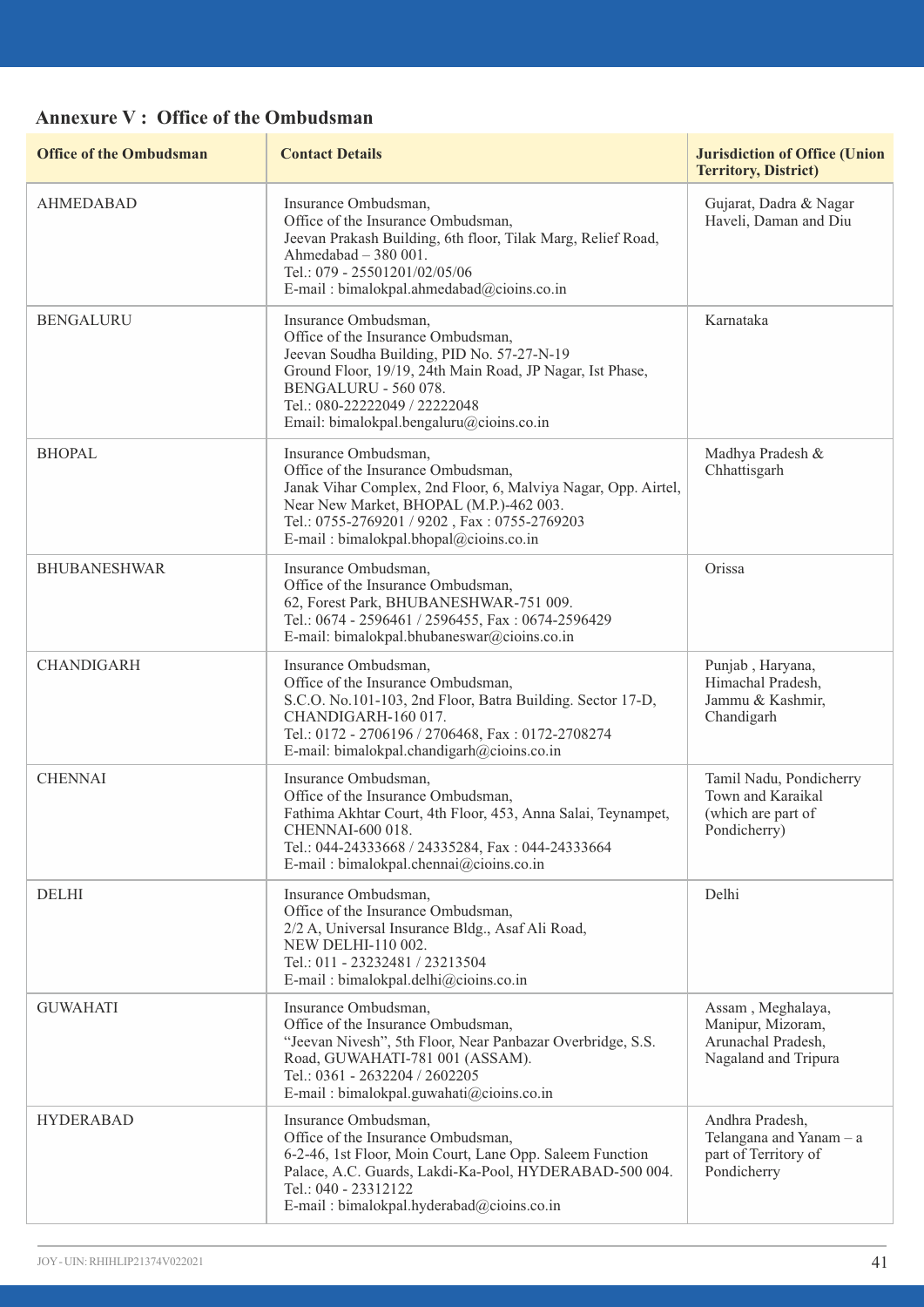| <b>Office of the Ombudsman</b> | <b>Contact Details</b>                                                                                                                                                                                                                                      | <b>Jurisdiction of Office (Union</b><br><b>Territory, District)</b>                                                                                                                                                                                                                                                                                                                                                                                                                                                          |
|--------------------------------|-------------------------------------------------------------------------------------------------------------------------------------------------------------------------------------------------------------------------------------------------------------|------------------------------------------------------------------------------------------------------------------------------------------------------------------------------------------------------------------------------------------------------------------------------------------------------------------------------------------------------------------------------------------------------------------------------------------------------------------------------------------------------------------------------|
| <b>JAIPUR</b>                  | Insurance Ombudsman,<br>Office of the Insurance Ombudsman.<br>Jeevan Nidhi - II Bldg., Gr. Floor, Bhawani Singh Marg, Jaipur -<br>302 005.<br>Tel.: 0141-2740363<br>Email: Bimalokpal.jaipur@cioins.co.in                                                   | Rajasthan                                                                                                                                                                                                                                                                                                                                                                                                                                                                                                                    |
| <b>ERNAKULAM</b>               | Insurance Ombudsman,<br>Office of the Insurance Ombudsman,<br>2nd Floor, Pulinat Bldg., Opp. Cochin Shipyard, M.G. Road,<br>ERNAKULAM-682015.<br>Tel.: 0484-2358759/2359338, Fax: 0484-2359336<br>E-mail: bimalokpal.ernakulam@cioins.co.in                 | Kerala, Lakshadweep, Mahe<br>- a part of Pondicherry                                                                                                                                                                                                                                                                                                                                                                                                                                                                         |
| <b>KOLKATA</b>                 | Insurance Ombudsman,<br>Office of the Insurance Ombudsman.<br>4th Floor, Hindustan Bldg. Annexe, 4, C.R. Avenue,<br>Kolkata - 700 072.<br>Tel: 033-22124339/22124340, Fax: 033-22124341<br>E-mail: bimalokpal.kolkata@cioins.co.in                          | West Bengal, Andaman &<br>Nicobar Islands, Sikkim                                                                                                                                                                                                                                                                                                                                                                                                                                                                            |
| <b>LUCKNOW</b>                 | Insurance Ombudsman,<br>Office of the Insurance Ombudsman.<br>6th Floor, Jeevan Bhawan, Phase-2, Nawal Kishore Road,<br>Hazaratganj, LUCKNOW-226 001.<br>Tel.: 0522 - 2231330 / 2231331, Fax: 0522-2231310<br>E-mail: bimalokpal.lucknow@cioins.co.in       | Districts of Uttar Pradesh:<br>Laitpur, Jhansi, Mahoba,<br>Hamirpur, Banda, Chitrakoot,<br>Allahabad, Mirzapur,<br>Sonbhabdra, Fatehpur,<br>Pratapgarh, Jaunpur, Varanasi,<br>Gazipur, Jalaun, Kanpur,<br>Lucknow, Unnao, Sitapur,<br>Lakhimpur, Bahraich,<br>Barabanki, Raebareli, Sravasti,<br>Gonda, Faizabad, Amethi,<br>Kaushambi, Balrampur, Basti,<br>Ambedkarnagar, Sultanpur,<br>Maharajgang, Santkabirnagar,<br>Azamgarh, Kushinagar,<br>Gorkhpur, Deoria, Mau,<br>Ghazipur, Chandauli, Ballia,<br>Sidharathnagar. |
| <b>MUMBAI</b>                  | Insurance Ombudsman,<br>Office of the Insurance Ombudsman,<br>3rd Floor, Jeevan Seva Annexe, S.V. Road, Santacruz(W),<br>MUMBAI-400 054.<br>Tel.: 022 - 69038821/23/24/25/26/27/28/29/30/31<br>Fax: 022 - 26106052<br>Email: bimalokpal.mumbai@cioins.co.in | Goa,<br>Mumbai Metropolitan<br>Region<br>excluding Navi Mumbai &<br>Thane                                                                                                                                                                                                                                                                                                                                                                                                                                                    |
| <b>NOIDA</b>                   | Office of the Insurance Ombudsman,<br>Bhagwan Sahai Palace<br>4th Floor, Main Road, Naya Bans, Sector 15,<br>Distt: Gautam Buddh Nagar,<br>U.P-201301.<br>Tel.: 0120-2514252 / 2514253<br>Email: bimalokpal.noida@cioins.co.in                              | State of Uttaranchal and the<br>following Districts of Uttar<br>Pradesh: Agra, Aligarh, Bagpat,<br>Bareilly, Bijnor, Budaun,<br>Bulandshehar, Etah, Kanooj,<br>Mainpuri, Mathura, Meerut,<br>Moradabad, Muzaffarnagar,<br>Oraiyya, Pilibhit, Etawah,<br>Farrukhabad, Firozbad,<br>Gautambodhanagar, Ghaziabad,<br>Hardoi, Shahjahanpur, Hapur,<br>Shamli, Rampur, Kashganj,<br>Sambhal, Amroha, Hathras,<br>Kanshiramnagar, Saharanpur                                                                                       |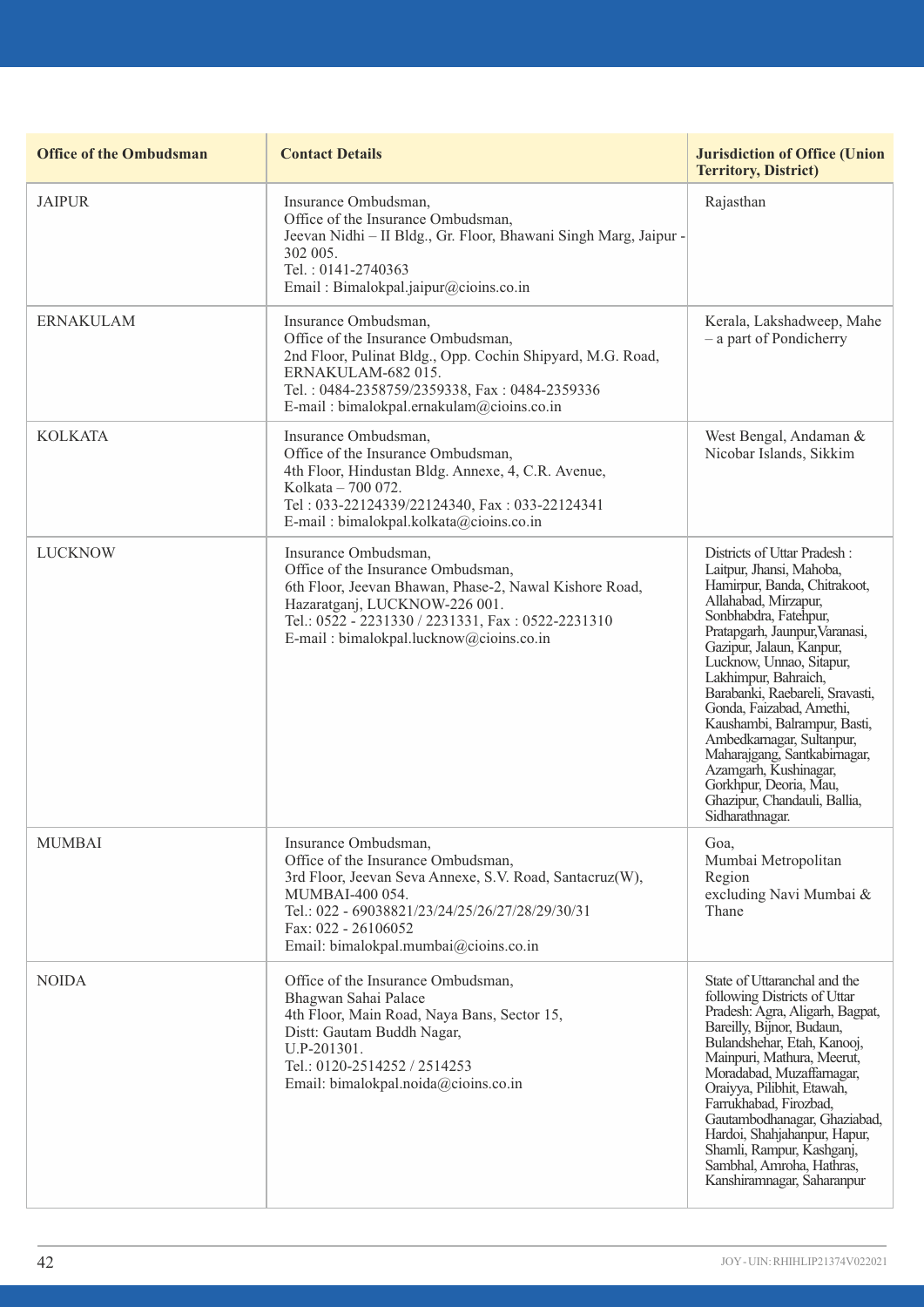| <b>Office of the Ombudsman</b> | <b>Contact Details</b>                                                                                                                                                                                                                  | <b>Jurisdiction of Office (Union</b><br><b>Territory, District)</b>                       |
|--------------------------------|-----------------------------------------------------------------------------------------------------------------------------------------------------------------------------------------------------------------------------------------|-------------------------------------------------------------------------------------------|
| <b>PATNA</b>                   | Office of the Insurance Ombudsman.<br>1st Floor, Kalpana Arcade Building,<br>Bazar Samiti Road, Bahadurpur,<br>Patna 800 006.<br>Tel.: 0612-2680952<br>Email: bimalokpal.patna@cioins.co.in                                             | Bihar, Jharkhand                                                                          |
| <b>PUNE</b>                    | Insurance Ombudsman,<br>Office of the Insurance Ombudsman.<br>Jeevan Darshan Bldg., 2nd Floor, C.T.S. No.s. 195 to 198, N.C.<br>Kelkar Road, Narayan Peth, Pune - 411 030.<br>Tel.: 020-41312555<br>Email: bimalokpal.pune@cioins.co.in | Maharashtra.<br>Area of Navi Mumbai and<br>Thane excluding Mumbai<br>Metropolitan Region. |

The updated details of Insurance Ombudsman are available on website of IRDAI: www.irda.gov.in, on the website of General Insurance Council: www.gicouncil.org.in, on the Company's website www.careinsurance.com or from any of the Company's offices. Address and contact number of Executive Council of Insurers –

Office of the 'Executive Council of Insurers' Secretary General/Secretary, 3rd Floor, Jeevan Seva Annexe, S.V. Road, Santacruz(W), Mumbai - 400 054. Tel : 022-69038801/03/04/05/06/07/08/09 Email - inscoun@cioins.co.in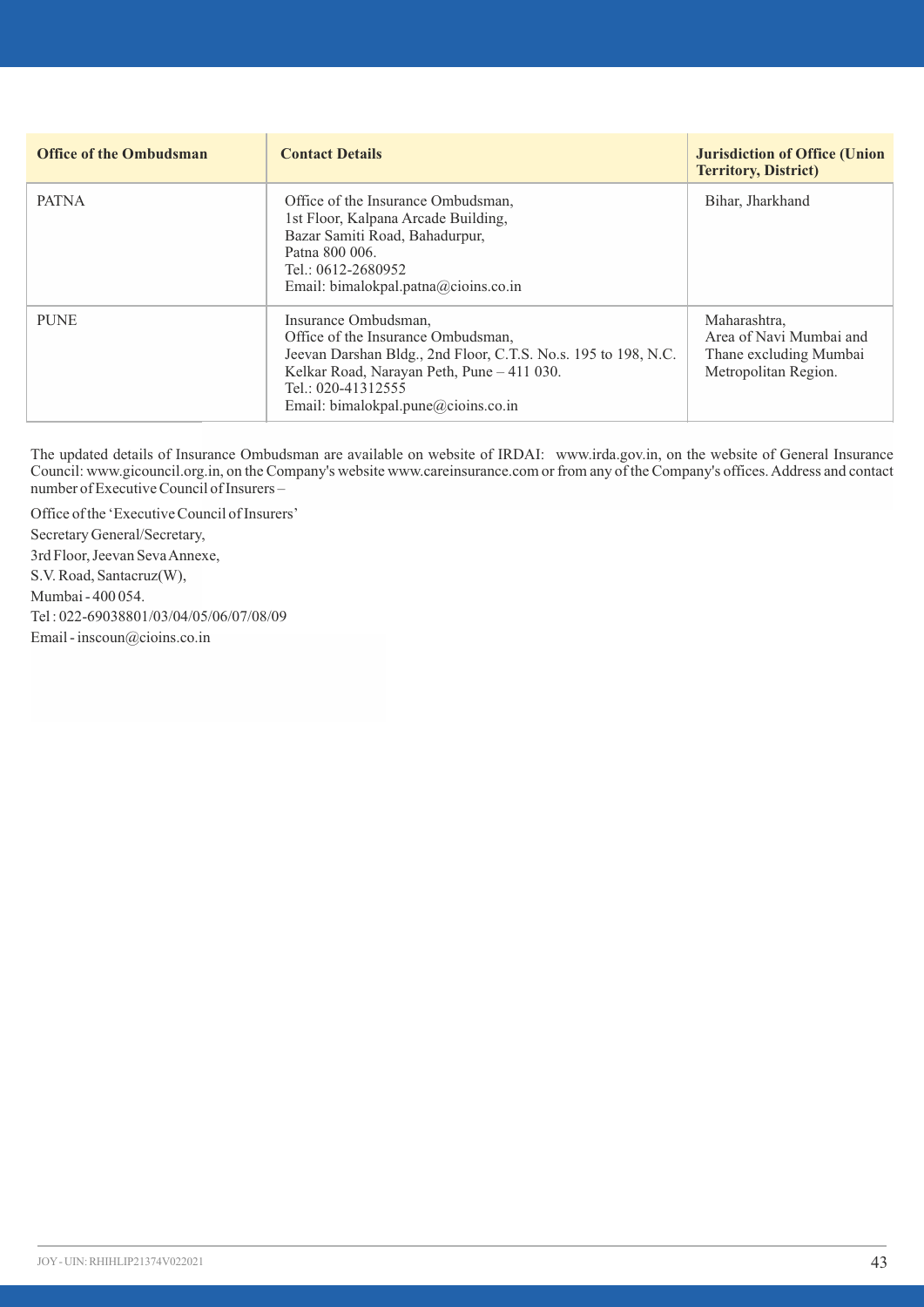## **Optional Cover**

- 1. The Optional Cover shall be available only if the same is specifically mentioned in the Policy Schedule.
- 2. The Optional Cover is subject to the terms and conditions stated below and the Policy Terms & Conditions.
- 3. Optional Cover 1 : No Claim Bonanza
	- 3.1 If the Policy is renewed or continued for three consecutive claim free Policy Years without any break, the Company will provide 100% of the Sum Insured of the expiring Policy on a cumulative basis as a No Claims Bonanza.
	- 3.2 In any Policy Year, the accrued No Claims Bonanza shall not exceed 100% of the total of the Sum Insured available in the renewed Policy.
- 3.3 General Terms and Conditions:

(a) For a Floater policy, the No Claim Bonanza, shall also be available only on Floater basis and shall accrue only if no Claim has been made in respect of any Insured Person during the expiring block of three continuous claim free Policy Years. The No Claim Bonanza which is accrued during the Claim-free Policy Period will only be available to those Insured Persons who were insured in such Claim-free Policy Period and continue to be insured in the subsequent Policy Period.

- (b) The accrued No Claim Bonanza as notified in the renewal notice shall be provisional and is subject to revision if a Claim is made under the expiring Policy Year.
- (c) The accrued No Claim Bonanza will be forfeited if the Policy is not continued / renewed on or before Policy Period End Date and in any event not later than the expiry of the Grace Period.
- (d) The No Claim Bonanza shall be applicable subject to continuation of the Policy for three continuous Policy Years.
- (e) This clause does not alter the Company's right to decline renewal or cancellation of the Policy.
- (f) In the event of a Claim occurring during any Policy Period, the accrued No Claim Bonanza will not be available in subsequent renewal, but in no case shall the Sum Insured be reduced.
- (g) At the time of Policy renewal if the Policyholder chooses not to renew this Optional Cover, then the No Claim Bonanza under the expiring Policy shall be forfeited.
- (h) Any Claim under this Optional Cover shall always be subject to Clause 6.1.5 of the Policy Terms and Conditions.
- (i) In case Sum Insured under the Policy is increased at the time of renewal, the No Claim Bonanza shall be calculated on the Sum Insured applicable on the last completed Policy Year.
- 3.4. Cancellation
	- (a) The Policyholder may give 15 days' notice in writing, to the Company, for the cancellation of this Optional Cover, in which case the company shall from the date of receipt of the notice, cancel this Optional Cover and refund the premium for the unexpired period at the short period scales, as mentioned below provided no Claim has been made under any of the benefits as specified in Clause 3 of the Policy Terms and Conditions:
	- b) Refund % to be applied on annual premium rates.

| <b>Cancellation Date</b><br>(x months) from<br>Policy Period Start | loy<br>Tomorrow | loy<br>Tomorrow | loy Today /<br>loy<br>Tomorrow |
|--------------------------------------------------------------------|-----------------|-----------------|--------------------------------|
| Date.                                                              | l Year          | 2 Year          | 3 Year                         |
| Up to I month                                                      | 75.0%           | 87.0%           | 91.0%                          |
| I month to 3 months                                                | 50.0%           | 74.0%           | 82.0%                          |
| 3 months to<br>6 months                                            | 25.0%           | 61.5%           | 73.5%                          |
| 6 months to<br>12 months                                           | 0.0%            | 48.5%           | 64.5%                          |
| 12 months to<br>15 months                                          | N.A.            | 24.5%           | 47.0%                          |
| 1.5 months to<br>18 months                                         | N.A.            | 12.0%           | 38.5%                          |
| 18 months to<br>24 months                                          | N.A.            | 0.0%            | 30.0%                          |
| 24 months to<br>30 months                                          | N.A.            | N.A.            | 8.0%                           |
| Beyond 30 months                                                   | N.A.            | N.A.            | 0.0%                           |

c) If any Claim is made and the Policyholder chooses to cancel this Optional Cover then Company shall not be liable to refund any premium paid in respect of this Optional Cover.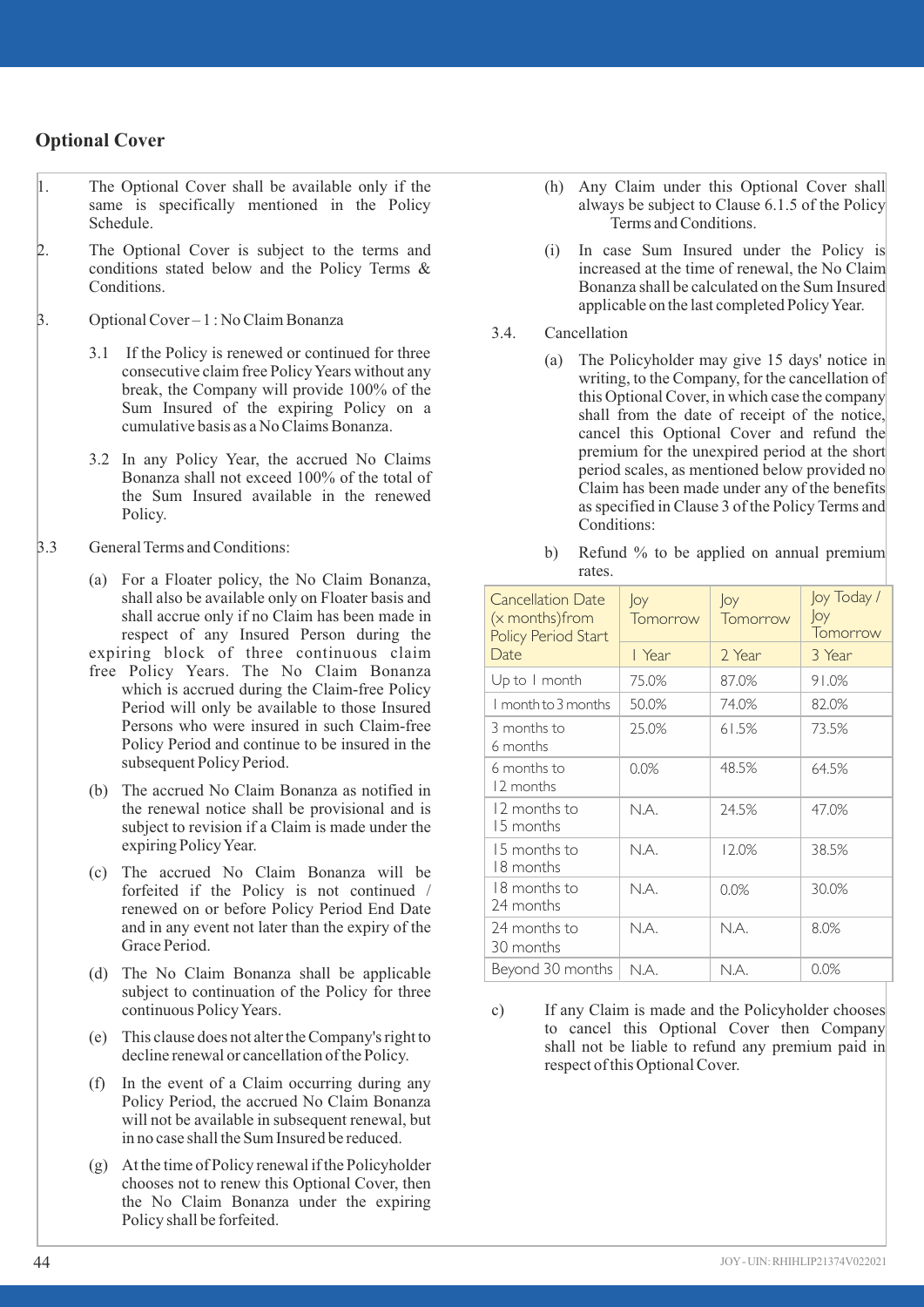# **Illustration: Working of No Claim Bonanza**

For Policy Period 1st Jan. 2014 to 31st Dec. 2016 (either by continuous renewal without any break in case of 1 year/2 year policy tenure or by taking a policy with tenure of 3 years)

| <b>Details</b>                                                   | Scenario 1     | Scenario 2     | Scenario 3 | Scenario 4                                                            |
|------------------------------------------------------------------|----------------|----------------|------------|-----------------------------------------------------------------------|
| Sum Insured at Policy Year Start Date (01.01.2014)               | 300,000        | 300,000        | 300,000    | 300,000                                                               |
| No Claims Bonanza                                                |                |                | 90,000     | 90,000                                                                |
|                                                                  |                |                |            | Assuming that policy has 3 completed<br>& continuous claim free years |
| Total Eligible Sum Insured for Claim                             | 300,000        | 300,000        | 6,00,000   | 6,00,000                                                              |
| Claim 1 on 01.05.2017 :                                          |                |                |            |                                                                       |
| Claim made for (Rs.)                                             | 2,00,000       | 4,00,000       | 3.50.000   | 7.50.000                                                              |
| Claim Amount Eligible                                            | 2,00,000       | 3.00.000       | 3.50.000   | 6,00,000                                                              |
| Sum Insured utilized for Claim                                   | 2,00,000       | 3.00.000       | 3,00,000   | 3,00,000                                                              |
| No Claims Bonanza available                                      | No             | No             | Yes        | <b>Yes</b>                                                            |
| No Claim Bonanza amount to be utilized for Claim                 | N.A.           | N.A.           | 50,000     | 3,00,000                                                              |
| <b>Total Claim Payable</b>                                       | 2,00,000       | 3,00,000       | 3,50,000   | 6,00,000                                                              |
| Balance Sum Insured available for the balance policy period      | 1,00,000       |                |            |                                                                       |
| Balance No Claim Bonanza available for the balance policy period |                | ٠              | 2,50,000   | ä,                                                                    |
| Claim 2 on 01.09.2017:                                           |                |                |            |                                                                       |
| Claim made for (Rs.)                                             | 2.00.000       | 4,00,000       | 3.50.000   | 3,50,000                                                              |
| Claim Amount Eligible                                            | 1.00.000       | $\Omega$       | 2,50,000   | $\Omega$                                                              |
| Sum Insured utilized for Claim                                   | 1.00.000       | $\Omega$       | $\Omega$   | $\Omega$                                                              |
| No Claims Bonanza available                                      | N <sub>0</sub> | N <sub>0</sub> | Yes        | No                                                                    |
| No Claim Bonanza amount to be utilized for Claim                 | N.A.           | N.A.           | 2,50,000   | N.A.                                                                  |
| <b>Total Claim Payable</b>                                       | 1,00,000       | $\mathbf{0}$   | 2,50,000   | $\theta$                                                              |
| Balance Sum Insured for the balance policy period                | Nil            | Nil            | Nil        | Nil                                                                   |

Note : It is assumed that Claim Event 1 and Claim Event 2 are not related events